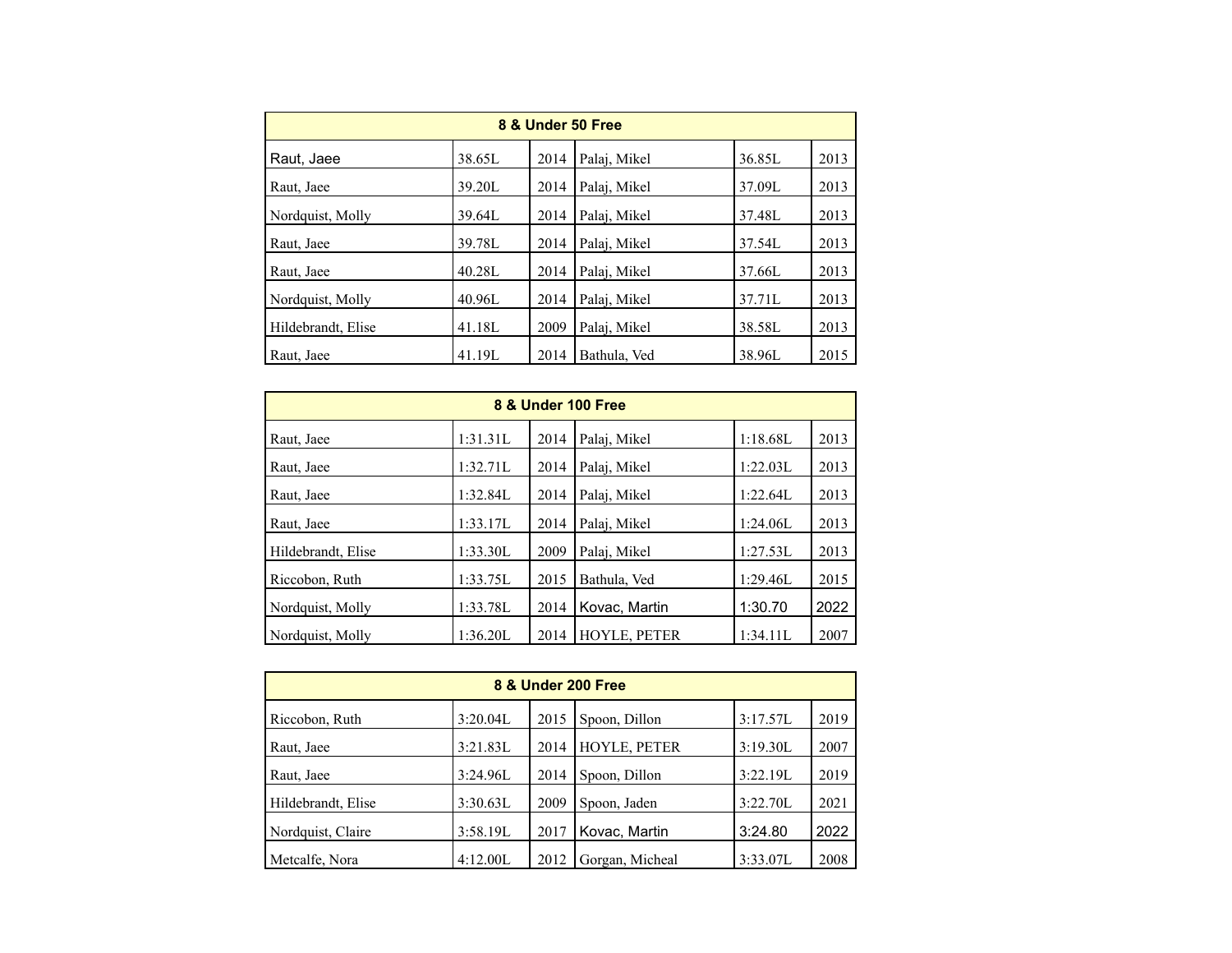|  | <b>HOYLE, PETER</b> | 3:36.94L | 2007 |
|--|---------------------|----------|------|
|  | Gorgan, Micheal     | 3:41.33L | 2008 |

| 8 & Under 400 Free |  |  |                 |  |      |  |
|--------------------|--|--|-----------------|--|------|--|
|                    |  |  | Ved<br>Bathula, |  | 2015 |  |

| 8 & Under 50 Back  |        |      |              |        |      |  |  |  |
|--------------------|--------|------|--------------|--------|------|--|--|--|
| Raut, Jaee         | 49.21L | 2014 | Palaj, Mikel | 45.64L | 2013 |  |  |  |
| Kanell, Dylan      | 49.82L | 2017 | Palaj, Mikel | 46.17L | 2013 |  |  |  |
| Raut, Jaee         | 50.11L | 2014 | Palai, Mikel | 46.25L | 2013 |  |  |  |
| Nordquist, Molly   | 50.13L | 2014 | Palai, Mikel | 46.30L | 2013 |  |  |  |
| Hildebrandt, Elise | 50.25L | 2009 | Palai, Mikel | 46.44L | 2013 |  |  |  |
| Nordquist, Claire  | 50.63L | 2016 | Bathula, Ved | 47.76L | 2014 |  |  |  |
| Nordquist, Molly   | 50.81L | 2014 | HOYLE, PETER | 48.59L | 2007 |  |  |  |
| Raut, Jaee         | 51.27L | 2014 | Bathula, Ved | 49.80L | 2014 |  |  |  |

| 8 & Under 100 Back |          |      |                |           |      |  |  |  |
|--------------------|----------|------|----------------|-----------|------|--|--|--|
| Nordquist, Molly   | 1:45.53L | 2014 | Palaj, Mikel   | 1:33.89L  | 2013 |  |  |  |
| Nordquist, Molly   | 1:46.76L | 2014 | Palai, Mikel   | 1:35.84L  | 2013 |  |  |  |
| Nordquist, Molly   | 1:46.86L | 2014 | Bathula, Ved   | 1:37.09L  | 2015 |  |  |  |
| Nordquist, Molly   | 1:48.59L | 2014 | Palai, Mikel   | 1:39.50LL | 2013 |  |  |  |
| Raut, Jaee         | 1:49.87L | 2014 | Palai, Mikel   | 1:39.68L  | 2013 |  |  |  |
| Nordquist, Molly   | 1:50.66L | 2014 | Kovac, Martin  | 1:46.40   | 2022 |  |  |  |
| Nordquist, Molly   | 1:53.02L | 2014 | Duncan, Dallas | 1:49.12L  | 2021 |  |  |  |
| Grant, Julia       | 1:53.59L | 2015 | Bathula, Ved   | 1:50.88L  | 2014 |  |  |  |

| 8 & Under 50 Breast |  |
|---------------------|--|
|                     |  |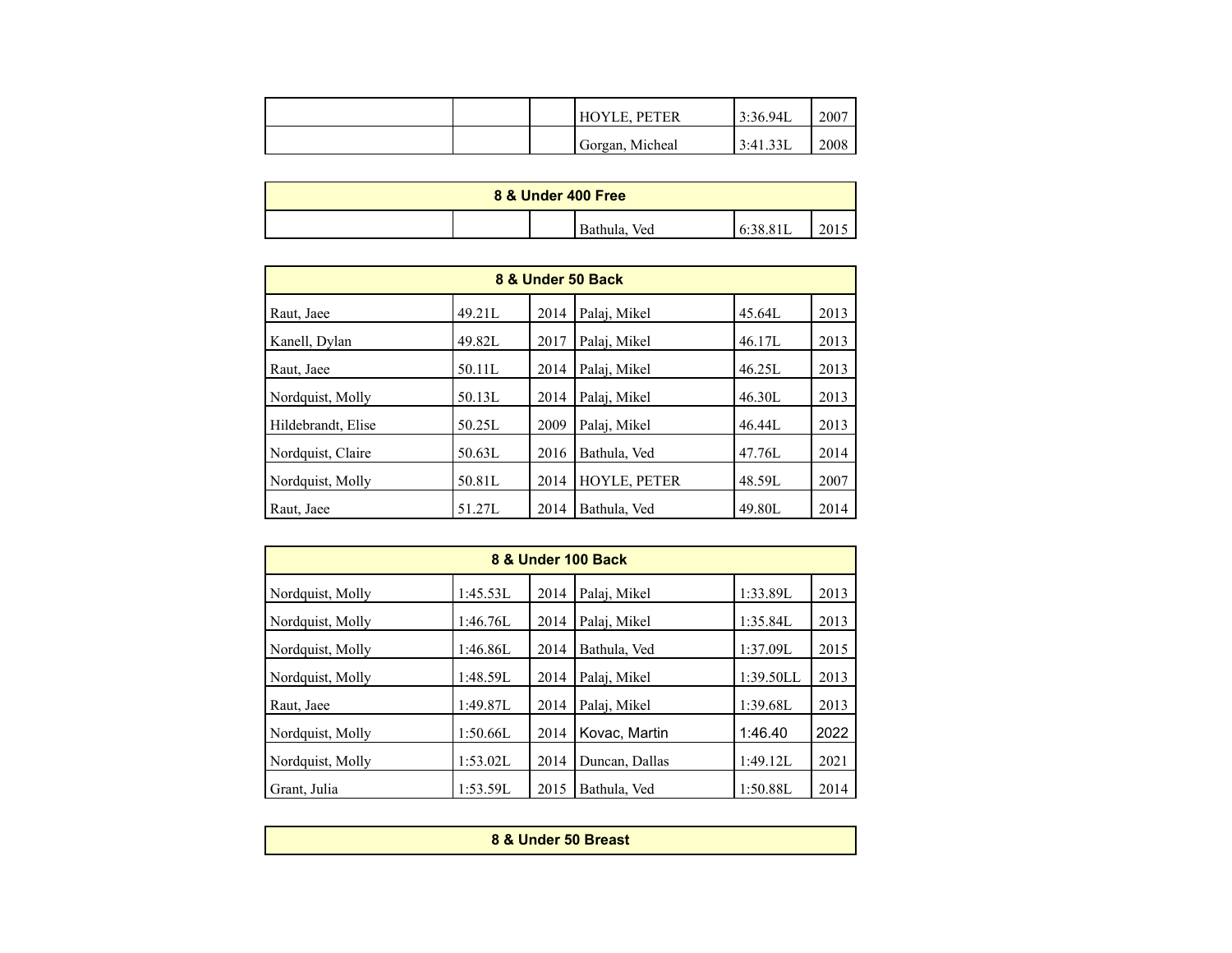| Raut, Jaee                                             | 53.44L                     | 2014                 | Palaj, Mikel                                           | 52.45L                     | 2013 |
|--------------------------------------------------------|----------------------------|----------------------|--------------------------------------------------------|----------------------------|------|
| Raut, Jaee                                             | 55.82L                     | 2014                 | Palaj, Mikel                                           | 52.83L                     | 2013 |
| Metcalfe, Nora                                         | 57.33L                     | 2012                 | Palaj, Mikel                                           | 53.40L                     | 2013 |
| Raut, Jaee                                             | 57.57L                     | 2014                 | Palaj, Mikel                                           | 55.02L                     | 2013 |
| Otis, Charlotte                                        | 58.12L                     | 2011                 | Palaj, Mikel                                           | 56.14L                     | 2013 |
|                                                        |                            |                      |                                                        |                            | 2017 |
|                                                        |                            |                      |                                                        |                            | 2021 |
|                                                        |                            |                      |                                                        |                            | 2008 |
| Metcalfe, Nora<br>Hildebrandt, Elise<br>Metcalfe, Nora | 58.26L<br>58.73L<br>59.22L | 2012<br>2009<br>2012 | Grigorian, Daniel<br>Duncan, Dallas<br>Gorgan, Micheal | 57.32L<br>57.46L<br>57.56L |      |

| 8 & Under 100 Breast |          |      |                     |          |      |  |  |  |
|----------------------|----------|------|---------------------|----------|------|--|--|--|
| Raut, Jaee           | 2:06.18L | 2014 | Spoon, Jaden        | 1:56.74L | 2021 |  |  |  |
| Raut, Jaee           | 2:06.58L | 2014 | Grigorian, Daniel   | 2:02.35L | 2017 |  |  |  |
| Hildebrandt, Elise   | 2:09.11L | 2009 | Zhou, Michael       | 2:03.18L | 2009 |  |  |  |
| Raut, Jaee           | 2:09.45L | 2014 | Zhou, Michael       | 2:03.87L | 2009 |  |  |  |
| Metcalfe, Nora       | 2:10.25L | 2012 | Grigorian, Daniel   | 2:07.73L | 2017 |  |  |  |
| Metcalfe, Nora       | 2:11.21L | 2012 | HOYLE, PETER        | 2:08.86L | 2007 |  |  |  |
| Nordquist, Molly     | 2:11.31L | 2014 | <b>HOYLE, PETER</b> | 2:10.63L | 2007 |  |  |  |
| Nordquist, Molly     | 2:14.43L | 2014 | <b>HOYLE, PETER</b> | 2:11.49L | 2007 |  |  |  |

| 8 & Under 50 Fly |        |      |              |        |      |  |  |  |
|------------------|--------|------|--------------|--------|------|--|--|--|
| Nordquist, Molly | 43.20L | 2014 | Palaj, Mikel | 42.89L | 2013 |  |  |  |
| Raut, Jaee       | 44.99L | 2014 | Palaj, Mikel | 43.87L | 2013 |  |  |  |
| Nordquist, Molly | 45.06L | 2014 | Palaj, Mikel | 44.18L | 2013 |  |  |  |
| Nordquist, Molly | 45.37L | 2014 | Palaj, Mikel | 44.59L | 2013 |  |  |  |
| Nordquist, Molly | 49.37L | 2014 | Palaj, Mikel | 45.78L | 2013 |  |  |  |
| Raut, Jaee       | 49.69L | 2014 | Palaj, Mikel | 46.73L | 2013 |  |  |  |
| Raut, Jaee       | 50.16L | 2014 | Bathula, Ved | 47.71L | 2015 |  |  |  |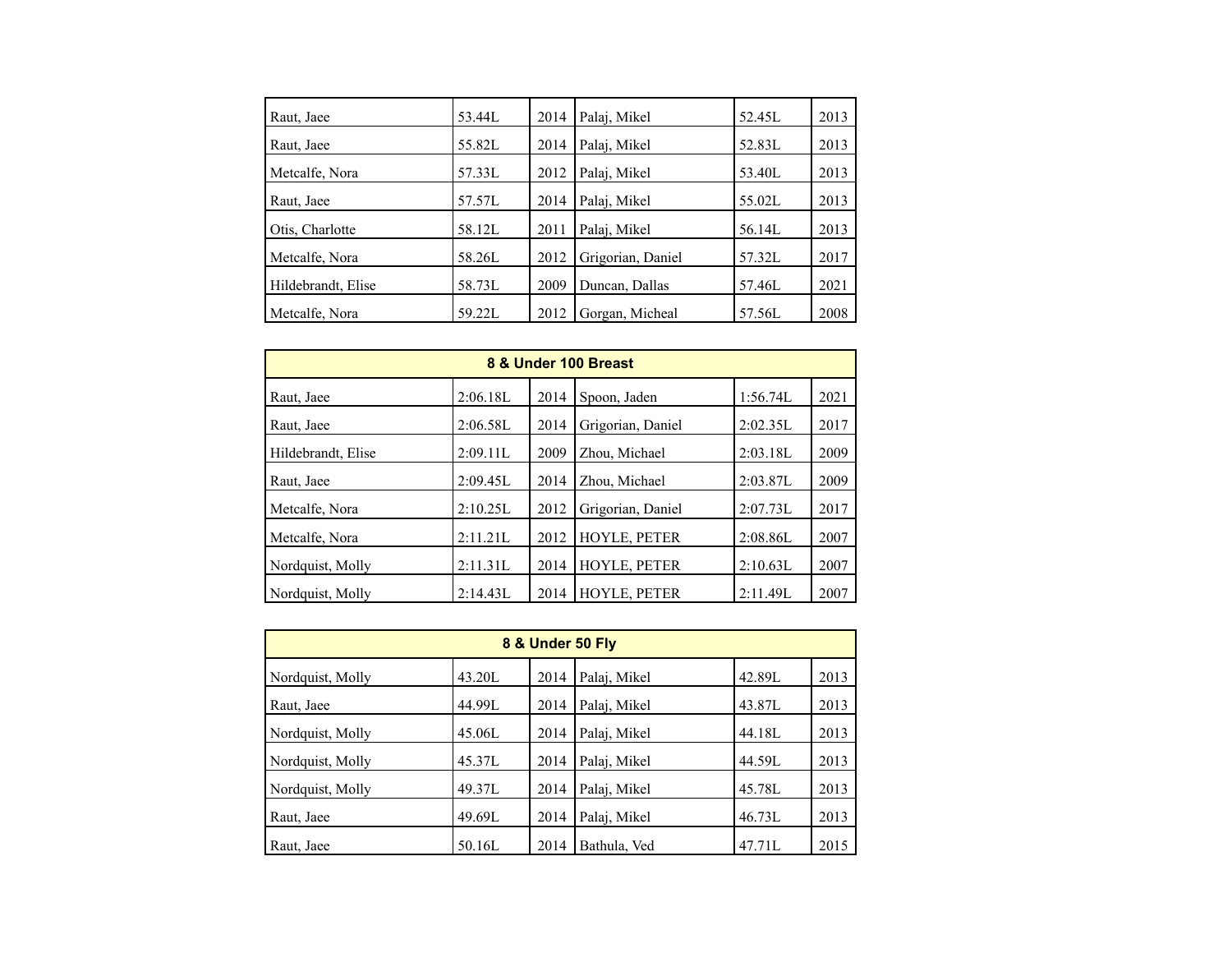| D<br>Raut.<br>Jaee | 47L<br>$\sim$<br>NC. | 2014 | <b>PETER</b><br>ιv<br>┗<br>Н١ | 47<br>2.80L | 2007 |
|--------------------|----------------------|------|-------------------------------|-------------|------|
|--------------------|----------------------|------|-------------------------------|-------------|------|

| 8 & Under 100 Fly |          |      |              |          |      |  |  |
|-------------------|----------|------|--------------|----------|------|--|--|
| Nordquist, Molly  | 1:53.42L | 2014 | HOYLE, PETER | 1:49.08L | 2007 |  |  |
| Nordquist, Molly  | 1:55.73L | 2014 | Bathula, Ved | 1:52.48L | 2015 |  |  |
| Raut, Jaee        | 1:59.77L | 2014 | HOYLE, PETER | 1:55.16L | 2007 |  |  |
| Nordquist, Molly  | 2:00.04L | 2014 | HOYLE, PETER | 1:55.60L | 2007 |  |  |
| Riccobon, Ruth    | 2:07.38L | 2015 | HOYLE, PETER | 2:02.51L | 2007 |  |  |
| Nordquist, Molly  | 2:09.71L | 2014 |              |          |      |  |  |
| Riccobon, Ruth    | 2:12.60L | 2014 |              |          |      |  |  |
| Bell, Kate        | 2:25.52L | 2011 |              |          |      |  |  |

|              |          | 8 & Under 200 IM |
|--------------|----------|------------------|
| Kovac,Martin | 3:49.58L | 2022             |

| 10 & Under 50 Free |        |      |                  |        |      |  |  |  |
|--------------------|--------|------|------------------|--------|------|--|--|--|
| Hagberg, Madison   | 32.46L | 2014 | Bathula, Ved     | 32.40L | 2017 |  |  |  |
| Hagberg, Madison   | 32.57L | 2014 | Palaj, Mikel     | 32.44L | 2015 |  |  |  |
| Hagberg, Madison   | 32.76L | 2014 | Palaj, Aidan     | 32.76L | 2018 |  |  |  |
| Raut, Jaee         | 32.84L | 2016 | Kovac, Marco     | 32.84L | 2022 |  |  |  |
| Rocheleau, Amber   | 33.06L | 2012 | Kovac, Marco     | 32.85L | 2022 |  |  |  |
| Tiernan, Tara      | 33.13L | 2009 | Baldini, Michael | 32.92L | 2011 |  |  |  |
| Raut, Jaee         | 33.34L | 2016 | Palai, Mikel     | 32.99L | 2014 |  |  |  |
| Lynch, Kathleen    | 33.38L | 2007 | Palaj, Aidan     | 33.06L | 2018 |  |  |  |

| <b>10 &amp; Under 100 Free</b> |          |      |              |        |  |  |
|--------------------------------|----------|------|--------------|--------|--|--|
| Lynch, Kathleen                | 1:10.18L | 2007 | Palai, Mikel | 1:08.5 |  |  |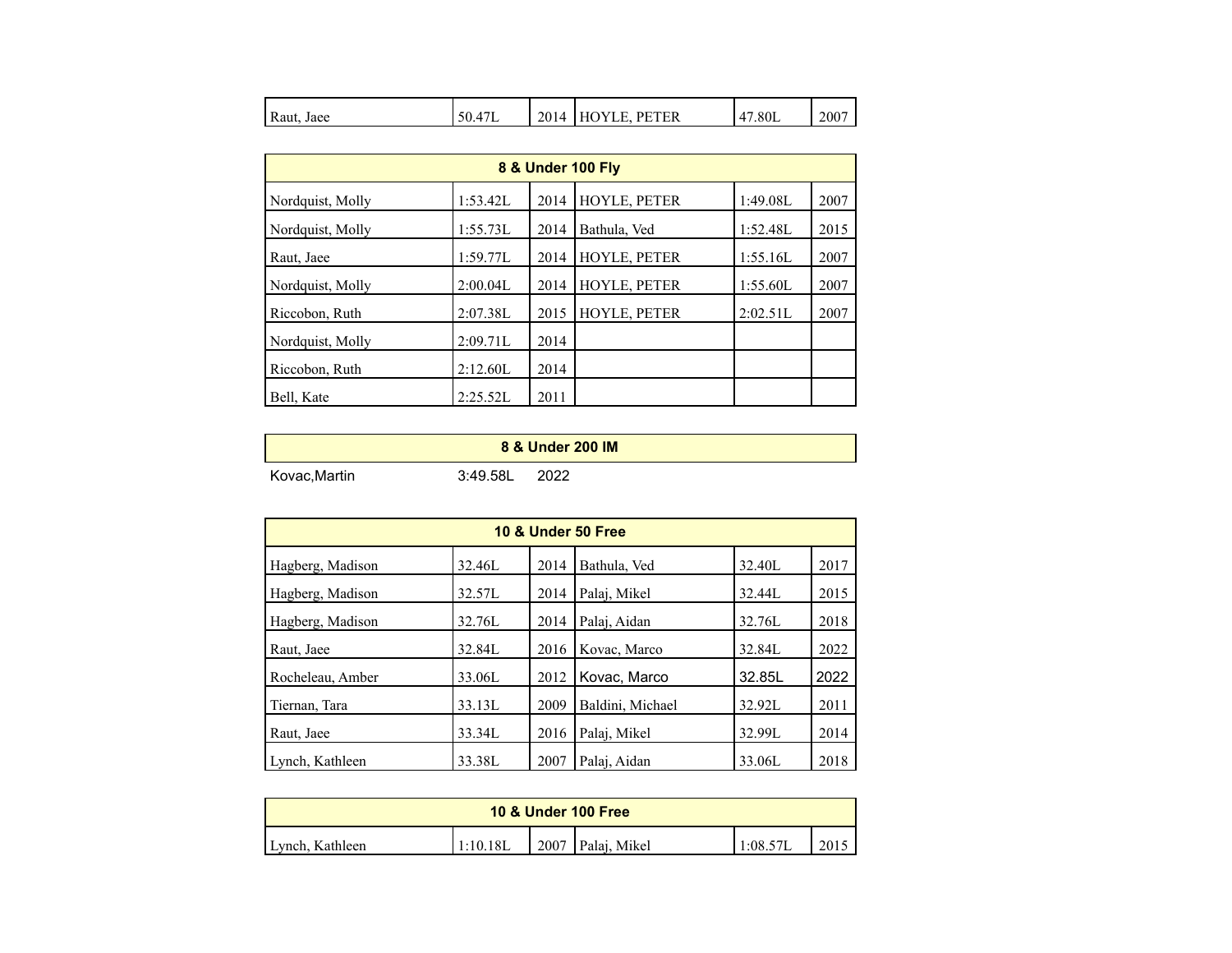| Lynch, Kathleen  | 1:11.36L | 2007 | Palaj, Mikel | 1:08.95L  | 2015 |
|------------------|----------|------|--------------|-----------|------|
| Tiernan, Tara    | 1:11.63L | 2009 | Kovac, Marco | 1:10.73   | 2022 |
| Lynch, Kathleen  | 1:11.67L | 2007 | Palaj, Mikel | 1:11.22L  | 2015 |
| Hagberg, Madison | 1:11.73L | 2014 | Palaj, Mikel | 1:11.31L  | 2015 |
| Hagberg, Madison | 1:11.86L | 2014 | Palaj, Aidan | 1:11.44L  | 2018 |
| Lynch, Kathleen  | 1:12.40L | 2007 | Palaj, Aidan | 1:11.46LL | 2018 |
| Raut, Jaee       | 1:12.50L | 2016 | Bathula, Ved | 1:11.71L  | 2017 |

| <b>10 &amp; Under 200 Free</b> |          |      |                |          |      |  |  |  |
|--------------------------------|----------|------|----------------|----------|------|--|--|--|
| Lynch, Kathleen                | 2:32.19L | 2007 | Palai, Mikel   | 2:24.20L | 2015 |  |  |  |
| Raut, Jaee                     | 2:32.93L | 2016 | Palai, Mikel   | 2:28.88L | 2015 |  |  |  |
| Lynch, Kathleen                | 2:34.12L | 2007 | Bathula, Ved   | 2:31.83L | 2017 |  |  |  |
| Tiernan, Tara                  | 2:36.00L | 2009 | Palaj, Mikel   | 2:31.88L | 2015 |  |  |  |
| Lynch, Kathleen                | 2:36.73L | 2007 | Perks, Charles | 2:33.29L | 2014 |  |  |  |
| Raut, Jaee                     | 2:37.34L | 2016 | Perks, Charles | 2:35.34L | 2014 |  |  |  |
| Lynch, Kathleen                | 2:37.84L | 2007 | Perks, Charles | 2:35.44L | 2014 |  |  |  |
| Lynch, Kathleen                | 2:38.00L | 2007 | Bathula, Ved   | 2:35.59L | 2017 |  |  |  |

| <b>10 &amp; Under 400 Free</b> |          |      |                |          |      |  |  |  |
|--------------------------------|----------|------|----------------|----------|------|--|--|--|
| Raut, Jaee                     | 5:18.84L | 2016 | Palaj, Mikel   | 5:00.28L | 2015 |  |  |  |
| Lynch, Kathleen                | 5:22.25L | 2007 | Palaj, Mikel   | 5:12.24L | 2015 |  |  |  |
| Lynch, Kathleen                | 5:23.11L | 2007 | Perks, Charles | 5:15.33L | 2014 |  |  |  |
| Tiernan, Tara                  | 5:27.96L | 2009 | Perks, Charles | 5:19.14L | 2014 |  |  |  |
| Lynch, Kathleen                | 5:30.55L | 2007 | Bathula, Ved   | 5:19.59L | 2017 |  |  |  |
| Tiernan, Tara                  | 5:32.81L | 2009 | Palaj, Mikel   | 5:20.92L | 2014 |  |  |  |
| Nordquist, Molly               | 5:37.40L | 2016 | Rosner, Jett   | 5:21.47L | 2013 |  |  |  |
| Lynch, Kathleen                | 5:37.86L | 2007 | Palaj, Mikel   | 5:22.46L | 2015 |  |  |  |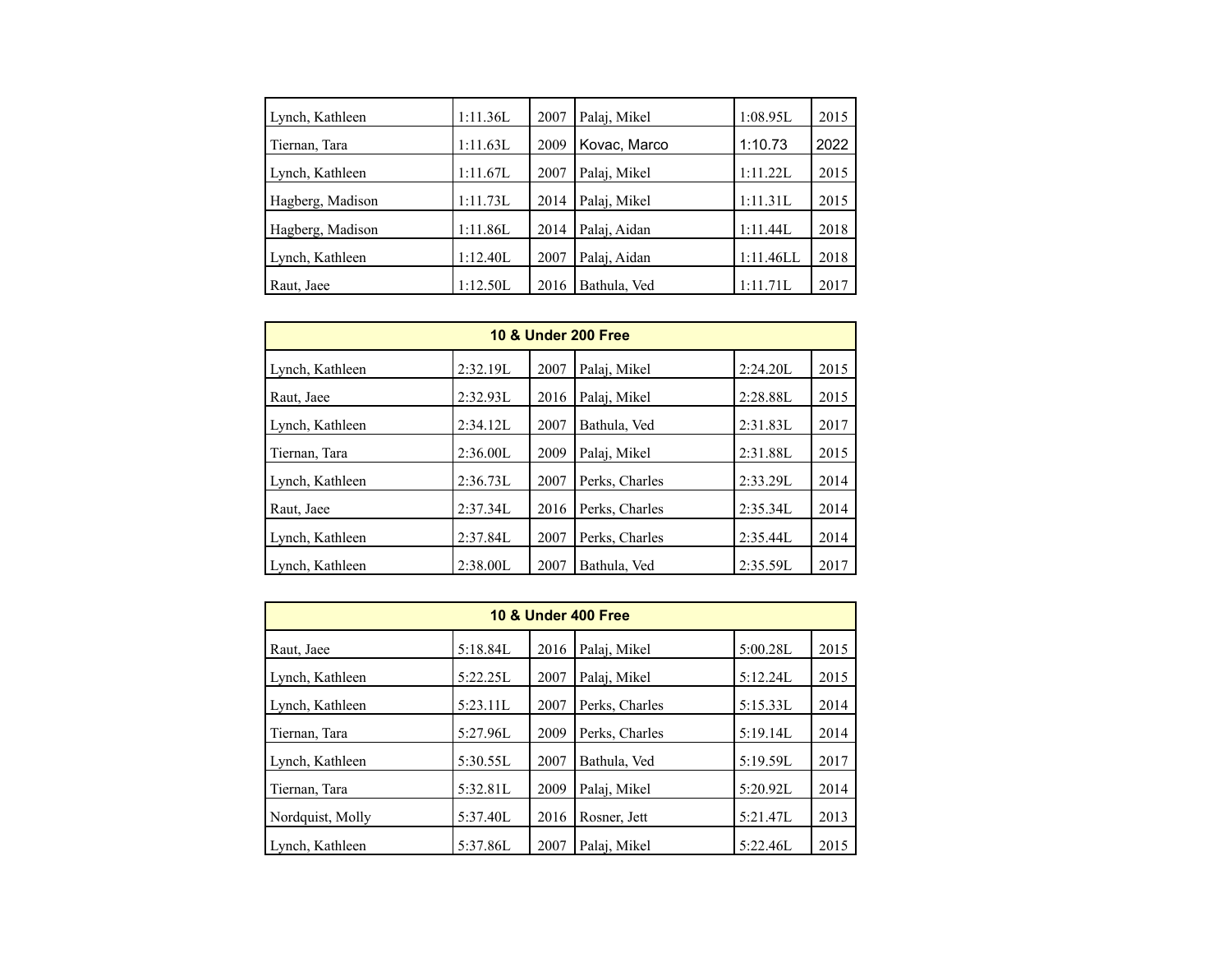| 10 & Under 750 Free- Mini Mile |  |  |             |          |     |  |
|--------------------------------|--|--|-------------|----------|-----|--|
|                                |  |  | Dwyer, John | 9:32.00L | 201 |  |

| <b>10 &amp; Under 800 Free</b> |  |  |              |           |  |  |
|--------------------------------|--|--|--------------|-----------|--|--|
|                                |  |  | Larock, Will | 13:33.48L |  |  |

| <b>10 &amp; Under 50 Back</b> |         |      |              |        |      |  |  |  |
|-------------------------------|---------|------|--------------|--------|------|--|--|--|
| Hagberg, Madison              | 35.77L  | 2014 | Bathula, Ved | 38.94L | 2017 |  |  |  |
| Hagberg, Madison              | 36.26L  | 2014 | Bathula, Ved | 39.06L | 2017 |  |  |  |
| Hagberg, Madison              | 36.64L  | 2014 | Palai, Mikel | 39.31L | 2015 |  |  |  |
| Hagberg, Madison              | 36.95L  | 2014 | Bathula, Ved | 39.51L | 2017 |  |  |  |
| Hagberg, Madison              | 37.49L  | 2014 | Palai, Mikel | 39.71L | 2015 |  |  |  |
| Hagberg, Madison              | 37.78L  | 2014 | Kovac, Marco | 39.91L | 2022 |  |  |  |
| Pahuja, Fay                   | 38.36LL | 2016 | Bathula, Ved | 39.95L | 2017 |  |  |  |
| Nordquist, Molly              | 38.87L  | 2016 | Bathula, Ved | 40.38L | 2017 |  |  |  |

| <b>10 &amp; Under 100 Back</b> |          |      |              |          |      |  |  |
|--------------------------------|----------|------|--------------|----------|------|--|--|
| Hagberg, Madison               | 1:16.76L | 2014 | Palaj, Mikel | 1:22.80L | 2015 |  |  |
| Hagberg, Madison               | 1:19.87L | 2014 | Bathula, Ved | 1:23.27L | 2017 |  |  |
| Hagberg, Madison               | 1:20.79L | 2014 | Bathula, Ved | 1:23.68L | 2017 |  |  |
| Hagberg, Madison               | 1:20.81L | 2014 | Palai, Mikel | 1:23.77L | 2015 |  |  |
| Hagberg, Madison               | 1:21.29L | 2014 | Bathula, Ved | 1:25.03L | 2017 |  |  |
| Hagberg, Madison               | 1:21.56L | 2014 | Bathula, Ved | 1:25.44L | 2017 |  |  |
| Nordquist, Molly               | 1:23.54L | 2016 | Bathula, Ved | 1:25.96L | 2017 |  |  |
| Hagberg, Madison               | 1:23.81L | 2014 | Palaj, Mikel | 1:26.03L | 2015 |  |  |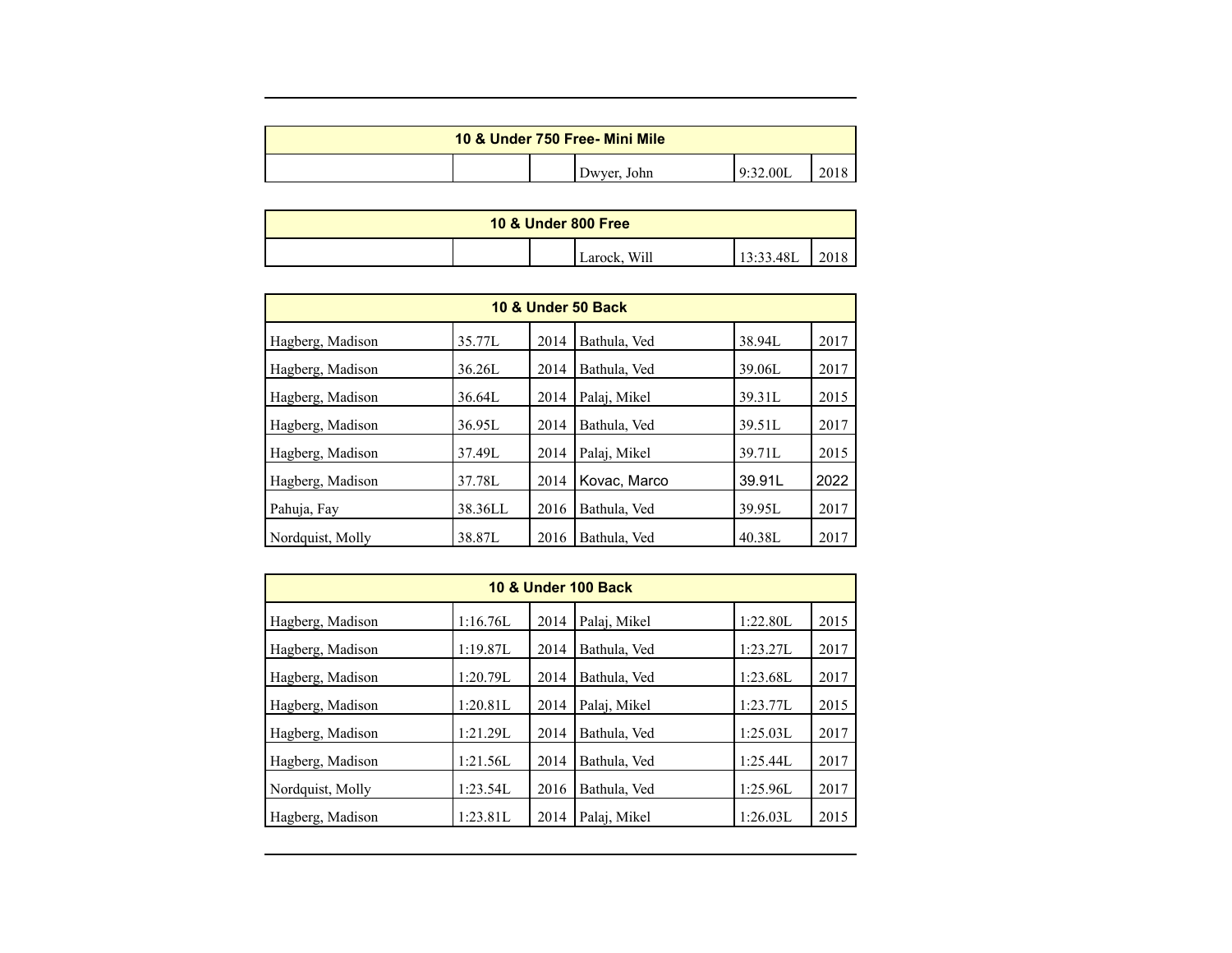| <b>10 &amp; Under 200 Back</b> |          |      |                  |          |      |  |  |
|--------------------------------|----------|------|------------------|----------|------|--|--|
| Hagberg, Madison               | 2:51.54L | 2014 | Bathula, Ved     | 2:59.91L | 2017 |  |  |
| Hagberg, Madison               | 2:52.36L | 2014 | Riccobon, Robert | 3:00.07L | 2018 |  |  |
| Benoit, Marin                  | 3:08.02L | 2019 | Dwyer, John      | 3:12.51L | 2018 |  |  |
| Pahuja, Fay                    | 3:15.61L | 2016 | Dwyer, John      | 3:13.93L | 2018 |  |  |
| Benoit, Lucy                   | 3:16.70L | 2015 | Larock, Will     | 3:14.57L | 2018 |  |  |
| Rocheleau, Amber               | 3:19.99L | 2012 | Larock, Will     | 3:15.56L | 2018 |  |  |
| Nordquist, Claire              | 3:20.86L | 2019 |                  |          |      |  |  |
| Nordquist, Claire              | 3:35.82L | 2018 |                  |          |      |  |  |

| 10 & Under 50 Breast |        |      |                  |        |      |  |  |  |  |
|----------------------|--------|------|------------------|--------|------|--|--|--|--|
| Raut, Jaee           | 42.65L | 2016 | Baldini, Michael | 43.88L | 2011 |  |  |  |  |
| Raut, Jaee           | 43.61L | 2016 | Kovac, Marco     | 44.56L | 2022 |  |  |  |  |
| Raut, Jaee           | 43.64L | 2016 | Tollis, Brady    | 45.13L | 2019 |  |  |  |  |
| Wertheimer, Emily    | 44.39L | 2008 | Tollis, Brady    | 45.31L | 2019 |  |  |  |  |
| Raut, Jaee           | 44.68L | 2016 | Kovac, Marco     | 45.40L | 2022 |  |  |  |  |
| Raut, Jaee           | 44.72L | 2015 | Baldini, Michael | 45.44L | 2011 |  |  |  |  |
| Sohn, Charlotte      | 45.44L | 2019 | Tollis, Brady    | 45.63L | 2019 |  |  |  |  |
| Raut, Jaee           | 45.47L | 2015 | Tollis, Brady    | 46.62L | 2018 |  |  |  |  |

| 10 & Under 100 Breast |          |      |                  |          |      |  |  |  |  |
|-----------------------|----------|------|------------------|----------|------|--|--|--|--|
| Raut, Jaee            | 1:32.44L | 2016 | Vale, Owen       | 1:40.99L | 2018 |  |  |  |  |
| Raut, Jaee            | 1:32.56L | 2016 | Tollis, Brady    | 1:41.37L | 2019 |  |  |  |  |
| Raut, Jaee            | 1:36.86L | 2016 | Baldini, Michael | 1:41.47L | 2011 |  |  |  |  |
| Raut, Jaee            | 1:37.37L | 2016 | Palaj, Aidan     | 1:41.97L | 2018 |  |  |  |  |
| Raut, Jaee            | 1:38.74L | 2015 | Tollis, Brady    | 1:42.74L | 2018 |  |  |  |  |
| Raut, Jaee            | 1:39.02L | 2015 | Palaj, Mikel     | 1:43.88L | 2015 |  |  |  |  |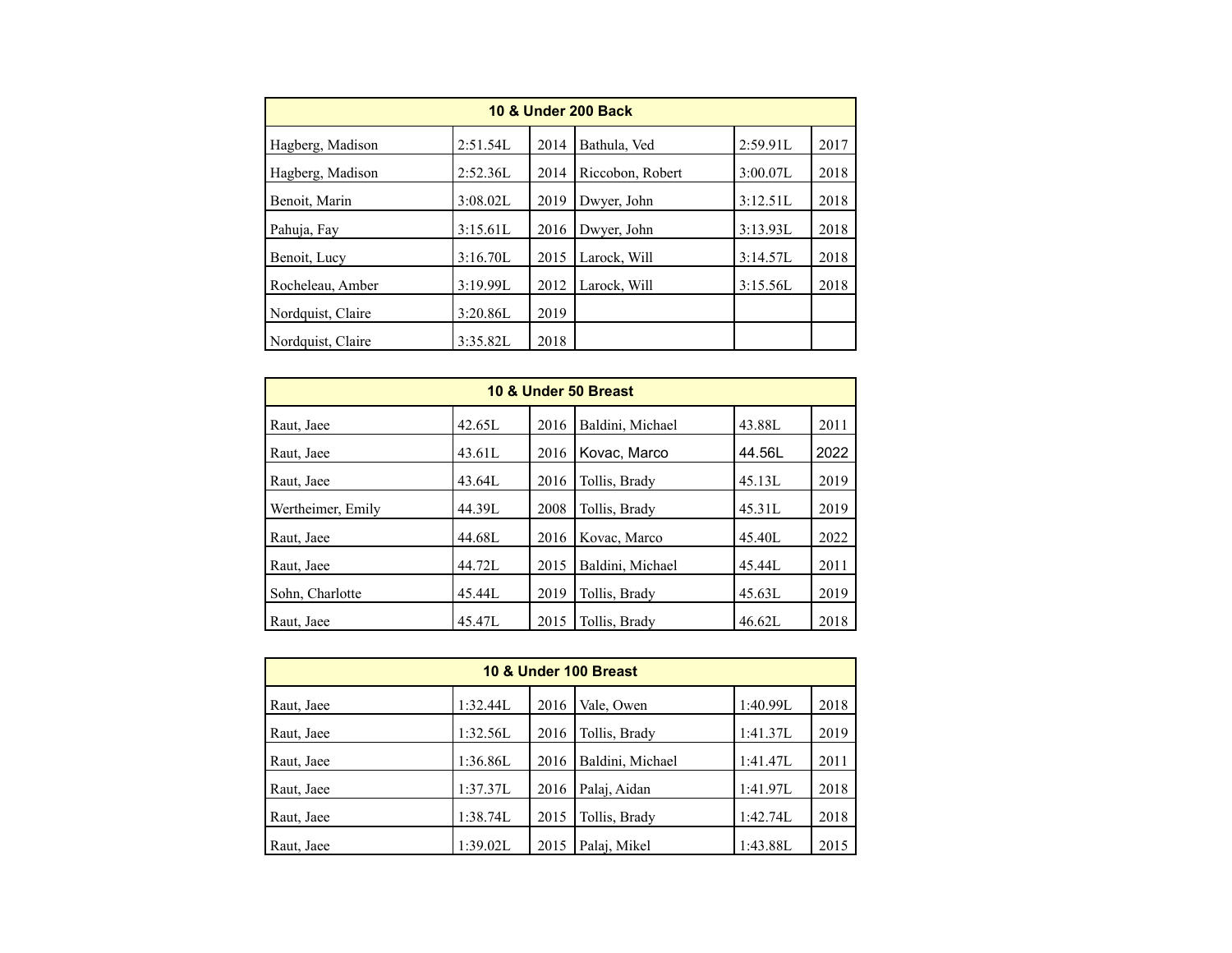| Raut, Jaee | 1:39.31L | $\vert$ 2015 Coyne, Caleb | 1:44.09L | 2021 |
|------------|----------|---------------------------|----------|------|
| Raut, Jaee | 1:39.83L | 2015 Palaj, Aidan         | 1:44.81L | 2018 |

| 10 & Under 200 Breast |          |      |                   |          |      |  |  |  |  |
|-----------------------|----------|------|-------------------|----------|------|--|--|--|--|
| Raut, Jaee            | 3:24.98L | 2016 | Palai, Aidan      | 3:35.83L | 2018 |  |  |  |  |
| Benoit, Marin         | 3:30.96L | 2019 | Vale, Owen        | 3:36.18L | 2018 |  |  |  |  |
| Torla, Kathryn        | 3:46.40L | 2017 | Vale, Owen        | 3:37.81L | 2018 |  |  |  |  |
| Wertheimer, Emily     | 3:52.34L | 2008 | Tollis, Brady     | 3:38.54L | 2019 |  |  |  |  |
| Benoit, Marin         | 3:52.57L | 2018 | Grigorian, Daniel | 3:53.65L | 2019 |  |  |  |  |
| Benoit, Marin         | 3:52.94L | 2018 | Grigorian, Daniel | 3:54.71L | 2018 |  |  |  |  |
| Gianoulis, Sophia     | 3:59.28L | 2012 | Gallant, John     | 4:13.16L | 2012 |  |  |  |  |
| Benoit, Marin         | 4:01.01L | 2018 |                   |          |      |  |  |  |  |

| <b>10 &amp; Under 50 Fly</b> |        |      |                |        |      |  |  |  |  |
|------------------------------|--------|------|----------------|--------|------|--|--|--|--|
| Tiernan, Tara                | 35.19L | 2009 | Palai, Mikel   | 34.91L | 2015 |  |  |  |  |
| Hagberg, Madison             | 35.39L | 2014 | Palai, Mikel   | 35.07L | 2015 |  |  |  |  |
| Nordquist, Molly             | 35.58L | 2016 | Palai, Mikel   | 35.19L | 2015 |  |  |  |  |
| Hagberg, Madison             | 35.96L | 2014 | Palai, Mikel   | 35.51L | 2015 |  |  |  |  |
| Tiernan, Tara                | 36.51L | 2009 | Perks, Charles | 35.68L | 2014 |  |  |  |  |
| Nordquist, Molly             | 36.79L | 2016 | Palai, Mikel   | 35.74L | 2015 |  |  |  |  |
| Tiernan, Tara                | 36.81L | 2009 | Perks, Charles | 35.97L | 2014 |  |  |  |  |
| Hagberg, Samantha            | 36.95L | 2013 | Bathula, Ved   | 36.01L | 2017 |  |  |  |  |

| <b>10 &amp; Under 100 Fly</b> |          |  |                   |          |      |  |  |  |  |
|-------------------------------|----------|--|-------------------|----------|------|--|--|--|--|
| Nordquist, Molly              | 1:19.18L |  | 2016 Palaj, Mikel | 1:17.13L | 2015 |  |  |  |  |
| Nordquist, Molly              | 1:22.77L |  | 2016 Palaj, Mikel | 1:18.33L | 2015 |  |  |  |  |
| Nordquist, Molly              | 1:23.84L |  | 2016 Palaj, Mikel | 1:18.67L | 2015 |  |  |  |  |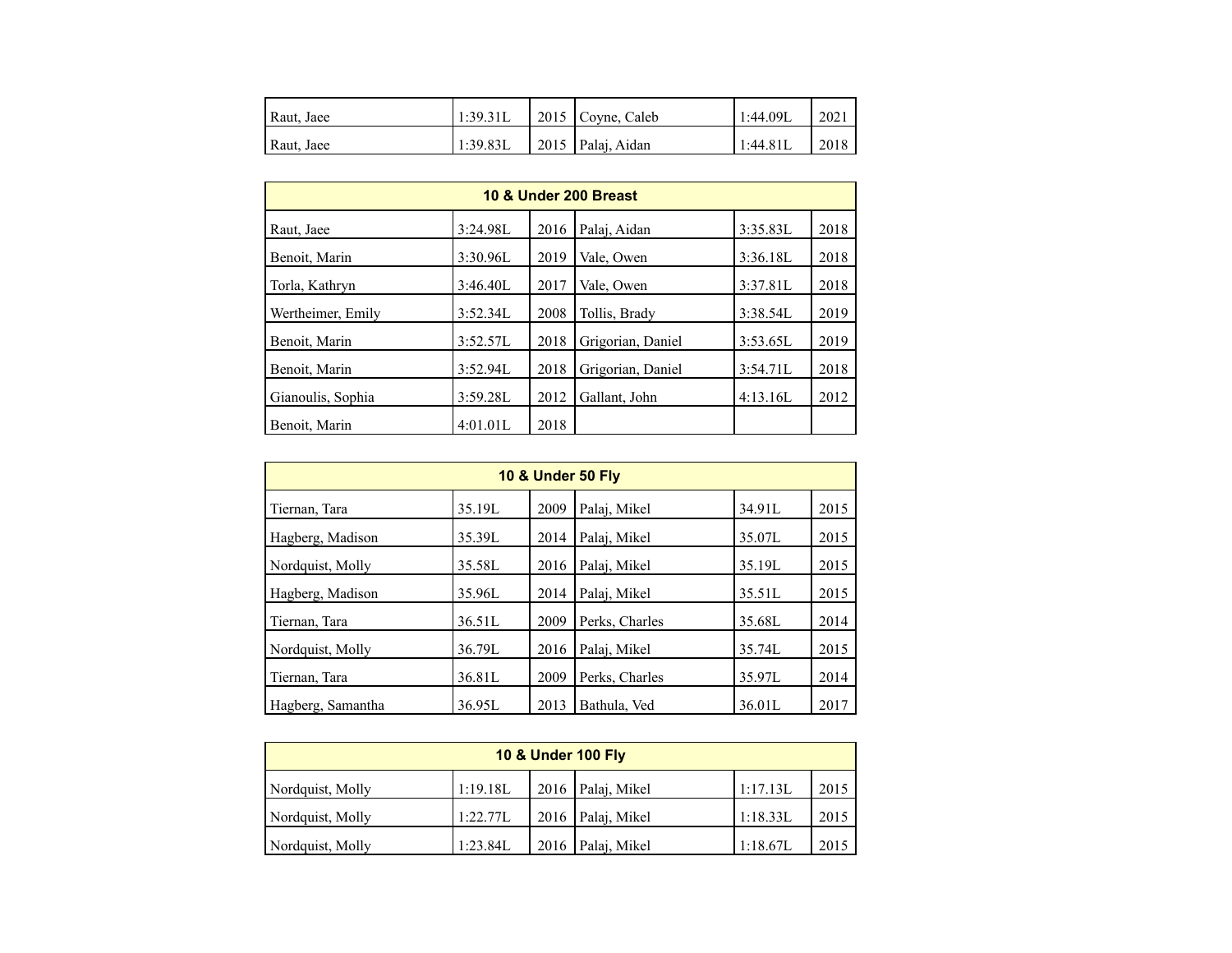| Nordquist, Molly  | 1:24.61L | 2016 | Palaj, Aidan   | 1:19.85L | 2018 |
|-------------------|----------|------|----------------|----------|------|
| Nordquist, Molly  | 1:24.87L | 2016 | Palaj, Mikel   | 1:20.16L | 2015 |
| Hagberg, Samantha | 1:25.87L | 2013 | Perks, Charles | 1:22.04L | 2014 |
| Hagberg, Madison  | 1:26.48L | 2014 | Perks, Charles | 1:23.30L | 2014 |
| Hagberg, Madison  | 1:26.79L | 2014 | Palaj, Mikel   | 1:24.54L | 2014 |

| 10 & Under 200 Fly |  |              |           |      |  |  |
|--------------------|--|--------------|-----------|------|--|--|
|                    |  | Palaj, Mikel | 12:54.28L | 201J |  |  |

| 10 & Under 200 IM |          |      |              |          |      |  |  |  |  |
|-------------------|----------|------|--------------|----------|------|--|--|--|--|
| Raut, Jaee        | 2:51.15L | 2016 | Palaj, Mikel | 2:48.97L | 2015 |  |  |  |  |
| Hagberg, Madison  | 2:51.71L | 2014 | Palai, Mikel | 2:50.84L | 2015 |  |  |  |  |
| Hagberg, Madison  | 2:58.30L | 2014 | Bathula, Ved | 2:57.93L | 2017 |  |  |  |  |
| Hagberg, Madison  | 2:58.56L | 2014 | Bathula, Ved | 3:02.60L | 2017 |  |  |  |  |
| Hagberg, Madison  | 2:59.01L | 2014 | Palai, Mikel | 3:02.88L | 2015 |  |  |  |  |
| Raut, Jaee        | 2:59.48L | 2016 | Palaj, Mikel | 3:03.92L | 2014 |  |  |  |  |
| Hagberg, Madison  | 3:00.00L | 2014 | Palaj, Aidan | 3:05.41L | 2018 |  |  |  |  |
| Lynch, Kathleen   | 3:01.71L | 2007 | Bathula, Ved | 3:06.61L | 2017 |  |  |  |  |

| <b>10 &amp; Under 400 IM</b> |  |  |              |          |      |  |
|------------------------------|--|--|--------------|----------|------|--|
|                              |  |  | Palaj, Mikel | 6:08.29L | 2015 |  |

| 9-10 50 Free     |        |      |                     |        |      |  |  |  |  |
|------------------|--------|------|---------------------|--------|------|--|--|--|--|
| Hagberg, Madison | 32.46L | 2014 | Bathula, Ved        | 32.40L | 2017 |  |  |  |  |
| Hagberg, Madison | 32.57L | 2014 | Palaj, Mikel        | 32.44L | 2015 |  |  |  |  |
| Hagberg, Madison | 32.76L | 2014 | Palaj, Aidan        | 32.76L | 2018 |  |  |  |  |
| Raut, Jaee       | 32.84L |      | 2016   Kovac, Marco | 32.84L | 2022 |  |  |  |  |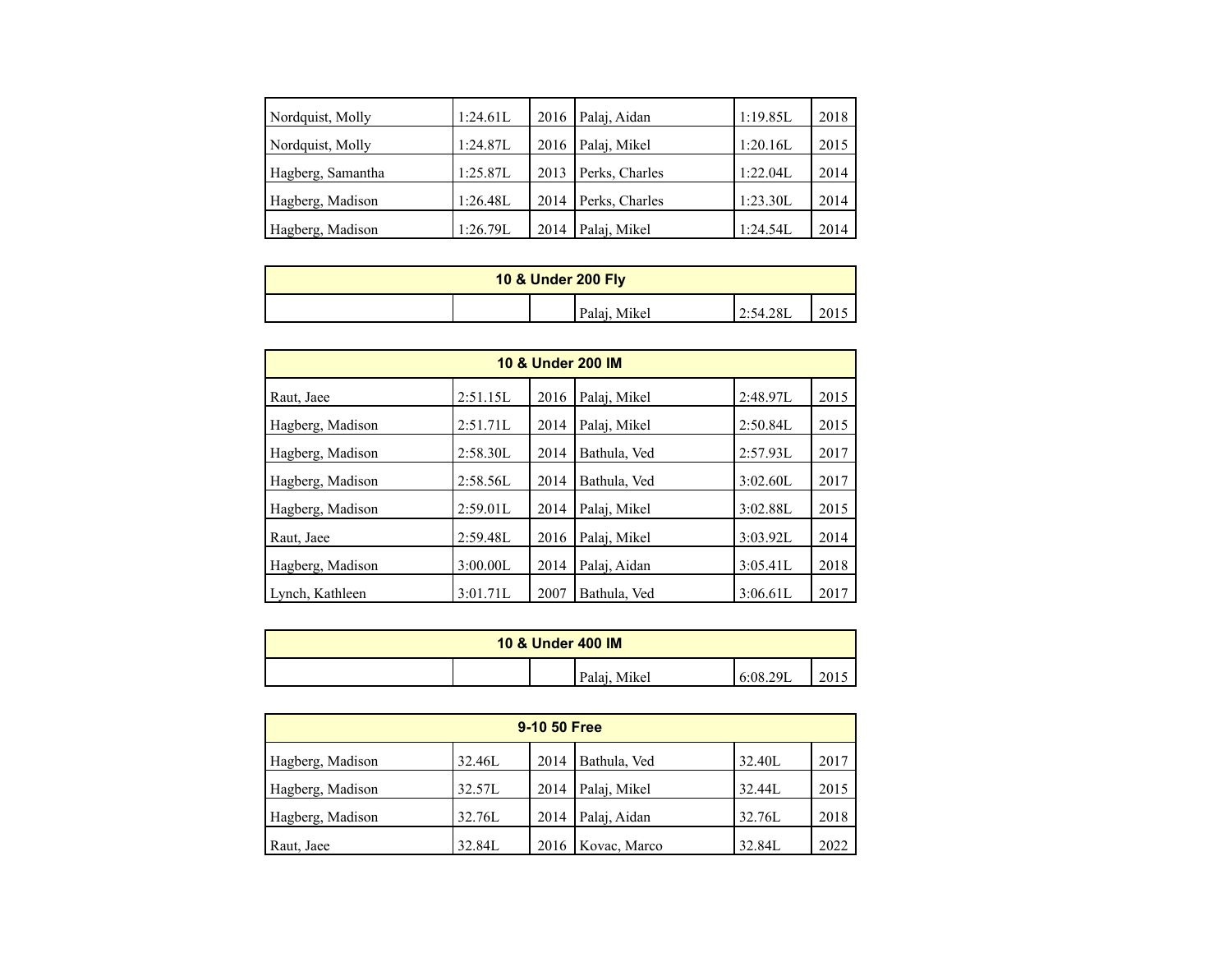| Rocheleau, Amber | 33.06L |      | 2012   Kovac, Marco | 32.85L | 2022 |
|------------------|--------|------|---------------------|--------|------|
| Tiernan, Tara    | 33.13L | 2009 | Baldini, Michael    | 32.92L | 2011 |
| Raut, Jaee       | 33.34L |      | 2016   Palaj, Mikel | 32.99L | 2014 |
| Lynch, Kathleen  | 33.38L | 2007 | Palaj, Aidan        | 33.06L | 2018 |

| 9-10 100 Free    |          |      |              |           |      |  |  |  |
|------------------|----------|------|--------------|-----------|------|--|--|--|
| Lynch, Kathleen  | 1:10.18L | 2007 | Palaj, Mikel | 1:08.57L  | 2015 |  |  |  |
| Lynch, Kathleen  | 1:11.36L | 2007 | Palaj, Mikel | 1:08.95L  | 2015 |  |  |  |
| Tiernan, Tara    | 1:11.63L | 2009 | Kovac, Marco | 1:10.73L  | 2022 |  |  |  |
| Lynch, Kathleen  | 1:11.67L | 2007 | Palai, Mikel | 1:11.22L  | 2015 |  |  |  |
| Hagberg, Madison | 1:11.73L | 2014 | Palai, Mikel | 1:11.31L  | 2015 |  |  |  |
| Hagberg, Madison | 1:11.86L | 2014 | Palai, Aidan | 1:11.44L  | 2018 |  |  |  |
| Lynch, Kathleen  | 1:12.40L | 2007 | Palai, Aidan | 1:11.46LL | 2018 |  |  |  |
| Raut, Jaee       | 1:12.50L | 2016 | Bathula, Ved | 1:11.71L  | 2017 |  |  |  |

| 9-10 200 Free   |          |      |                |          |      |  |  |  |
|-----------------|----------|------|----------------|----------|------|--|--|--|
| Lynch, Kathleen | 2:32.19L | 2007 | Palai, Mikel   | 2:24.20L | 2015 |  |  |  |
| Raut, Jaee      | 2:32.93L | 2016 | Palaj, Mikel   | 2:28.88L | 2015 |  |  |  |
| Lynch, Kathleen | 2:34.12L | 2007 | Bathula, Ved   | 2:31.83L | 2017 |  |  |  |
| Tiernan, Tara   | 2:36.00L | 2009 | Palaj, Mikel   | 2:31.88L | 2015 |  |  |  |
| Lynch, Kathleen | 2:36.73L | 2007 | Perks, Charles | 2:33.29L | 2014 |  |  |  |
| Raut, Jaee      | 2:37.34L | 2016 | Perks, Charles | 2:35.34L | 2014 |  |  |  |
| Lynch, Kathleen | 2:37.84L | 2007 | Perks, Charles | 2:35.44L | 2014 |  |  |  |
| Lynch, Kathleen | 2:38.00L | 2007 | Bathula, Ved   | 2:35.59L | 2017 |  |  |  |

| 9-10 400 Free |          |  |                     |          |      |  |
|---------------|----------|--|---------------------|----------|------|--|
| Raut, Jaee    | 5:18.84L |  | 2016   Palaj, Mikel | 5:00.28L | 2015 |  |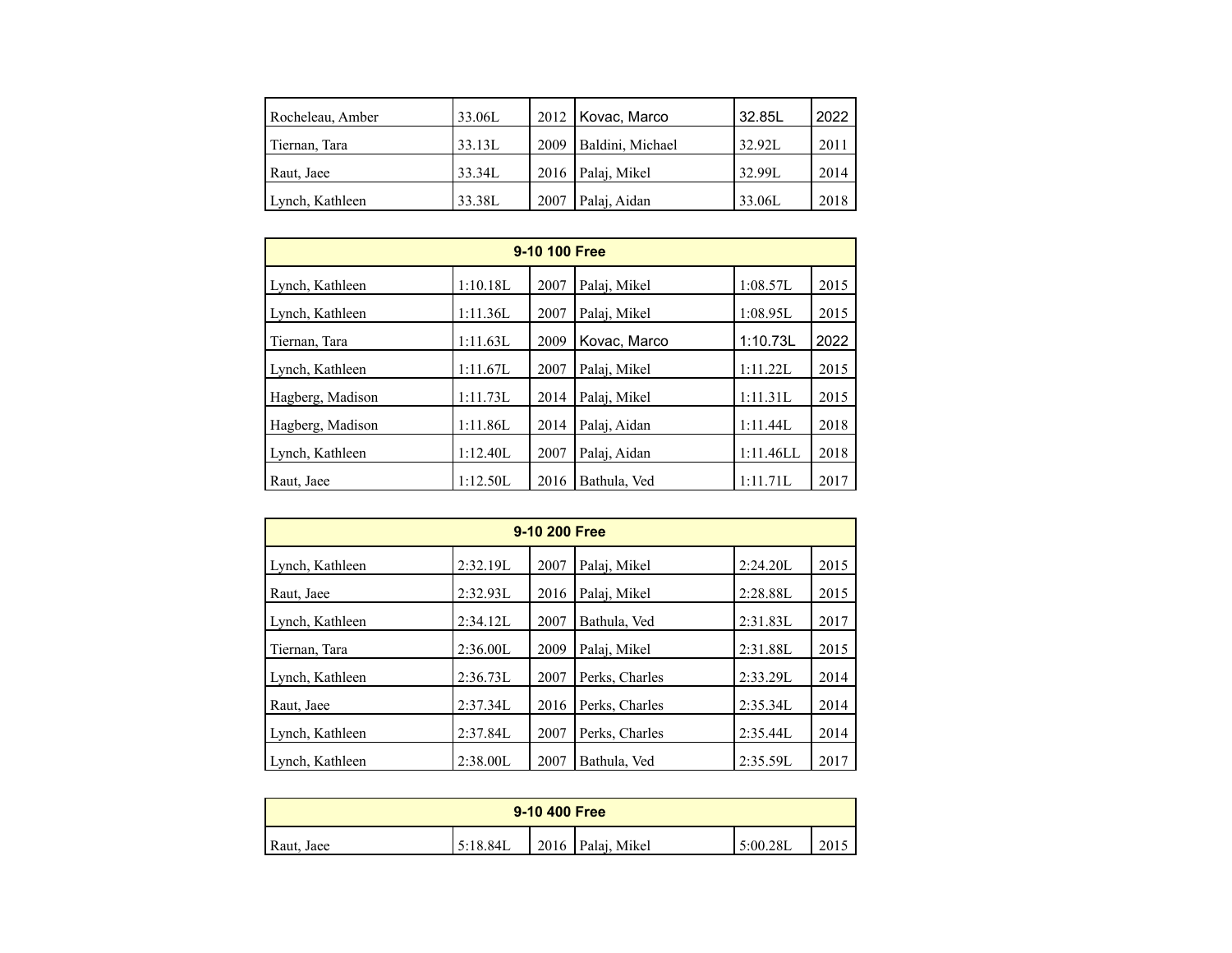| Lynch, Kathleen  | 5:22.25L | 2007 | Palaj, Mikel   | 5:12.24L | 2015 |
|------------------|----------|------|----------------|----------|------|
| Lynch, Kathleen  | 5:23.11L | 2007 | Perks, Charles | 5:15.33L | 2014 |
| Tiernan, Tara    | 5:27.96L | 2009 | Perks, Charles | 5:19.14L | 2014 |
| Lynch, Kathleen  | 5:30.55L | 2007 | Bathula, Ved   | 5:19.59L | 2017 |
| Tiernan, Tara    | 5:32.81L | 2009 | Palaj, Mikel   | 5:20.92L | 2014 |
| Nordquist, Molly | 5:37.40L | 2016 | Rosner, Jett   | 5:21.47L | 2013 |
| Lynch, Kathleen  | 5:37.86L | 2007 | Palaj, Mikel   | 5:22.46L | 2015 |

| 9-10 750 Free- Mini Mile |  |             |                  |  |  |  |
|--------------------------|--|-------------|------------------|--|--|--|
|                          |  | Dwyer, John | :32.001<br>-0-37 |  |  |  |

| 9-10 800 Free |  |              |           |      |  |
|---------------|--|--------------|-----------|------|--|
|               |  | Larock, Will | 13:33.48L | 2018 |  |

| 9-10 50 Back     |         |      |              |        |      |  |  |  |
|------------------|---------|------|--------------|--------|------|--|--|--|
| Hagberg, Madison | 35.77L  | 2014 | Bathula, Ved | 38.94L | 2017 |  |  |  |
| Hagberg, Madison | 36.26L  | 2014 | Bathula, Ved | 39.06L | 2017 |  |  |  |
| Hagberg, Madison | 36.64L  | 2014 | Palai, Mikel | 39.31L | 2015 |  |  |  |
| Hagberg, Madison | 36.95L  | 2014 | Bathula, Ved | 39.51L | 2017 |  |  |  |
| Hagberg, Madison | 37.49L  | 2014 | Palai, Mikel | 39.71L | 2015 |  |  |  |
| Hagberg, Madison | 37.78L  | 2014 | Kovac, Marco | 39.91L | 2022 |  |  |  |
| Pahuja, Fay      | 38.36LL | 2016 | Bathula, Ved | 39.95L | 2017 |  |  |  |
| Nordquist, Molly | 38.87L  | 2016 | Bathula, Ved | 40.38L | 2017 |  |  |  |

| 9-10 100 Back    |          |  |                             |          |      |  |  |
|------------------|----------|--|-----------------------------|----------|------|--|--|
| Hagberg, Madison | 1:16.76L |  | $\vert$ 2014   Palaj, Mikel | 1:22.80L | 2015 |  |  |
| Hagberg, Madison | 1:19.87L |  | $\vert$ 2014   Bathula, Ved | 1:23.27L | 2017 |  |  |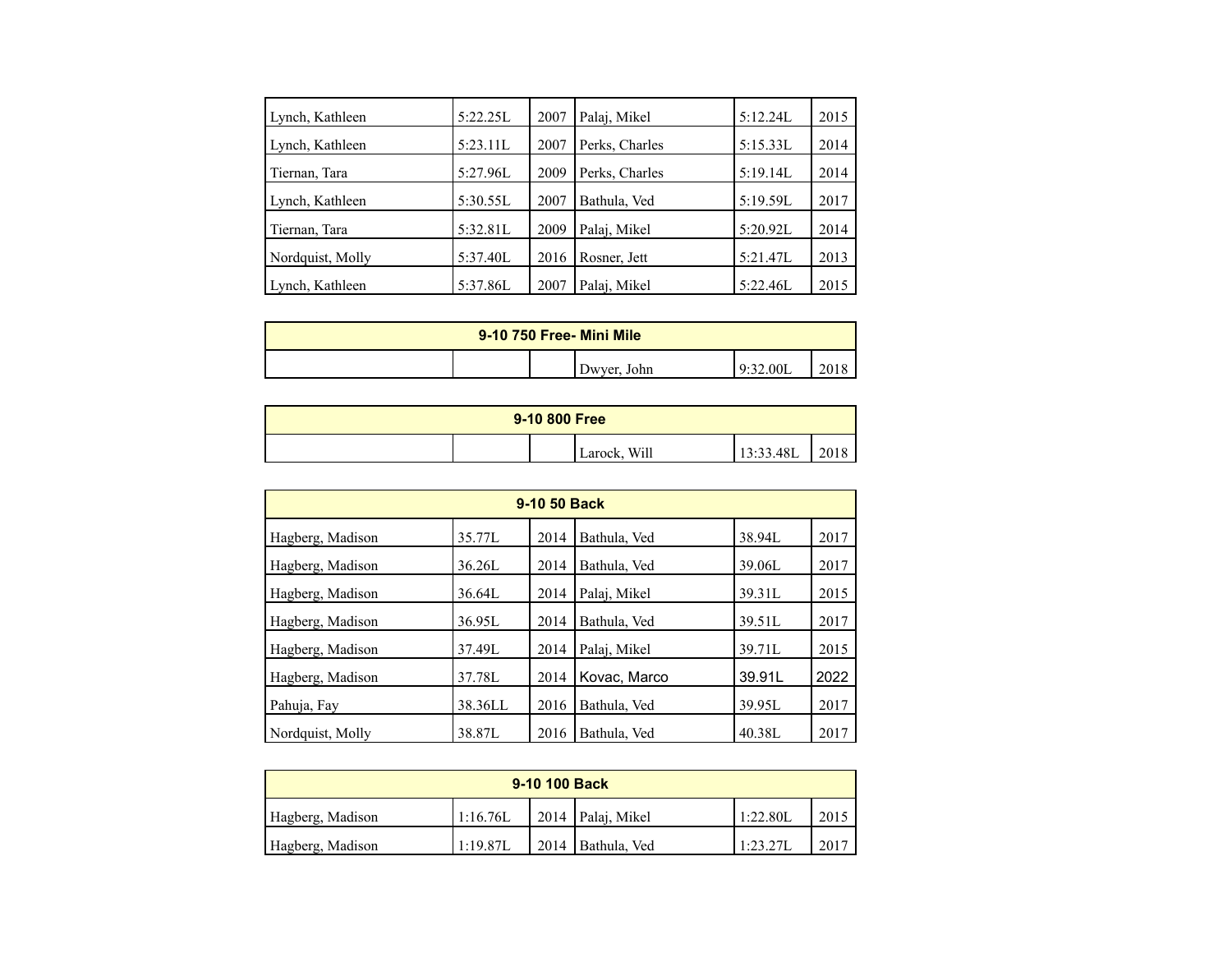| Hagberg, Madison | 1:20.79L | 2014 | Bathula, Ved | 1:23.68L | 2017 |
|------------------|----------|------|--------------|----------|------|
| Hagberg, Madison | 1:20.81L | 2014 | Palaj, Mikel | 1:23.77L | 2015 |
| Hagberg, Madison | 1:21.29L | 2014 | Bathula, Ved | 1:25.03L | 2017 |
| Hagberg, Madison | 1:21.56L | 2014 | Bathula, Ved | 1:25.44L | 2017 |
| Nordquist, Molly | 1:23.54L | 2016 | Bathula, Ved | 1:25.96L | 2017 |
| Hagberg, Madison | 1:23.81L | 2014 | Palaj, Mikel | 1:26.03L | 2015 |

| 9-10 200 Back     |          |      |                  |          |      |  |  |  |
|-------------------|----------|------|------------------|----------|------|--|--|--|
| Hagberg, Madison  | 2:51.54L | 2014 | Bathula, Ved     | 2:59.91L | 2017 |  |  |  |
| Hagberg, Madison  | 2:52.36L | 2014 | Riccobon, Robert | 3:00.07L | 2018 |  |  |  |
| Benoit, Marin     | 3:08.02L | 2019 | Dwyer, John      | 3:12.51L | 2018 |  |  |  |
| Pahuja, Fay       | 3:15.61L | 2016 | Dwyer, John      | 3:13.93L | 2018 |  |  |  |
| Benoit, Lucy      | 3:16.70L | 2015 | Larock, Will     | 3:14.57L | 2018 |  |  |  |
| Rocheleau, Amber  | 3:19.99L | 2012 | Larock, Will     | 3:15.56L | 2018 |  |  |  |
| Nordquist, Claire | 3:20.86L | 2019 |                  |          |      |  |  |  |
| Nordquist, Claire | 3:35.82L | 2018 |                  |          |      |  |  |  |

| 9-10 50 Breast    |        |      |                  |        |      |  |  |  |
|-------------------|--------|------|------------------|--------|------|--|--|--|
| Raut, Jaee        | 42.65L | 2016 | Baldini, Michael | 43.88L | 2011 |  |  |  |
| Raut, Jaee        | 43.61L | 2016 | Kovac, Marco     | 44.56L | 2022 |  |  |  |
| Raut, Jaee        | 43.64L | 2016 | Tollis, Brady    | 45.13L | 2019 |  |  |  |
| Wertheimer, Emily | 44.39L | 2008 | Tollis, Brady    | 45.31L | 2019 |  |  |  |
| Raut, Jaee        | 44.68L | 2016 | Kovac, Marco     | 45.40L | 2022 |  |  |  |
| Raut, Jaee        | 44.72L | 2015 | Baldini, Michael | 45.44L | 2011 |  |  |  |
| Sohn, Charlotte   | 45.44L | 2019 | Tollis, Brady    | 45.63L | 2019 |  |  |  |
| Raut, Jaee        | 45.47L | 2015 | Tollis, Brady    | 46.62L | 2018 |  |  |  |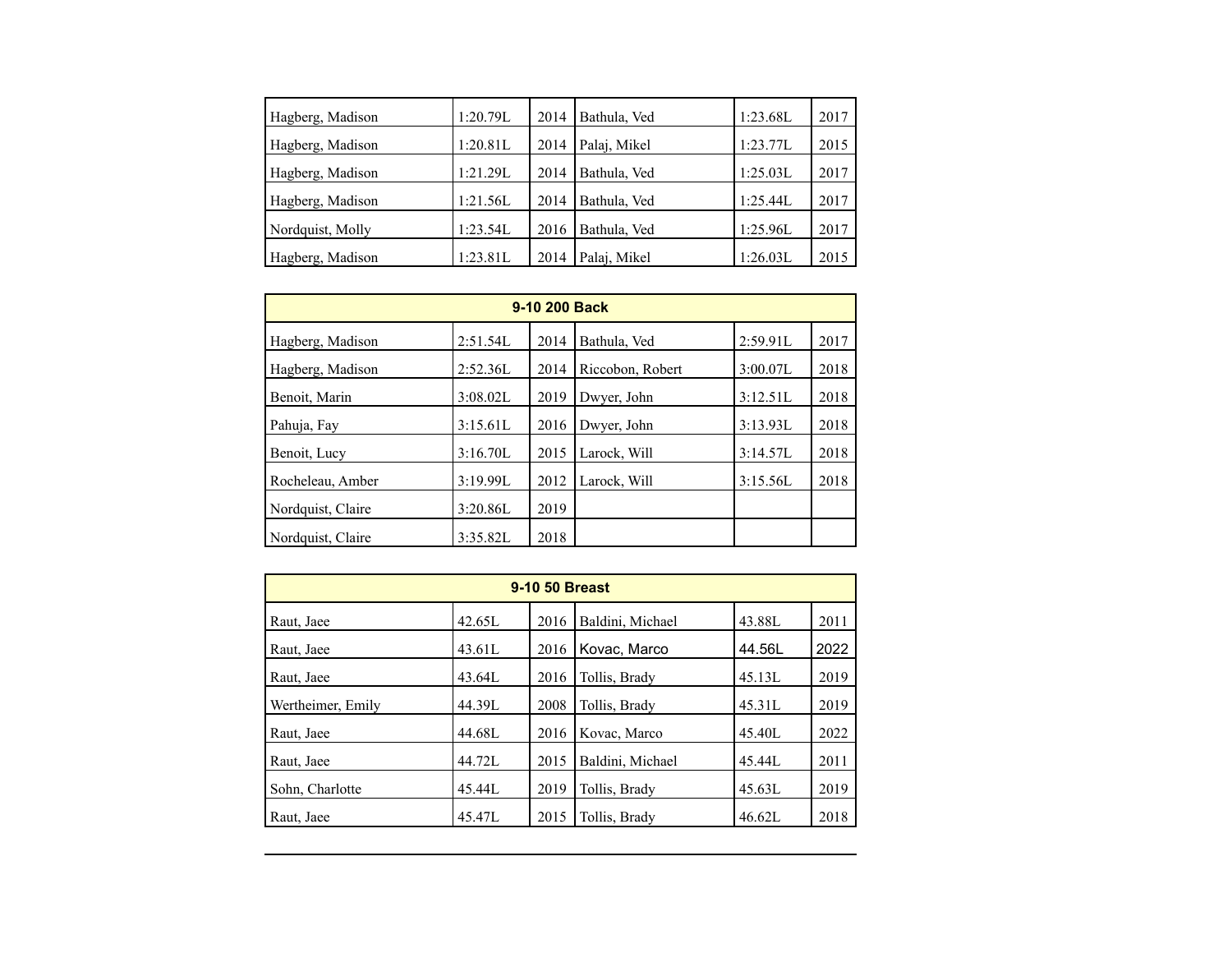| 9-10 100 Breast |          |      |                  |          |      |  |  |  |
|-----------------|----------|------|------------------|----------|------|--|--|--|
| Raut, Jaee      | 1:32.44L | 2016 | Vale, Owen       | 1:40.99L | 2018 |  |  |  |
| Raut, Jaee      | 1:32.56L | 2016 | Tollis, Brady    | 1:41.37L | 2019 |  |  |  |
| Raut, Jaee      | 1:36.86L | 2016 | Baldini, Michael | 1:41.47L | 2011 |  |  |  |
| Raut, Jaee      | 1:37.37L | 2016 | Palai, Aidan     | 1:41.97L | 2018 |  |  |  |
| Raut, Jaee      | 1:38.74L | 2015 | Tollis, Brady    | 1:42.74L | 2018 |  |  |  |
| Raut, Jaee      | 1:39.02L | 2015 | Palai, Mikel     | 1:43.88L | 2015 |  |  |  |
| Raut, Jaee      | 1:39.31L | 2015 | Coyne, Caleb     | 1:44.09L | 2021 |  |  |  |
| Raut, Jaee      | 1:39.83L | 2015 | Palaj, Aidan     | 1:44.81L | 2018 |  |  |  |

| 9-10 200 Breast   |          |      |                   |          |      |  |  |
|-------------------|----------|------|-------------------|----------|------|--|--|
| Raut, Jaee        | 3:24.98L | 2016 | Palaj, Aidan      | 3:35.83L | 2018 |  |  |
| Benoit, Marin     | 3:30.96L | 2019 | Vale, Owen        | 3:36.18L | 2018 |  |  |
| Torla, Kathryn    | 3:46.40L | 2017 | Vale, Owen        | 3:37.81L | 2018 |  |  |
| Wertheimer, Emily | 3:52.34L | 2008 | Tollis, Brady     | 3:38.54L | 2019 |  |  |
| Benoit, Marin     | 3:52.57L | 2018 | Grigorian, Daniel | 3:53.65L | 2019 |  |  |
| Benoit, Marin     | 3:52.94L | 2018 | Grigorian, Daniel | 3:54.71L | 2018 |  |  |
| Gianoulis, Sophia | 3:59.28L | 2012 | Gallant, John     | 4:13.16L | 2012 |  |  |
| Benoit, Marin     | 4:01.01L | 2018 |                   |          |      |  |  |

| 9-10 50 Fly      |        |      |                |        |      |  |  |
|------------------|--------|------|----------------|--------|------|--|--|
| Tiernan, Tara    | 35.19L | 2009 | Palaj, Mikel   | 34.91L | 2015 |  |  |
| Hagberg, Madison | 35.39L | 2014 | Palaj, Mikel   | 35.07L | 2015 |  |  |
| Nordquist, Molly | 35.58L | 2016 | Palaj, Mikel   | 35.19L | 2015 |  |  |
| Hagberg, Madison | 35.96L | 2014 | Palaj, Mikel   | 35.51L | 2015 |  |  |
| Tiernan, Tara    | 36.51L | 2009 | Perks, Charles | 35.68L | 2014 |  |  |
| Nordquist, Molly | 36.79L | 2016 | Palaj, Mikel   | 35.74L | 2015 |  |  |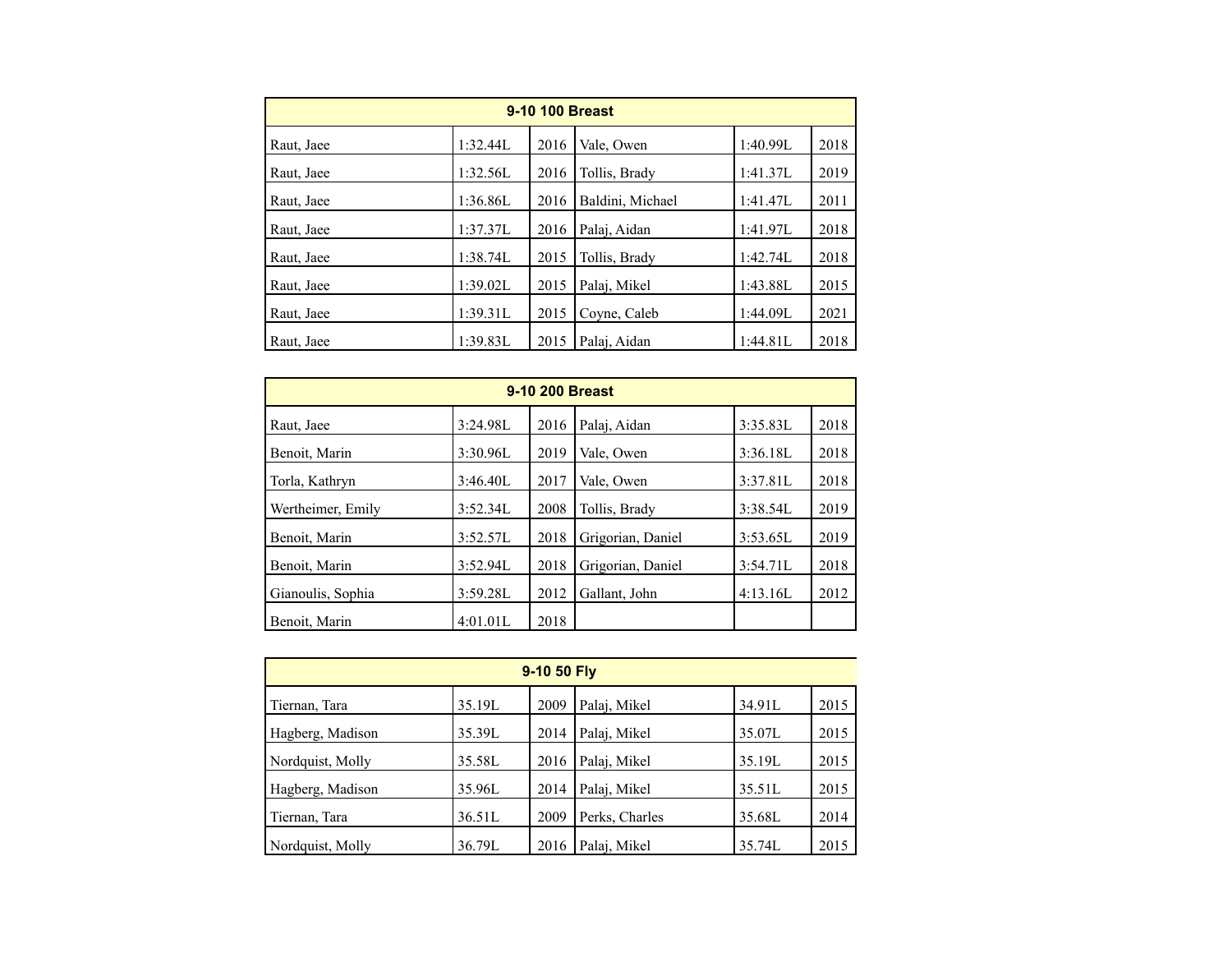| Tiernan, Tara     | 36.81L | 2009 Perks, Charles | 35.97L | 2014 |
|-------------------|--------|---------------------|--------|------|
| Hagberg, Samantha | 36.95L | 2013   Bathula, Ved | 36.01L | 2017 |

| 9-10 100 Fly      |          |      |                |          |      |  |  |  |
|-------------------|----------|------|----------------|----------|------|--|--|--|
| Nordquist, Molly  | 1:19.18L | 2016 | Palaj, Mikel   | 1:17.13L | 2015 |  |  |  |
| Nordquist, Molly  | 1:22.77L | 2016 | Palai, Mikel   | 1:18.33L | 2015 |  |  |  |
| Nordquist, Molly  | 1:23.84L | 2016 | Palai, Mikel   | 1:18.67L | 2015 |  |  |  |
| Nordquist, Molly  | 1:24.61L | 2016 | Palai, Aidan   | 1:19.85L | 2018 |  |  |  |
| Nordquist, Molly  | 1:24.87L | 2016 | Palaj, Mikel   | 1:20.16L | 2015 |  |  |  |
| Hagberg, Samantha | 1:25.87L | 2013 | Perks, Charles | 1:22.04L | 2014 |  |  |  |
| Hagberg, Madison  | 1:26.48L | 2014 | Perks, Charles | 1:23.30L | 2014 |  |  |  |
| Hagberg, Madison  | 1:26.79L | 2014 | Palai, Mikel   | 1:24.54L | 2014 |  |  |  |

| 9-10 200 Fly |  |  |              |          |      |  |
|--------------|--|--|--------------|----------|------|--|
|              |  |  | Palaj, Mikel | 2:54.28L | 2015 |  |

| 9-10 200 IM      |          |      |              |          |      |  |  |
|------------------|----------|------|--------------|----------|------|--|--|
| Raut, Jaee       | 2:51.15L | 2016 | Palaj, Mikel | 2:48.97L | 2015 |  |  |
| Hagberg, Madison | 2:51.71L | 2014 | Palaj, Mikel | 2:50.84L | 2015 |  |  |
| Hagberg, Madison | 2:58.30L | 2014 | Bathula, Ved | 2:57.93L | 2017 |  |  |
| Hagberg, Madison | 2:58.56L | 2014 | Bathula, Ved | 3:02.60L | 2017 |  |  |
| Hagberg, Madison | 2:59.01L | 2014 | Palai, Mikel | 3:02.88L | 2015 |  |  |
| Raut, Jaee       | 2:59.48L | 2016 | Palaj, Mikel | 3:03.92L | 2014 |  |  |
| Hagberg, Madison | 3:00.00L | 2014 | Palaj, Aidan | 3:05.41L | 2018 |  |  |
| Lynch, Kathleen  | 3:01.71L | 2007 | Bathula, Ved | 3:06.61L | 2017 |  |  |

| 9-10 400 IM |  |
|-------------|--|
|             |  |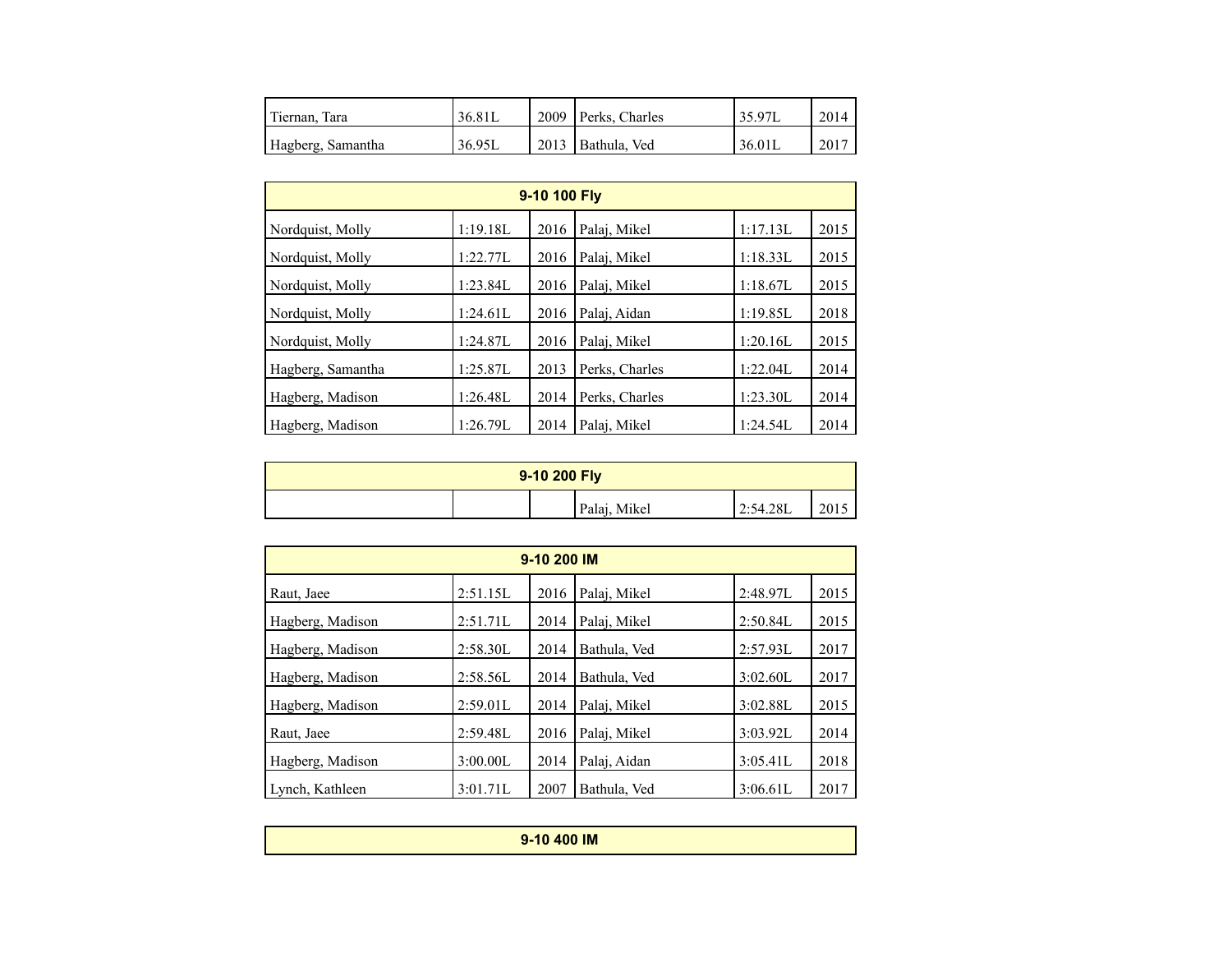| $\mathbf{A}$ $\mathbf{A}$<br>Palai<br>٠Q.<br>Mikel<br>$\sim$<br>,,,,,,,, |  |  |  |  | 2015 |
|--------------------------------------------------------------------------|--|--|--|--|------|
|--------------------------------------------------------------------------|--|--|--|--|------|

| 11-12 50 Free    |        |      |                    |        |      |  |  |
|------------------|--------|------|--------------------|--------|------|--|--|
| Bowers, Savannah | 28.19L | 2022 | Menendez, Nicholas | 27.24L | 2016 |  |  |
| Bowers, Savannah | 28.29L | 2021 | Menendez, Nicholas | 27.48L | 2016 |  |  |
| Bowers, Savannah | 28.39L | 2018 | Menendez, Nicholas | 28.02L | 2016 |  |  |
| Raut, Jaee       | 28.79L | 2021 | Menendez, Nicholas | 28.41L | 2016 |  |  |
| Bowers, Savannah | 28.97L | 2021 | Menendez, Nicholas | 28.46L | 2016 |  |  |
| Bowers, Savannah | 29.00L | 2018 | Menendez, Nicholas | 28.54L | 2016 |  |  |
| Raut, Jaee       | 29.33L | 2011 | Menendez, Nicholas | 28.95L | 2016 |  |  |
| Tiernan, Tara    | 29.45L | 2021 | Peters, Samuel     | 29.47L | 2018 |  |  |

| 11-12 100 Free   |          |      |                    |           |      |  |  |
|------------------|----------|------|--------------------|-----------|------|--|--|
| Bowers, Savannah | 1:00.98L | 2022 | Menendez, Nicholas | 59.48L    | 2016 |  |  |
| Bowers, Savannah | 1:02.00L | 2022 | Menendez, Nicholas | 1:00.48L  | 2016 |  |  |
| Bowers, Savannah | 1:02.41  | 2021 | Menendez, Nicholas | 1:00.57L  | 2016 |  |  |
| Bowers, Savannah | 1:02.85  | 2021 | Menendez, Nicholas | 1:02.48L  | 2016 |  |  |
| Bowers, Savannah | 1:03.06L | 2022 | Menendez, Nicholas | 1:02.70L  | 2016 |  |  |
| Tiernan, Tara    | 1:02.94L | 2011 | Menendez, Nicholas | 1:02.78L  | 2016 |  |  |
| Bowers, Savannah | 1:03.49L | 2022 |                    | 1:02.92L  | 2016 |  |  |
| Bowers, Savannah |          |      | Menendez, Nicholas |           |      |  |  |
|                  | 1:03.91L | 2021 | Perks, Charles     | 1:04.49LL | 2016 |  |  |

| 11-12 200 Free |          |      |                           |           |      |
|----------------|----------|------|---------------------------|-----------|------|
| Tiernan, Tara  |          |      |                           |           |      |
|                | 2:16.03L | 2011 | Perks, Charles            | 12:14.16L | 2016 |
| Bell, Kate     |          |      |                           |           |      |
|                | 2:16.50L |      | 2015   Menendez, Nicholas | 12:14.74L | 2016 |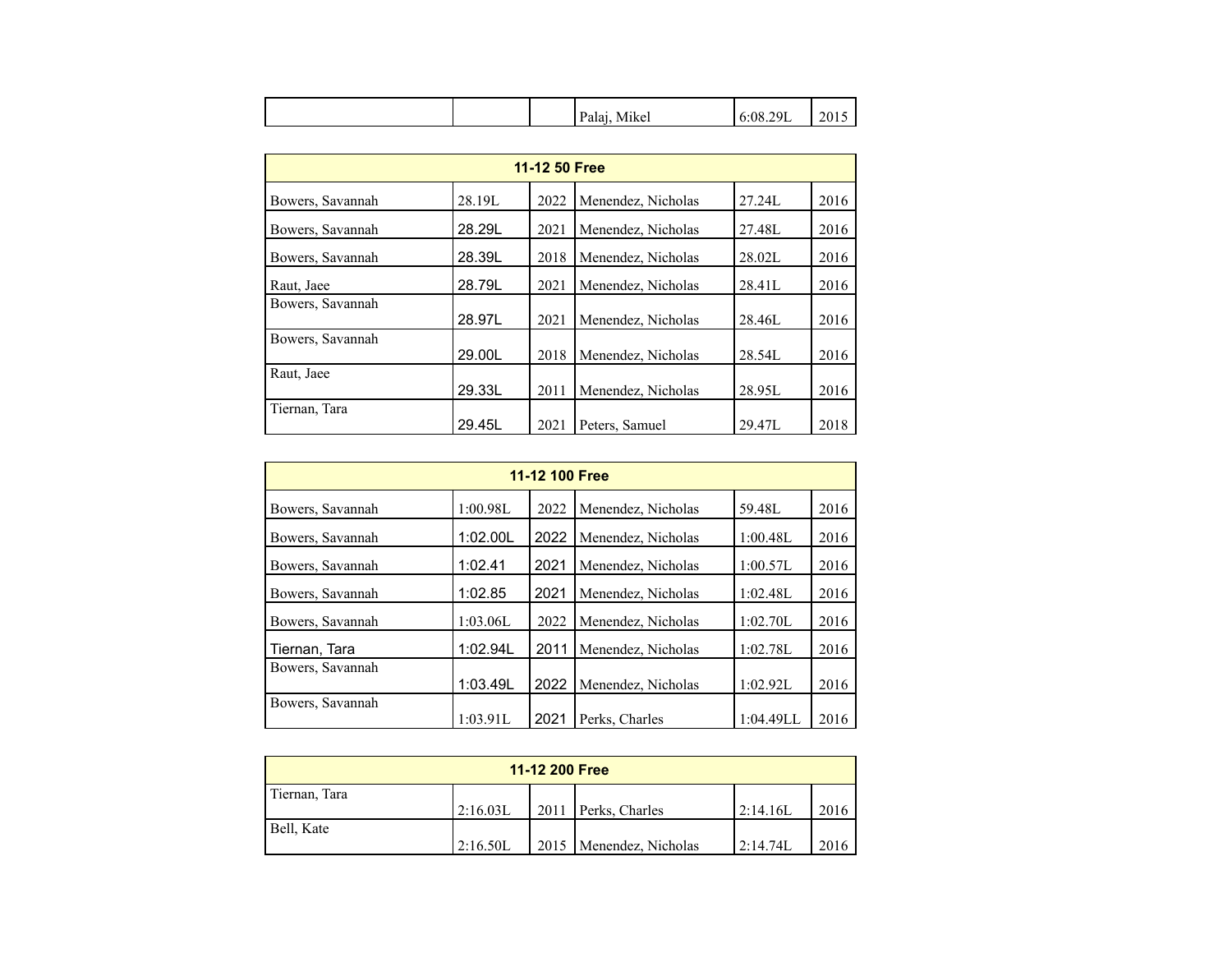| Bowers, Savannah |          |      |                    |          |      |
|------------------|----------|------|--------------------|----------|------|
|                  | 2:16.78  | 2022 | Palaj, Mikel       | 2:14.87L | 2017 |
| Tiernan, Tara    |          |      |                    |          |      |
|                  | 2:18.68L | 2011 | Perks, Charles     | 2:16.15L | 2016 |
| Bowers, Savannah |          |      |                    |          |      |
|                  | 2:18.46  | 2022 | Menendez, Nicholas | 2:16.17L | 2016 |
| Tiernan, Tara    |          |      |                    |          |      |
|                  | 2:18.68  | 2011 | Perks, Charles     | 2:17.76L | 2016 |
| Tiernan, Tara    |          |      |                    |          |      |
|                  | 2:19.30  | 2014 | Menendez, Nicholas | 2:18.28L | 2016 |
| Tiernan, Tara    |          |      |                    |          |      |
|                  | 2:19.35  | 2014 | Palaj, Mikel       | 2:18.36L | 2017 |

| 11-12 400 Free   |          |      |                  |          |      |  |  |  |  |
|------------------|----------|------|------------------|----------|------|--|--|--|--|
| Tiernan, Tara    | 4:51.49L | 2011 | Perks, Charles   | 4.42L    | 2016 |  |  |  |  |
| Rocheleau, Amber | 4:52.53L | 2014 | Perks, Charles   | 4:42.83L | 2016 |  |  |  |  |
| Bowers Savannah  | 4:52.59L | 2022 | Perks, Charles   | 4:44.35L | 2016 |  |  |  |  |
| Tiernan, Tara    | 4:52.81L | 2011 | Palai, Mikel     | 4:46.88L | 2017 |  |  |  |  |
| Raut, Jaee       | 4:54.90L | 2018 | Perks, Charles   | 4:48.40L | 2016 |  |  |  |  |
| Bell, Kate       | 4:55.38L | 2015 | Palaj, Mikel     | 4:49.94L | 2017 |  |  |  |  |
| Rocheleau, Amber | 4:58.00L | 2014 | Metlitski, Maxim | 4:52.69L | 2018 |  |  |  |  |
| Tiernan, Tara    | 4:59.96L | 2011 | Perks, Charles   | 4:57.10L | 2016 |  |  |  |  |

| 11-12 800 Free   |           |      |                  |           |      |  |  |  |  |
|------------------|-----------|------|------------------|-----------|------|--|--|--|--|
| Bell, Kate       | 10:17.92L | 2015 | Surian, Aidan    | 10:36.87L | 2015 |  |  |  |  |
| Nordquist, Molly | 10:40.06L | 2018 | Sheldrick, Brett | 11:27.80L | 2015 |  |  |  |  |
| Nordquist, Emma  | 10:43.08L | 2015 | Larock, Will     | 11:55.57L | 2019 |  |  |  |  |
| Scanlon, Nancy   | 10:48.12L | 2015 |                  |           |      |  |  |  |  |
| Chow, Marissa    | 11:00.62L | 2015 |                  |           |      |  |  |  |  |
| Pahuja, Fay      | 11:48.01L | 2018 |                  |           |      |  |  |  |  |
| Poole, Alexandra | 11:54.87L | 2015 |                  |           |      |  |  |  |  |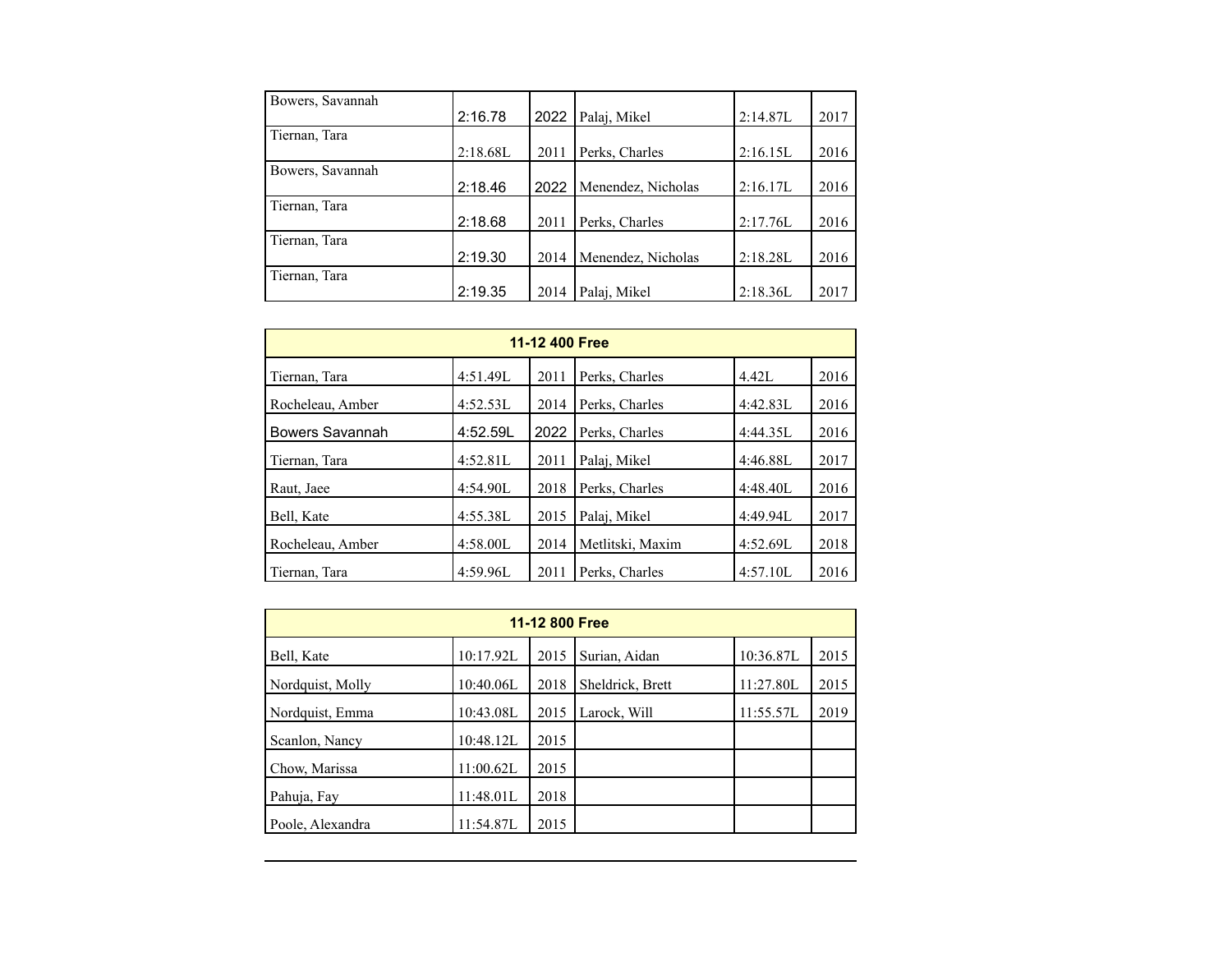| 11-12 1500 Free |           |      |                |           |      |  |  |  |
|-----------------|-----------|------|----------------|-----------|------|--|--|--|
| Lynch, Kathleen | 21:11.07L | 2008 | Perks, Charles | 19:37.62L | 2016 |  |  |  |
|                 |           |      | Palaj, Mikel   | 19:40.14L | 2017 |  |  |  |
|                 |           |      | Brown, Owen    | 20:25.40L | 2017 |  |  |  |
|                 |           |      | Palaj, Mikel   | 20:35.97L | 2016 |  |  |  |

| 11-12 2000 Free- Open Water |  |  |                 |           |  |  |
|-----------------------------|--|--|-----------------|-----------|--|--|
|                             |  |  | Bathula,<br>Ved | 29:56.32L |  |  |

| 11-12 50 Back       |         |      |                    |        |      |  |  |  |  |
|---------------------|---------|------|--------------------|--------|------|--|--|--|--|
| Benoit, Lucy        | 33.82L  | 2017 | Metlitski, Maxim   | 33.32L | 2018 |  |  |  |  |
| Sorensen, Charlotte | 33.98LL | 2018 | Bathula, Ved       | 34.20L | 2019 |  |  |  |  |
| Layden, Victoria    | 34.01LL | 2018 | Metlitski, Maxim   | 34.33L | 2018 |  |  |  |  |
| Benoit, Lucy        | 34.10L  | 2017 | Menendez, Nicholas | 34.38L | 2016 |  |  |  |  |
| Layden, Victoria    | 34.17L  | 2018 | Menendez, Nicholas | 34.44L | 2016 |  |  |  |  |
| Bowers, Savannah    | 34.20L  | 2022 | Metlitski, Maxim   | 34.49L | 2018 |  |  |  |  |
| Miller, Ella        | 34.60L  | 2014 | Nelson, Jake       | 34.58L | 2015 |  |  |  |  |
| Golic, Sydney       | 34.61L  | 2007 | Bathula, Ved       | 34.67L | 2019 |  |  |  |  |

| 11-12 100 Back      |           |      |                  |          |      |  |  |  |  |
|---------------------|-----------|------|------------------|----------|------|--|--|--|--|
| Golic, Sydney       | 1:12.01L  | 2007 | Metlitski, Maxim | 1:12.16L | 2018 |  |  |  |  |
| Sorensen, Charlotte | 1:12.54L  | 2018 | Perks, Charles   | 1:13.42L | 2016 |  |  |  |  |
| Golic, Sydney       | 1:13.01L  | 2007 | Perks, Charles   | 1:13.52L | 2016 |  |  |  |  |
| Layden, Victoria    | 1:13.04L  | 2018 | Nelson, Jake     | 1:13.59L | 2015 |  |  |  |  |
| Golic, Sydney       | 1:13.56L  | 2007 | Bathula, Ved     | 1:14.49L | 2019 |  |  |  |  |
| Layden, Victoria    | 1:13.58L  | 2018 | Bathula, Ved     | 1:14.74L | 2019 |  |  |  |  |
| Layden, Victoria    | 1:13.80LL | 2018 | Nelson, Jake     | 1:14.94L | 2015 |  |  |  |  |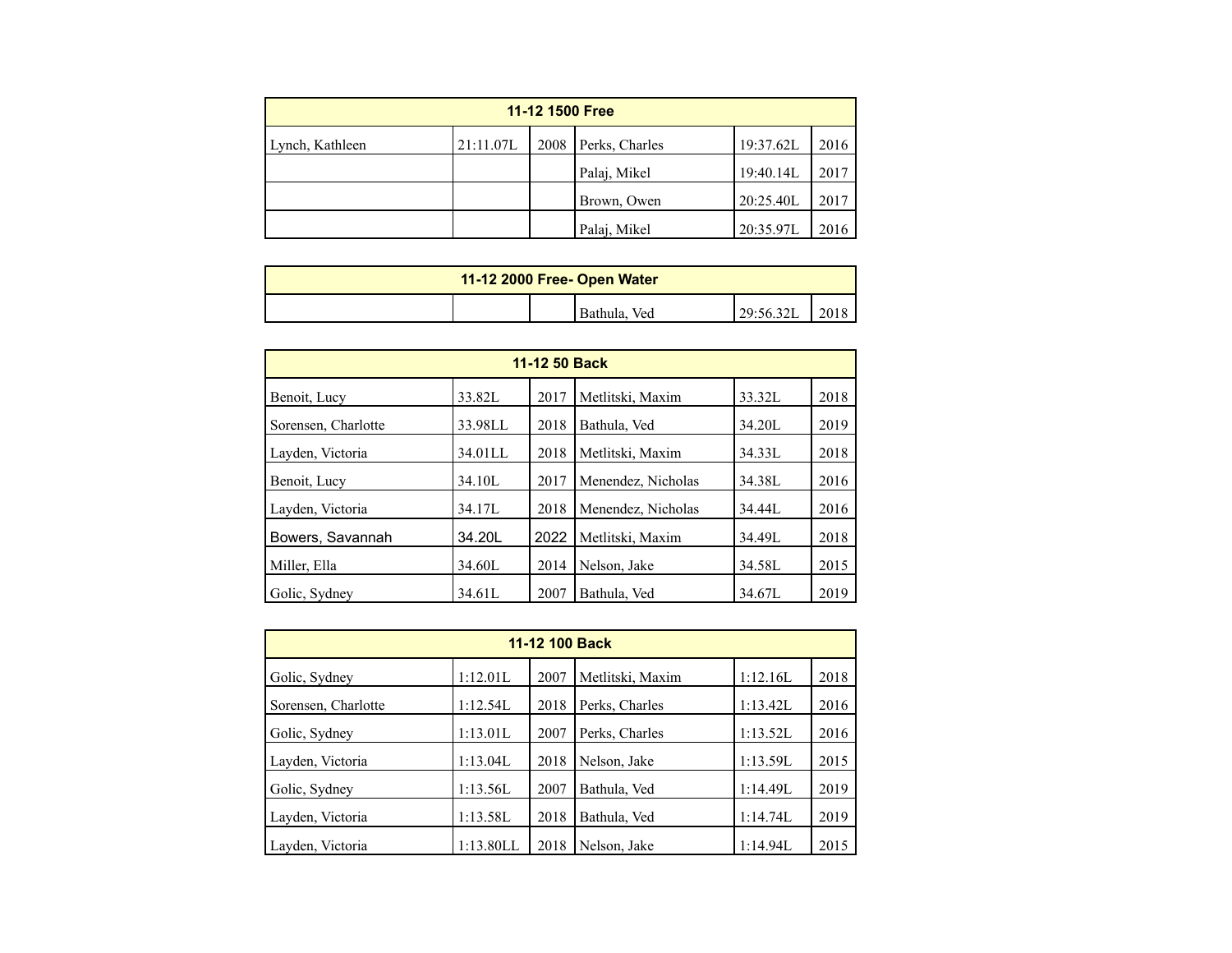| Benoit.<br>LUCV | u<br>.<br>. | 201 | Jake<br>Nelson. | $-$<br>ر د ا<br>--<br>. | 2015 |
|-----------------|-------------|-----|-----------------|-------------------------|------|
|-----------------|-------------|-----|-----------------|-------------------------|------|

| 11-12 200 Back   |          |      |                  |          |      |  |  |  |  |
|------------------|----------|------|------------------|----------|------|--|--|--|--|
| Golic, Sydney    | 2:31.88L | 2007 | Nelson, Jake     | 2:38.78L | 2015 |  |  |  |  |
| Golic, Sydney    | 2:32.50L | 2007 | Bathula, Ved     | 2:39.35L | 2019 |  |  |  |  |
| Golic, Sydney    | 2:32.85L | 2007 | Nelson, Jake     | 2:39.52L | 2015 |  |  |  |  |
| Golic, Sydney    | 2:32.97L | 2007 | Metlitski, Maxim | 2:39.76L | 2018 |  |  |  |  |
| Layden, Victoria | 2:36.93L | 2018 | Metlitski, Maxim | 2:41.48L | 2018 |  |  |  |  |
| Golic, Sydney    | 2:37.33L | 2007 | Palai, Mikel     | 2:41.79L | 2017 |  |  |  |  |
| Golic, Sydney    | 2:37.40L | 2007 | Gallant, John    | 2:43.65L | 2014 |  |  |  |  |
| Layden, Victoria | 2:37.46L | 2018 | Bathula, Ved     | 2:43.94L | 2019 |  |  |  |  |

| <b>11-12 50 Breast</b> |        |      |                    |        |      |  |  |  |  |
|------------------------|--------|------|--------------------|--------|------|--|--|--|--|
| Bowers, Savannah       | 36.96L | 2021 | Tollis, Brady      | 39.30L | 2021 |  |  |  |  |
| Bowers, Savannah       | 36.97L | 2022 | Litwinczyk, Colton | 39.65L | 2016 |  |  |  |  |
| Bowers, Savannah       | 37.04L | 2021 | Szymczyk, Filip    | 39.80L | 2022 |  |  |  |  |
| Golic, Sydney          | 37.19L | 2007 | Baldini, Michael   | 40.16L | 2013 |  |  |  |  |
| Bowers, Savannah       | 37.26L | 2021 | Baldini, Michael   | 40.29L | 2013 |  |  |  |  |
| Chow, Marissa          | 37.30L | 2015 | Baldini, Michael   | 40.34L | 2013 |  |  |  |  |
| Bowers, Savannah       | 37.77L | 2022 | Litwinczyk, Colton | 40.76L | 2015 |  |  |  |  |
| Driscoll, Ailey        | 37.88L | 2015 | Peters, Samuel     | 40.78L | 2017 |  |  |  |  |

| <b>11-12 100 Breast</b> |          |      |                         |          |      |  |  |  |  |
|-------------------------|----------|------|-------------------------|----------|------|--|--|--|--|
| Golic, Sydney           |          |      |                         |          |      |  |  |  |  |
|                         | 1:22.83L | 2007 | Tollis, Brady           | 1:24.17L | 2021 |  |  |  |  |
| Chow, Marissa           |          |      |                         |          |      |  |  |  |  |
|                         | 1:22.94L |      | 2015   Peters, Samuel   | 1:24.31L | 2018 |  |  |  |  |
| Bowers, Savannah        |          |      |                         |          |      |  |  |  |  |
|                         | 1:23.27L |      | 2022 Litwinczyk, Colton | 1:24.61L | 2016 |  |  |  |  |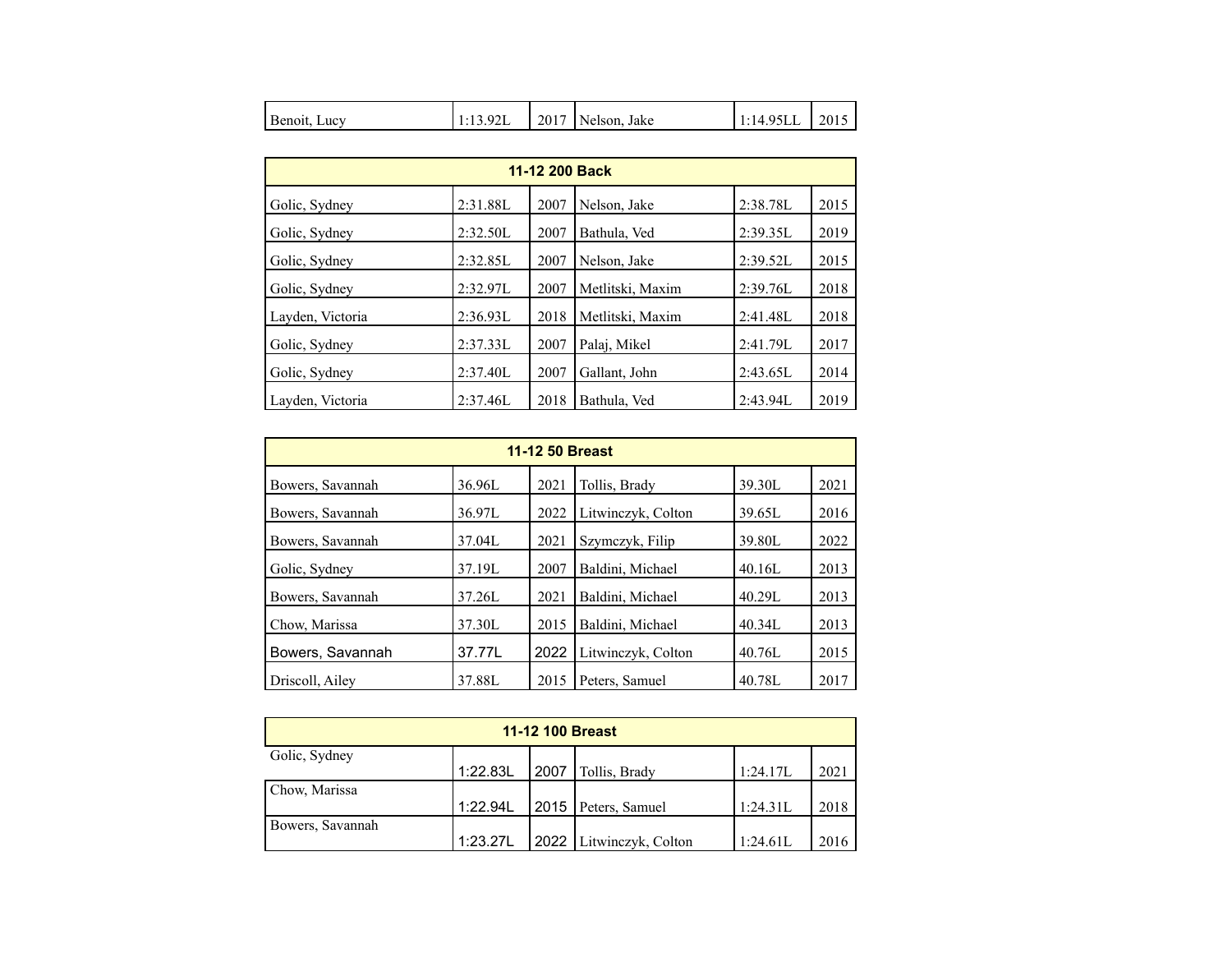| Golic, Sydney      |          |      |                |          |      |
|--------------------|----------|------|----------------|----------|------|
|                    | 1:23.27L | 2007 | Peters, Samuel | 1:24.62L | 2018 |
| Pillion, Katharine |          |      |                |          |      |
|                    | 1:23.66L | 2016 | Peters, Samuel | 1:24.78L | 2018 |
| Bowers, Savannah   |          |      |                |          |      |
|                    | 1:23.80L | 2022 | Peters, Samuel | 1:25.72L | 2018 |
| Bowers, Savannah   |          |      |                |          |      |
|                    | 1:23.82L | 2022 | Tollis, Brady  | 1:26.35L | 2021 |
| Golic, Sydney      |          |      |                |          |      |
|                    | 1:23.93L | 2007 | Peters, Samuel | 1:27.23L | 2018 |
| Bowers, Savannah   |          |      |                |          |      |
|                    | 1:24.00  | 2021 |                |          |      |

| 11-12 200 Breast   |          |      |                    |          |      |  |  |  |  |
|--------------------|----------|------|--------------------|----------|------|--|--|--|--|
| Pillion, Katharine | 2:57.48L | 2015 | Peters, Samuel     | 2:58.51L | 2018 |  |  |  |  |
| Golic, Sydney      | 2:58.03L | 2007 | Tollis, Brady      | 3:08.57L | 2021 |  |  |  |  |
| Rocheleau, Amber   | 2:58.14L | 2014 | Litwinczyk, Colton | 3:12.96L | 2015 |  |  |  |  |
| Pillion, Katharine | 2:58.21L | 2015 | Peters, Samuel     | 3:15.71L | 2017 |  |  |  |  |
| Golic, Sydney      | 3:00.40L | 2007 | Litwinczyk, Colton | 3:16.15L | 2015 |  |  |  |  |
| Golic, Sydney      | 3:00.54L | 2007 | Baldini, Michael   | 3:16.95L | 2012 |  |  |  |  |
| Rocheleau, Amber   | 3:00.88L | 2014 | Litwinczyk, Colton | 3:17.11L | 2015 |  |  |  |  |
| Chow, Marissa      | 3:01.17L | 2015 | Latawiec, Kuba     | 3:18.22L | 2019 |  |  |  |  |

| 11-12 50 Fly          |        |      |                    |        |      |  |  |  |
|-----------------------|--------|------|--------------------|--------|------|--|--|--|
| Raut, Jaee            | 31.08L | 2018 | Perks, Charles     | 31.19L | 2016 |  |  |  |
| Raut, Jaee            | 31.16L | 2018 | Perks, Charles     | 31.38L | 2016 |  |  |  |
| Bell, Kate            | 31.39L | 2015 | Baldini, Michael   | 31.67L | 2013 |  |  |  |
| Raut, Jaee            | 31.72L | 2018 | Menendez, Nicholas | 32.23L | 2016 |  |  |  |
| Bell, Kate            | 31.91L | 2015 | Palai, Mikel       | 32.27L | 2017 |  |  |  |
| Benoit, Marin         | 31.93L | 2021 | Baldini, Michael   | 32.52L | 2013 |  |  |  |
| Tiernan, Tara         | 32.00L | 2011 | Baldini, Michael   | 32.59L | 2013 |  |  |  |
| Lowe-Choa-Lee, Cassie | 32.14L | 2016 | Baldini, Michael   | 32.61L | 2013 |  |  |  |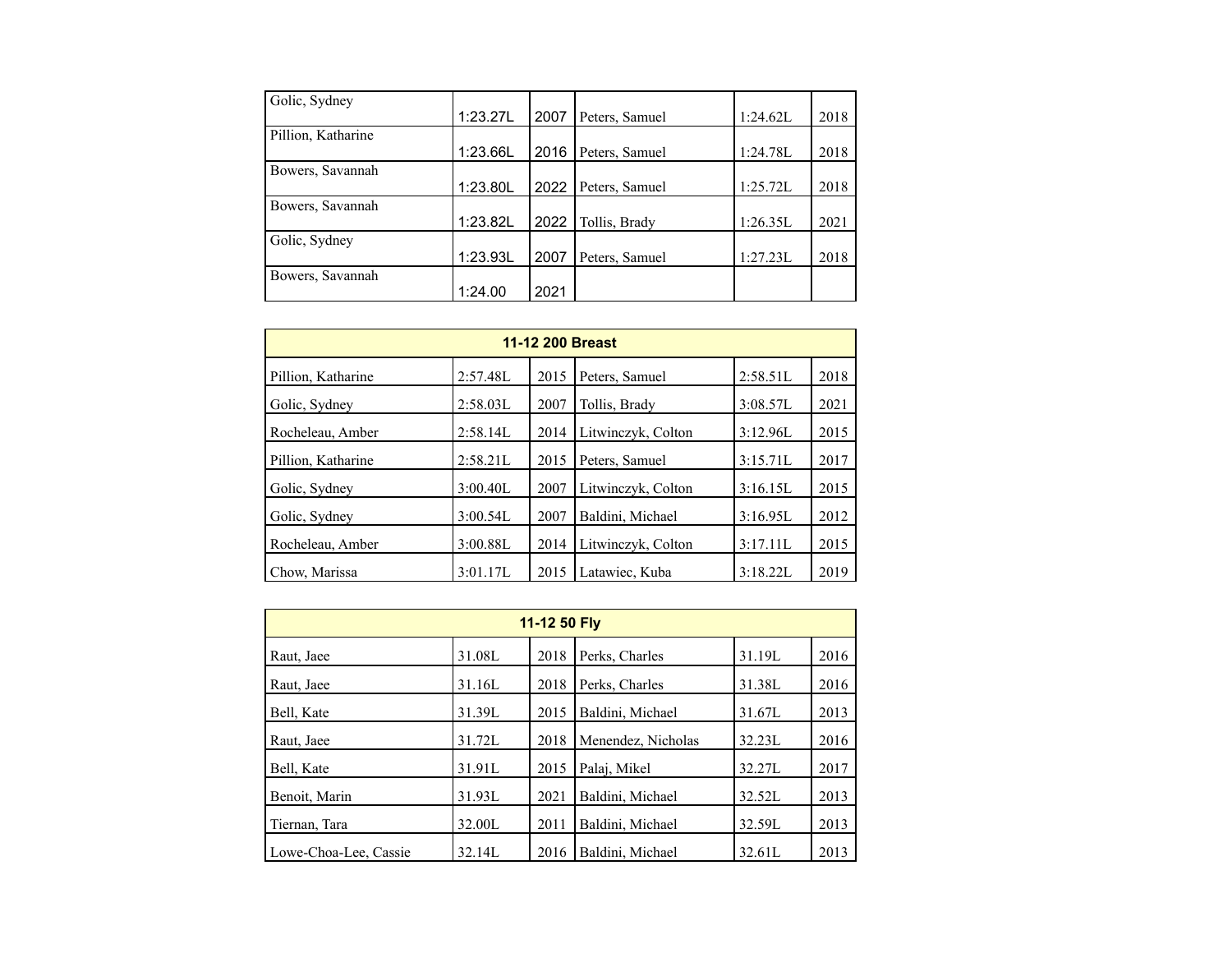| 11-12 100 Fly |          |      |                    |          |      |  |  |  |
|---------------|----------|------|--------------------|----------|------|--|--|--|
| Raut, Jaee    | 1:08.91L | 2018 | Perks, Charles     | 1:10.44L | 2016 |  |  |  |
| Raut, Jaee    | 1:09.68L | 2018 | Palaj, Mikel       | 1:10.68L | 2017 |  |  |  |
| Bell, Kate    | 1:09.79L | 2015 | Menendez, Nicholas | 1:10.77L | 2016 |  |  |  |
| Raut, Jaee    | 1:11.09L | 2018 | Palai, Mikel       | 1:10.98L | 2017 |  |  |  |
| Bell, Kate    | 1:11.12L | 2015 | Palaj, Mikel       | 1:11.25L | 2017 |  |  |  |
| Raut, Jaee    | 1:11.43L | 2018 | Perks, Charles     | 1:11.30L | 2016 |  |  |  |
| Bell, Kate    | 1:11.73L | 2015 | Palai, Mikel       | 1:11.90L | 2017 |  |  |  |
| Bell, Kate    | 1:11.81L | 2015 | Perks, Charles     | 1:12.56L | 2016 |  |  |  |

| 11-12 200 Fly    |          |      |                  |          |      |  |  |  |
|------------------|----------|------|------------------|----------|------|--|--|--|
| Bell, Kate       | 2:35.83L | 2014 | Palaj, Mikel     | 2:31.05L | 2017 |  |  |  |
| Bell, Kate       | 2:36.36L | 2015 | Palai, Mikel     | 2:35.36L | 2017 |  |  |  |
| Bell, Kate       | 2:41.43L | 2015 | Palai, Mikel     | 2:39.26L | 2017 |  |  |  |
| Bell, Kate       | 2:41.60L | 2014 | Palaj, Mikel     | 2:41.79L | 2016 |  |  |  |
| Nordquist, Molly | 2:41.65L | 2018 | Palaj, Mikel     | 2:42.85L | 2016 |  |  |  |
| Bell, Kate       | 2:43.19L | 2014 | Palaj, Mikel     | 2:43.30L | 2016 |  |  |  |
| Nordquist, Molly | 2:44.01L | 2018 | Palaj, Mikel     | 2:44.18L | 2017 |  |  |  |
| Nordquist, Molly | 2:44.04L | 2018 | Baldini, Michael | 2:46.73L | 2013 |  |  |  |

| 11-12 200 IM     |          |      |                |          |      |  |  |  |
|------------------|----------|------|----------------|----------|------|--|--|--|
| Raut, Jaee       | 2:33.21L | 2018 | Palaj, Mikel   | 2:36.60L | 2017 |  |  |  |
| Golic, Sydney    | 2:34.87L | 2007 | Perks, Charles | 2:37.17L | 2016 |  |  |  |
| Golic, Sydney    | 2:34.91L | 2007 | Perks, Charles | 2:37.41L | 2016 |  |  |  |
| Golic, Sydney    | 2:36.35L | 2007 | Palaj, Mikel   | 2:37.70L | 2017 |  |  |  |
| Bowers, Savannah | 2:36.40L | 2022 | Palaj, Mikel   | 2:40.50L | 2017 |  |  |  |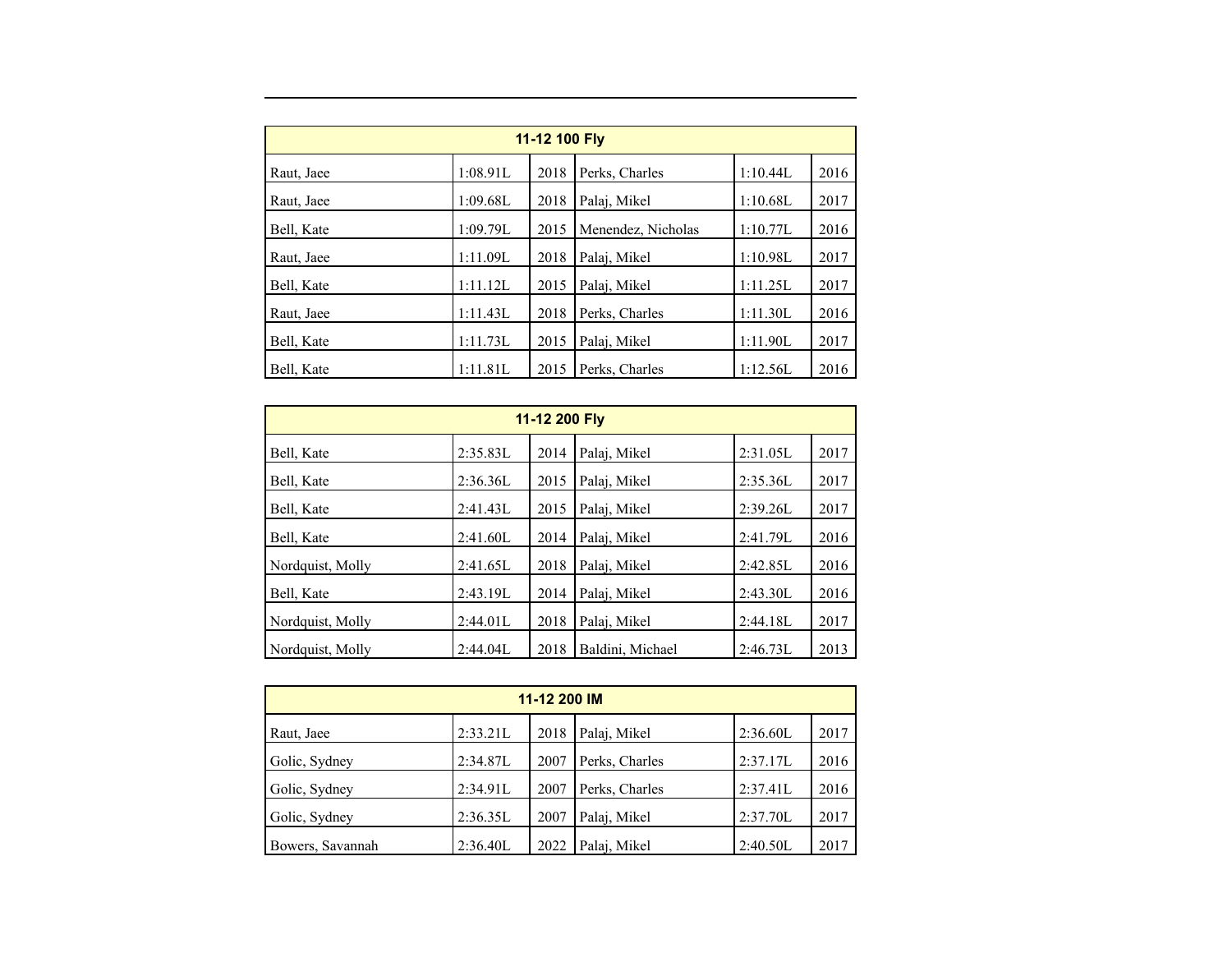| Raut, Jaee       | 12:36.73L | 2018 Peters, Samuel | 2:41.32L  | 2018 |
|------------------|-----------|---------------------|-----------|------|
| Bowers, Savannah | 2:37.23L  | 2021   Palai, Aidan | 2:42.46   | 2020 |
| Rocheleau, Amber | 2:37.53L  | 2014 Palaj, Mikel   | 12:42.78L | 2017 |

| 11-12 400 IM       |          |      |                  |          |      |  |  |  |
|--------------------|----------|------|------------------|----------|------|--|--|--|
| Bell, Kate         | 5:47.24L | 2015 | Palaj, Mikel     | 5:39.64L | 2017 |  |  |  |
| Tiernan, Tara      | 5:53.29L | 2011 | Perks, Charles   | 5:50.65L | 2016 |  |  |  |
| Raut, Jaee         | 6:04.02L | 2017 | Metlitski, Maxim | 5:57.39L | 2018 |  |  |  |
| Lynch, Kathleen    | 6:13.99L | 2009 | Palai, Aidan     | 5:57.75L | 2019 |  |  |  |
| Wynn, Brigid       | 6:13.99L | 2008 | Bathula, Ved     | 5:58.97L | 2018 |  |  |  |
| Driscoll, Ailey    | 6:15.00L | 2015 | Palaj, Mikel     | 6:00.61L | 2016 |  |  |  |
| Benoit, Lucy       | 6:15.25L | 2017 | Vale, Owen       | 6:02.98L | 2019 |  |  |  |
| Zhu, Eleanor       | 6:25.16L | 2017 | Brown, Owen      | 6:08.41L | 2017 |  |  |  |
| Pillion, Katharine | 6:25.48L | 2015 |                  |          |      |  |  |  |

| 13-14 50 Free       |        |      |                    |         |      |  |  |  |
|---------------------|--------|------|--------------------|---------|------|--|--|--|
| Rocheleau, Danielle | 27.88L | 2012 | Menendez, Nicholas | 25.59LL | 2018 |  |  |  |
| Rocheleau, Danielle | 27.93L | 2012 | Brown, Kyle        | 25.73LL | 2017 |  |  |  |
| Rocheleau, Danielle | 28.14L | 2012 | Menendez, Nicholas | 25.85L  | 2018 |  |  |  |
| Tiernan, Tara       | 28.30L | 2013 | Menendez, Nicholas | 25.87L  | 2018 |  |  |  |
| Capone, Clara       | 28.32L | 2012 | Menendez, Nicholas | 26.11LL | 2017 |  |  |  |
| Rocheleau, Danielle | 28.40L | 2012 | Menendez, Nicholas | 26.15L  | 2017 |  |  |  |
| Rodner, Sophie      | 28.47L | 2017 | Larock, Max        | 26.29L  | 2019 |  |  |  |
| Rocheleau, Danielle | 28.48L | 2012 | Larock. Max        | 26.32L  | 2018 |  |  |  |

| 13-14 100 Free         |        |      |             |         |  |  |
|------------------------|--------|------|-------------|---------|--|--|
| m.<br>Tara<br>Tiernan. | 59.87L | 2013 | Brown, Kyle | 54.26LL |  |  |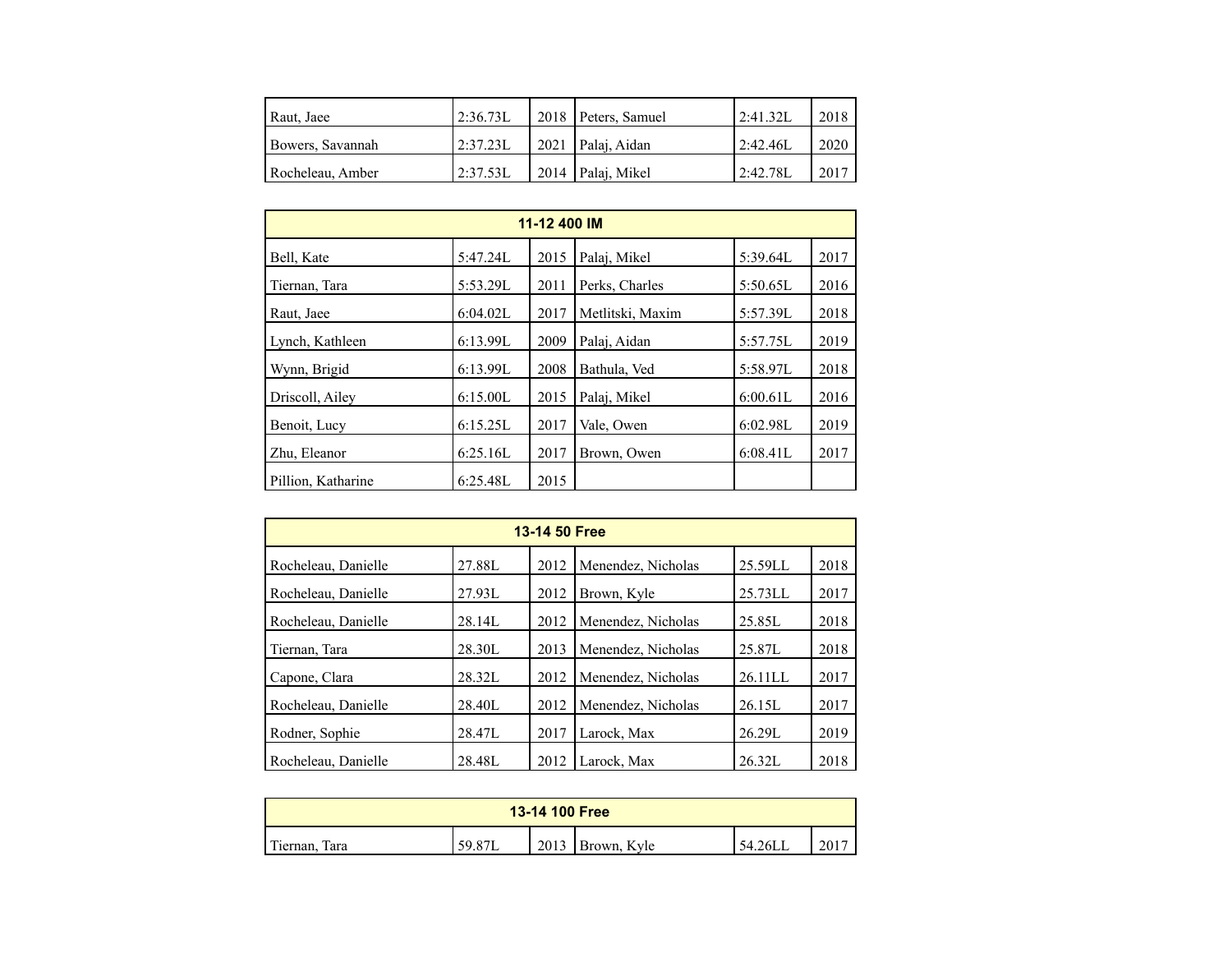| Tiernan, Tara       | 1:00.62L | 2013 | Menendez, Nicholas | 55.24L | 2018 |
|---------------------|----------|------|--------------------|--------|------|
| Tiernan, Tara       | 1:00.66L | 2013 | Menendez, Nicholas | 55.64L | 2018 |
| Rocheleau, Amber    | 1:01.02L | 2016 | Menendez, Nicholas | 56.31L | 2017 |
| Rocheleau, Danielle | 1:01.42L | 2012 | Brown, Kyle        | 56.43L | 2017 |
| Rocheleau, Danielle | 1:01.65L | 2012 | Brown, Kyle        | 56.68L | 2017 |
| Tiernan, Tara       | 1:01.76L | 2012 | Brown, Kyle        | 56.87L | 2017 |
| Tiernan, Tara       | 1:01.77L | 2013 | Palaj, Mikel       | 56.87L | 2019 |
|                     |          |      | Larock, Max        | 56.97L | 2019 |

| 13-14 200 Free      |           |      |                    |           |      |  |  |  |
|---------------------|-----------|------|--------------------|-----------|------|--|--|--|
| Tiernan, Tara       | 2:09.27L  | 2013 | Brown, Kyle        | 1:58.24LL | 2017 |  |  |  |
| Tiernan, Tara       | 2:09.29LL | 2013 | Brown, Kyle        | 1:59.88L  | 2017 |  |  |  |
| Tiernan, Tara       | 2:09.94L  | 2013 | Perks, Charles     | 2:00.29L  | 2018 |  |  |  |
| Tiernan, Tara       | 2:10.47L  | 2013 | Brown, Kyle        | 2:00.52L  | 2017 |  |  |  |
| Tiernan, Tara       | 2:11.11L  | 2013 | Menendez, Nicholas | 2:01.28L  | 2018 |  |  |  |
| Bell, Kate          | 2:11.57L  | 2016 | Brown, Kyle        | 2:01.48L  | 2017 |  |  |  |
| Rocheleau, Danielle | 2:11.76L  | 2012 | Brown, Kyle        | 2:02.84L  | 2017 |  |  |  |
| Rocheleau, Danielle | 2:12.19L  | 2012 | Menendez, Nicholas | 2:02.94L  | 2018 |  |  |  |

| 13-14 400 Free      |          |      |                |          |      |  |  |
|---------------------|----------|------|----------------|----------|------|--|--|
| Bell, Kate          | 4:33.63L | 2016 | Brown, Kyle    | 4:08.40L | 2017 |  |  |
| Tiernan, Tara       | 4:35.08L | 2013 | Brown, Kyle    | 4:09.88L | 2017 |  |  |
| Rocheleau, Danielle | 4:37.28L | 2012 | Brown, Kyle    | 4:10.95L | 2017 |  |  |
| Bell, Kate          | 4:37.71L | 2016 | Perks, Charles | 4:13.63L | 2018 |  |  |
| Rocheleau, Danielle | 4:38.86L | 2012 | Brown, Kyle    | 4:14.67L | 2017 |  |  |
| Tiernan, Tara       | 4:38.95L | 2013 | Perks, Charles | 4:18.01L | 2018 |  |  |
| Rocheleau, Danielle | 4:40.74L | 2012 | Brown, Kyle    | 4:20.95L | 2017 |  |  |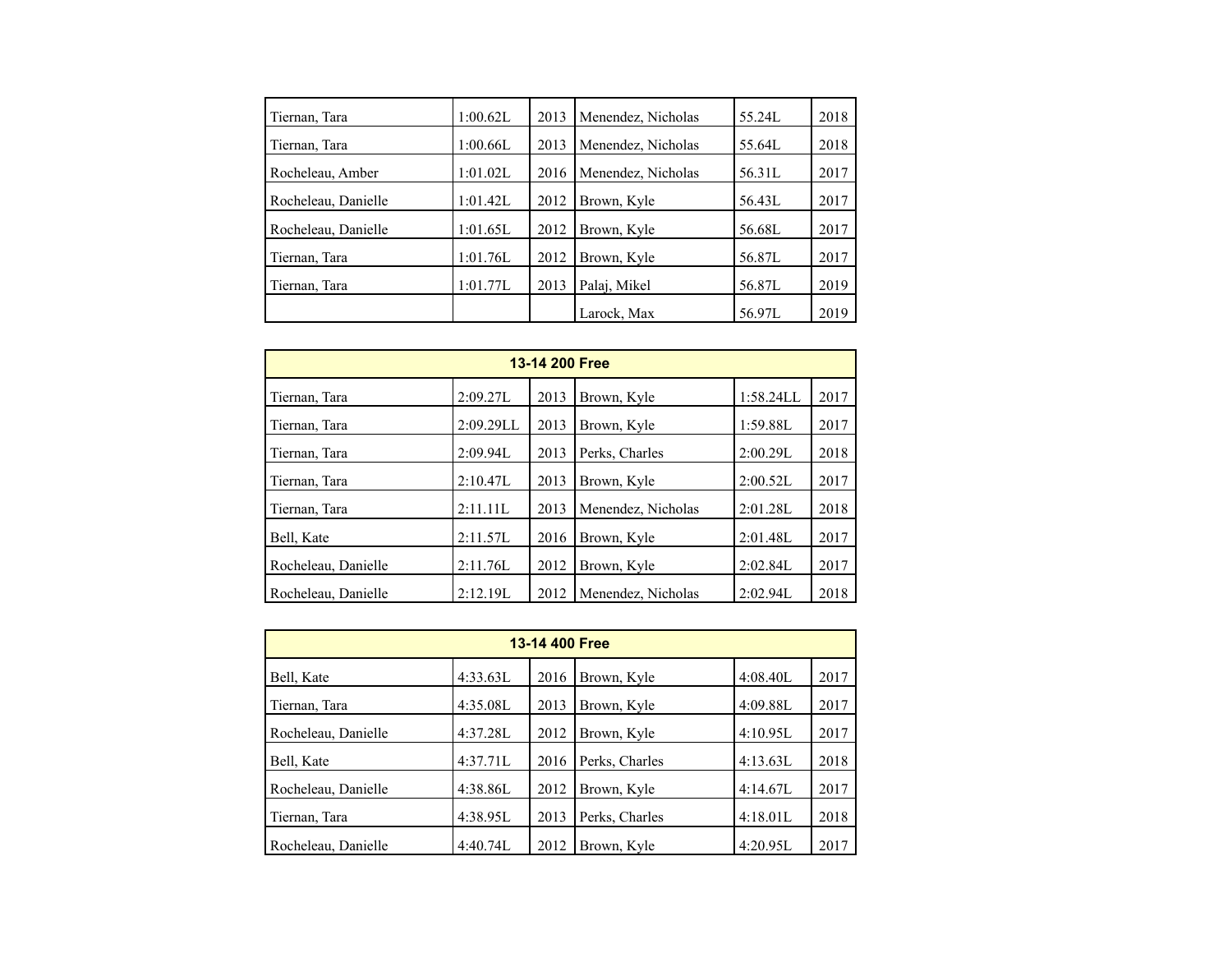| 77<br>Rocheleau, Danielle<br>4·4 | 2012<br>Brown, Kyle | $-4.21.0$ , | 2017 |
|----------------------------------|---------------------|-------------|------|
|----------------------------------|---------------------|-------------|------|

| 13-14 800 Free      |          |      |                |          |      |  |  |  |
|---------------------|----------|------|----------------|----------|------|--|--|--|
| Rocheleau, Danielle | 9:28.09L | 2012 | Brown, Kyle    | 8:38.44L | 2017 |  |  |  |
| Bell, Kate          | 9:29.52L | 2016 | Perks, Charles | 8:52.53L | 2018 |  |  |  |
| Bell, Kate          | 9:34.23L | 2016 | Gallant, John  | 9:04.19L | 2016 |  |  |  |
| Rocheleau, Danielle | 9:38.76L | 2012 | Perks, Charles | 9:08.10L | 2017 |  |  |  |
| Guertin, Christina  | 9:53.30L | 2012 | Perks, Charles | 9:14.44L | 2018 |  |  |  |
| Rocheleau, Danielle | 9:54.14L | 2012 | Brown, Kyle    | 9:15.95L | 2017 |  |  |  |
| Tiernan, Tara       | 9:54.95L | 2013 | Perks, Charles | 9:26.13L | 2017 |  |  |  |
| Bell, Kate          | 9:55.70L | 2017 | Perks, Charles | 9:26.61L | 2017 |  |  |  |

| 13-14 1500 Free     |           |      |                |           |      |  |  |  |
|---------------------|-----------|------|----------------|-----------|------|--|--|--|
| Bell, Kate          | 18:02.43L | 2016 | Perks, Charles | 16:54.98L | 2018 |  |  |  |
| Bell, Kate          | 18:30.00L | 2016 | Perks, Charles | 17:12.19L | 2018 |  |  |  |
| Nordquist, Emma     | 18:45.66L | 2017 | Perks, Charles | 17:27.30L | 2018 |  |  |  |
| Rocheleau, Danielle | 18:54.69L | 2012 | Perks, Charles | 17:28.91L | 2017 |  |  |  |
| Guertin, Christina  | 19:13.89L | 2012 | Brown, Kyle    | 17:29.06L | 2017 |  |  |  |
| Guertin, Christina  | 19:20.16L | 2012 | Perks, Charles | 17:30.50L | 2017 |  |  |  |
| Nordquist, Emma     | 19:20.99L | 2017 | Gallant, John  | 17:32.93L | 2016 |  |  |  |
| Nordquist, Emma     | 19:23.97L | 2017 | Perks, Charles | 18:05.69L | 2017 |  |  |  |

| 13-14 2000 Free- Open Water |  |               |            |      |  |  |
|-----------------------------|--|---------------|------------|------|--|--|
|                             |  | Akers, Oliver | 128:45.82L | 2018 |  |  |
|                             |  | Brown, Owen   | 29:22.19L  | 2018 |  |  |

**13-14 5000 Free- Open Water**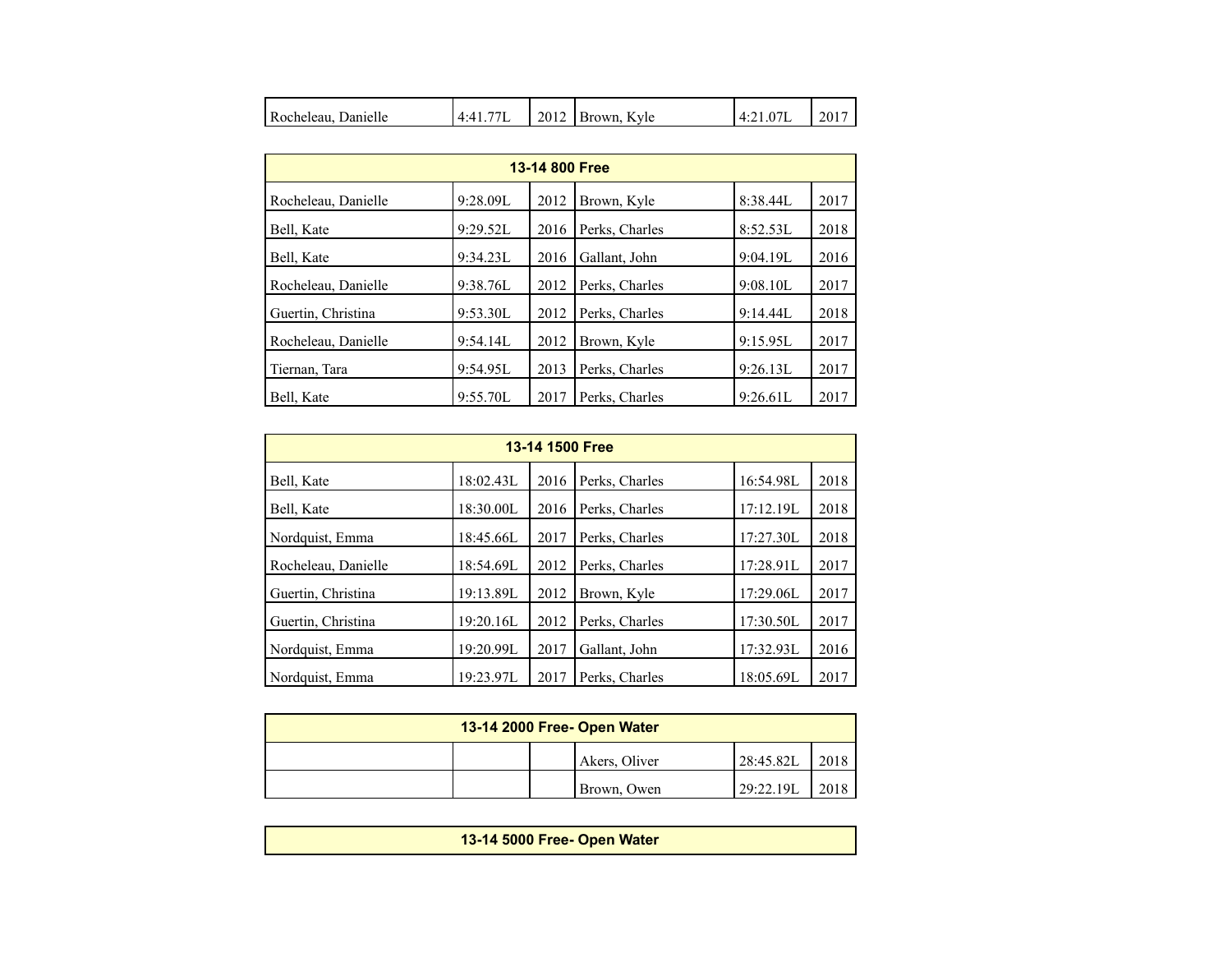| $\mathbf{D}_{\text{max}}$<br><b>UIND</b><br>л. | i:15.00L<br>harles | ጎሰ<br>∠∪<br>x |
|------------------------------------------------|--------------------|---------------|
|------------------------------------------------|--------------------|---------------|

| 13-14 50 Back       |         |      |                  |            |      |  |  |  |
|---------------------|---------|------|------------------|------------|------|--|--|--|
| Benoit, Lucy        | 32.44LL | 2019 | Nelson, Jake     | 30.07LL    | 2017 |  |  |  |
| Rocheleau, Danielle | 33.30L  | 2012 | Larock, Max      | 30.52LL    | 2018 |  |  |  |
| Rocheleau, Danielle | 33.34LL | 2011 | Nelson, Jake     | 31.22L     | 2016 |  |  |  |
| Benoit, Lucy        | 33.43LL | 2018 | Nelson, Jake     | $31.26$ LL | 2017 |  |  |  |
| Golic, Sydney       | 33.89L  | 2009 | Nelson, Jake     | 31.31L     | 2017 |  |  |  |
| Benoit, Marin       | 34.06LL | 2021 | Nelson, Jake     | 31.50LL    | 2016 |  |  |  |
| Rocheleau, Danielle | 34.19LL | 2011 | Nelson, Jake     | 31.54L     | 2016 |  |  |  |
| Golic, Sydney       | 34.221  | 2009 | Metlitski, Maxim | 31.58LL    | 2019 |  |  |  |

| 13-14 100 Back      |          |      |               |           |      |  |  |
|---------------------|----------|------|---------------|-----------|------|--|--|
| Benoit, Lucy        | 1:08.18L | 2019 | Brown, Kyle   | 1:01.94LL | 2017 |  |  |
| Benoit, Lucy        | 1:08.54L | 2019 | Nelson, Jake  | 1:03.24L  | 2017 |  |  |
| Rocheleau, Danielle | 1:08.82L | 2012 | Nelson, Jake  | 1:04.03L  | 2017 |  |  |
| Rocheleau, Danielle | 1:09.35L | 2012 | Vitkin, Maxim | 1:04.54LL | 2011 |  |  |
| Rocheleau, Danielle | 1:09.41L | 2011 | Nelson, Jake  | 1:04.56L  | 2017 |  |  |
| Rocheleau, Danielle | 1:09.78L | 2012 | Brown, Kyle   | 1:04.78L  | 2017 |  |  |
| Rocheleau, Danielle | 1:10.22L | 2012 | Larock, Max   | 1:05.20L  | 2019 |  |  |
| Layden, Victoria    | 1:10.25L | 2019 | Nelson, Jake  | 1:05.40LL | 2017 |  |  |

| 13-14 200 Back      |          |      |                    |          |      |  |  |
|---------------------|----------|------|--------------------|----------|------|--|--|
| Rocheleau, Danielle | 2:24.66L |      | 2012   Brown, Kyle | 2:12.29L | 2017 |  |  |
| Rocheleau, Danielle | 2:25.93L | 2012 | Brown, Kyle        | 2:13.88L | 2017 |  |  |
| Rocheleau, Danielle | 2:26.93L | 2012 | Nelson, Jake       | 2:16.60L | 2017 |  |  |
| Rocheleau, Danielle | 2:27.33L | 2012 | Nelson, Jake       | 2:18.33L | 2017 |  |  |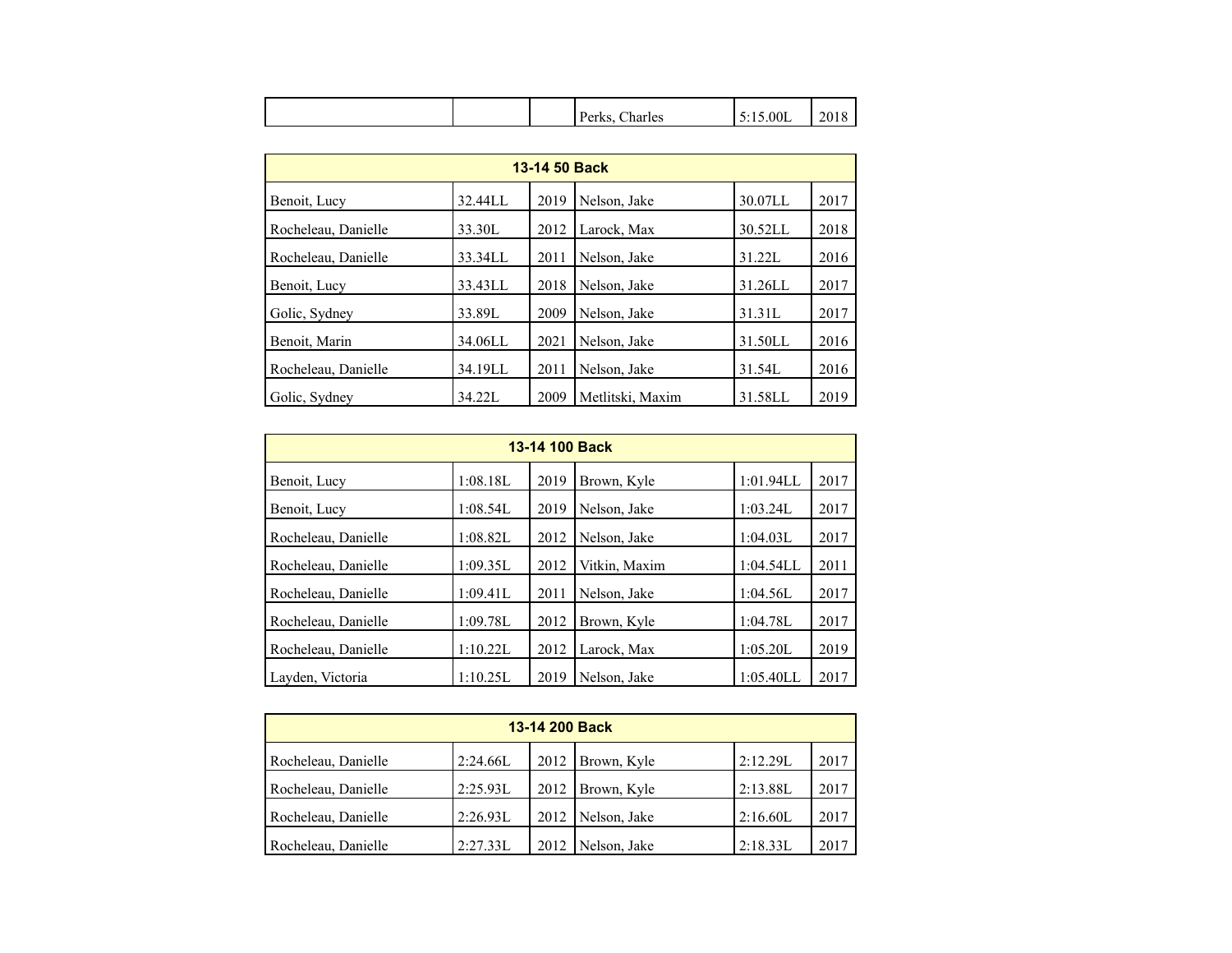| Rocheleau, Danielle | 2:27.86L |      | 2012   Brown, Kyle | 2:18.98L | 2017 |
|---------------------|----------|------|--------------------|----------|------|
| Benoit, Lucy        | 2:28.62L | 2019 | Brown, Kyle        | 2:19.39L | 2017 |
| Rocheleau, Danielle | 2:29.25L | 2011 | Gallant, John      | 2:19.58L | 2016 |
| Golic, Sydney       | 2:29.44L | 2009 | Dwyer, John        | 2:19.67L | 2022 |

| <b>13-14 50 Breast</b> |        |      |                             |        |      |  |  |
|------------------------|--------|------|-----------------------------|--------|------|--|--|
| Chow, Marissa          | 35.65L | 2017 | Rinald, John                | 34.62L | 2012 |  |  |
| Chow, Marissa          | 36.39L | 2017 | Litwinczyk, Colton          | 34.69L | 2017 |  |  |
| Rocheleau, Amber       | 36.40L | 2016 | Petit, Alexander            | 36.87L | 2021 |  |  |
| Chow, Marissa          | 36.43L | 2016 | Rath, Spandan               | 38.11L | 2012 |  |  |
| Golic, Sydney          | 36.55L | 2009 | Michitti, Matthew           | 38.48L | 2021 |  |  |
| Collins, Kameron       | 36.56L | 2018 | Palai, Aidan                | 39.49L | 2021 |  |  |
| Rocheleau, Amber       | 36.61L | 2016 | Nelson, Jake                | 40.46L | 2017 |  |  |
| Collins, Kameron       | 37.08L | 2018 | Hernandez-Paese,<br>Gabriel | 40.88L | 2012 |  |  |

| 13-14 100 Breast |          |      |                    |          |      |  |  |  |
|------------------|----------|------|--------------------|----------|------|--|--|--|
| Rocheleau, Amber | 1:15.43L | 2016 | Litwinczyk, Colton | 1:13.95L | 2017 |  |  |  |
| Chow, Marissa    | 1:17.85L | 2017 | Litwinczyk, Colton | 1:14.24L | 2018 |  |  |  |
| Rocheleau, Amber | 1:17.93L | 2016 | Vale, Owen         | 1:14.41L | 2022 |  |  |  |
| Chow, Marissa    | 1:18.31L | 2017 | Litwinczyk, Colton | 1:15.15L | 2017 |  |  |  |
| Golic, Sydney    | 1:18.87L | 2009 | Litwinczyk, Colton | 1:15.23L | 2017 |  |  |  |
| Rocheleau, Amber | 1:19.06L | 2015 | Vale, Owen         | 1:15.61L | 2022 |  |  |  |
| Rocheleau, Amber | 1:19.09L | 2015 | Baldini, Michael   | 1:16.79L | 2016 |  |  |  |
| Rocheleau, Amber | 1:19.24L | 2016 | Vale Owen          | 1:16.90L | 2022 |  |  |  |

| <b>13-14 200 Breast</b> |          |  |                           |           |  |  |
|-------------------------|----------|--|---------------------------|-----------|--|--|
| Rocheleau, Amber        | 2:42.79L |  | $\vert$ 2016   Vale, Owen | '2:40.61L |  |  |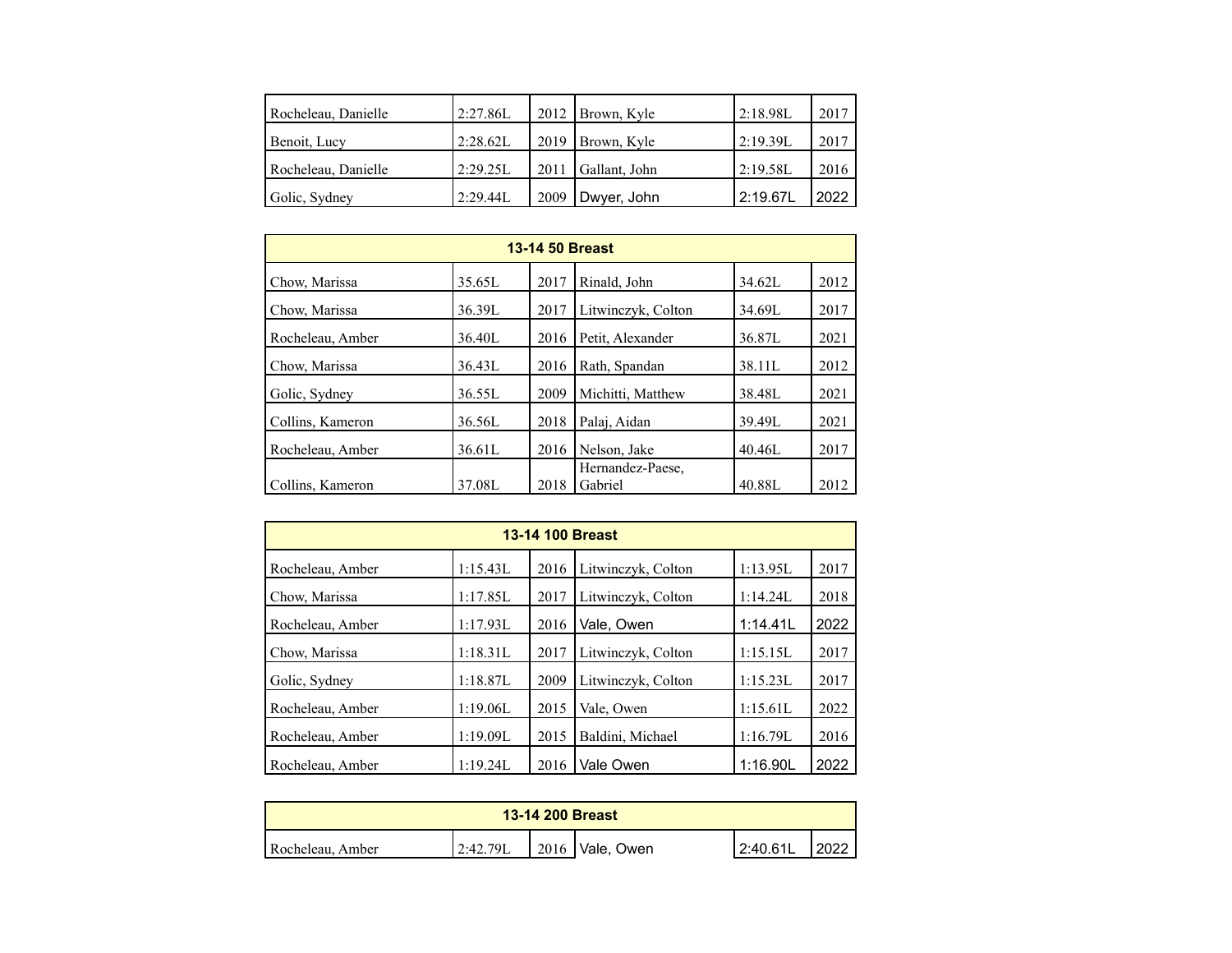| Rocheleau, Amber | 2:46.59L | 2016 | Litwinczyk, Colton | 2:41.01L | 2017 |
|------------------|----------|------|--------------------|----------|------|
| Rocheleau, Amber | 2:47.85L | 2016 | Litwinczyk, Colton | 2:41.69L | 2018 |
| Golic, Sydney    | 2:48.82L | 2009 | Vale, Owen         | 2:41.78L | 2022 |
| Rocheleau, Amber | 2:48.84L | 2015 | Litwinczyk, Colton | 2:42.21L | 2017 |
| Golic, Sydney    | 2:49.29L | 2009 | Litwinczyk, Colton | 2:43.69L | 2017 |
| Chow, Marissa    | 2:49.32L | 2017 | Palaj, Mikel       | 2:43.73L | 2019 |
| Rocheleau, Amber | 2:49.39L | 2016 | Litwinczyk, Colton | 2:43.91L | 2017 |

| 13-14 50 Fly          |        |      |                    |        |      |  |  |  |  |
|-----------------------|--------|------|--------------------|--------|------|--|--|--|--|
| Bell, Kate            | 30.97L | 2016 | Villani, Andrew    | 27.89L | 2021 |  |  |  |  |
| Bell, Kate            | 31.42L | 2016 | Villani, Andrew    | 28.07L | 2021 |  |  |  |  |
| Lowe-Choa-Lee, Cassie | 32.57L | 2017 | Perks, Charles     | 29.00L | 2017 |  |  |  |  |
| Pillion, Katharine    | 32.67L | 2016 | Menendez, Nicholas | 29.55L | 2018 |  |  |  |  |
| Alquist, Antonia      | 33.25L | 2012 | Nelson, Jake       | 29.88L | 2017 |  |  |  |  |
| Chow, Marissa         | 33.75L | 2016 | Nelson, Jake       | 30.55L | 2016 |  |  |  |  |
| Wysocka, Julia        | 35.78L | 2021 | Michitti, Matthew  | 30.62L | 2021 |  |  |  |  |
| Hoefer, Gabriela      | 37.46L | 2012 | Michitti, Matthew  | 31.00L | 2021 |  |  |  |  |

| 13-14 100 Fly  |          |      |                |          |      |  |  |  |  |
|----------------|----------|------|----------------|----------|------|--|--|--|--|
| Bell, Kate     | 1:04.95L | 2016 | Brown, Kyle    | 1:00.28L | 2017 |  |  |  |  |
| Bell, Kate     | 1:05.98L | 2016 | Brown, Kyle    | 1:00.54L | 2017 |  |  |  |  |
| Bell, Kate     | 1:06.17L | 2016 | Brown, Kyle    | 1:01.56L | 2017 |  |  |  |  |
| Bell, Kate     | 1:06.50L | 2016 | Palai, Mikel   | 1:01.60L | 2019 |  |  |  |  |
| Bell, Kate     | 1:06.72L | 2016 | Brown, Kyle    | 1:02.20L | 2017 |  |  |  |  |
| Bell, Kate     | 1:07.12L | 2016 | Perks, Charles | 1:02.40L | 2018 |  |  |  |  |
| Rodner, Sophie | 1:07.36L | 2017 | Perks, Charles | 1:02.50L | 2017 |  |  |  |  |
| Benoit. Marin  | 1:07.62  | 2022 | Perks, Charles | 1:02.71L | 2018 |  |  |  |  |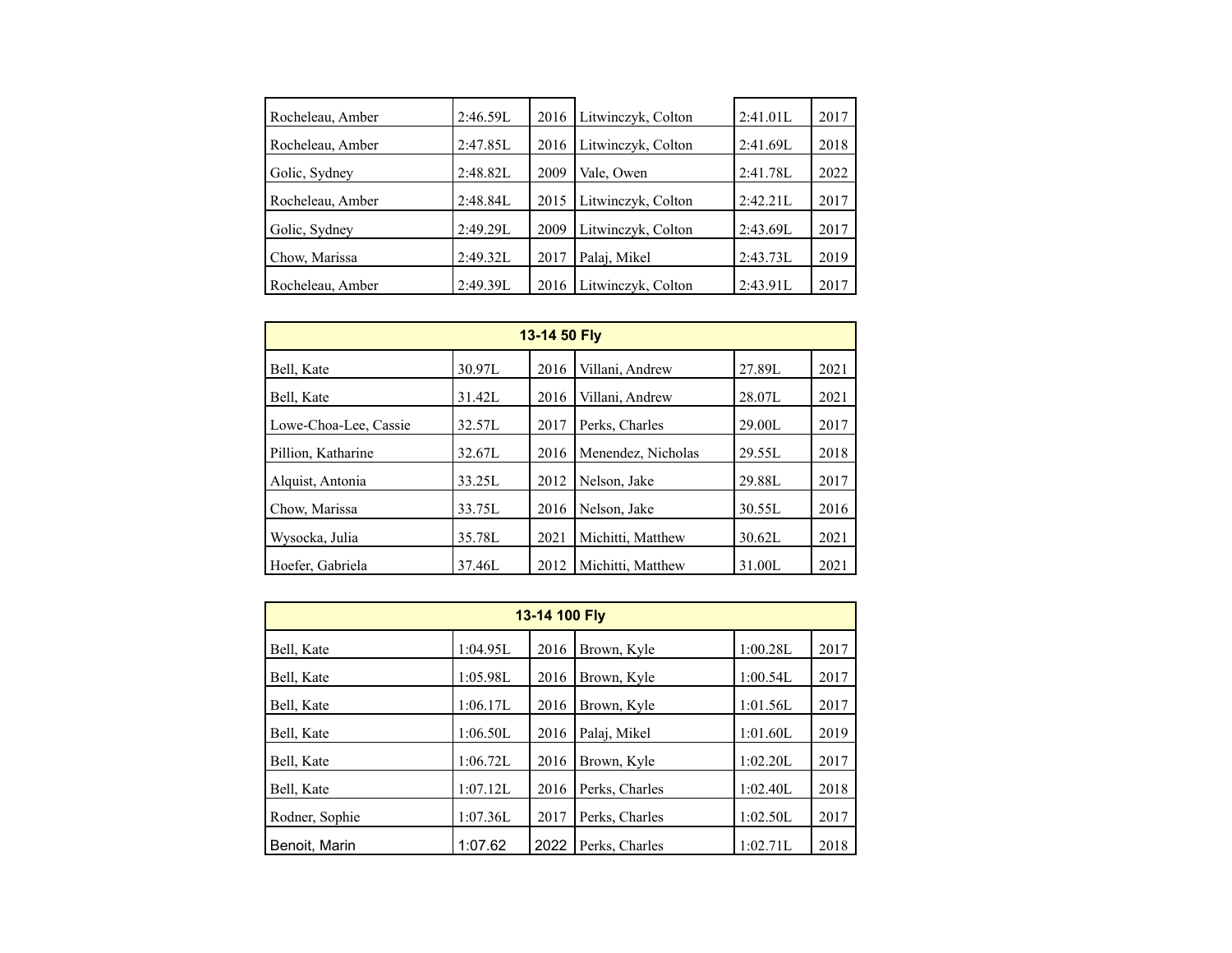| 13-14 200 Fly         |          |      |                |          |      |  |  |  |  |
|-----------------------|----------|------|----------------|----------|------|--|--|--|--|
| Bell, Kate            | 2:21.21L | 2016 | Brown, Kyle    | 2:14.84L | 2017 |  |  |  |  |
| Bell, Kate            | 2:22.50L | 2016 | Perks, Charles | 2:15.32L | 2018 |  |  |  |  |
| Bell, Kate            | 2:23.31L | 2016 | Palai, Mikel   | 2:17.92L | 2019 |  |  |  |  |
| Bell, Kate            | 2:24.95L | 2016 | Perks, Charles | 2:19.12L | 2017 |  |  |  |  |
| Bell, Kate            | 2:25.30L | 2016 | Palai, Mikel   | 2:19.60L | 2019 |  |  |  |  |
| Bell, Kate            | 2:26.50L | 2016 | Brown, Kyle    | 2:19.99L | 2017 |  |  |  |  |
| Bell, Kate            | 2:28.07L | 2016 | Brown, Kyle    | 2:20.08L | 2017 |  |  |  |  |
| Ustjanauskas, Jessica | 2:28.36L | 2008 | Gallant, John  | 2:20.22L | 2016 |  |  |  |  |

| 13-14 200 IM     |          |      |              |          |      |  |  |  |  |
|------------------|----------|------|--------------|----------|------|--|--|--|--|
| Rocheleau, Amber | 2:27.55L | 2016 | Brown, Kyle  | 2:11.16L | 2017 |  |  |  |  |
| Rocheleau, Amber | 2:27.81L | 2016 | Brown, Kyle  | 2:12.26L | 2017 |  |  |  |  |
| Benoit, Lucy     | 2:28.17L | 2019 | Brown, Kyle  | 2:16.10L | 2017 |  |  |  |  |
| Rocheleau, Amber | 2:29.05L | 2016 | Brown, Kyle  | 2:16.41L | 2017 |  |  |  |  |
| Rocheleau, Amber | 2:29.11L | 2016 | Brown, Kyle  | 2:17.30L | 2017 |  |  |  |  |
| Benoit, Lucy     | 2:30.35L | 2019 | Palaj, Mikel | 2:18.47L | 2019 |  |  |  |  |
| Gray, Caroline   | 2:30.57L | 2018 | Brown, Kyle  | 2:18.59L | 2017 |  |  |  |  |
| Benoit, Lucy     | 2:31.70L | 2019 | Brown, Kyle  | 2:18.91L | 2017 |  |  |  |  |

| 13-14 400 IM     |          |      |                |          |      |  |  |  |  |
|------------------|----------|------|----------------|----------|------|--|--|--|--|
| Rocheleau, Amber | 5:12.58L | 2016 | Brown, Kyle    | 4:39.78L | 2017 |  |  |  |  |
| Rocheleau, Amber | 5:12.83L | 2016 | Brown, Kyle    | 4:41.49L | 2017 |  |  |  |  |
| Rocheleau, Amber | 5:15.66L | 2016 | Brown, Kyle    | 4:51.99L | 2017 |  |  |  |  |
| Golic, Sydney    | 5:16.61L | 2008 | Perks, Charles | 4:52.241 | 2018 |  |  |  |  |
| Golic, Sydney    | 5:18.77L | 2009 | Perks, Charles | 4:53.87L | 2018 |  |  |  |  |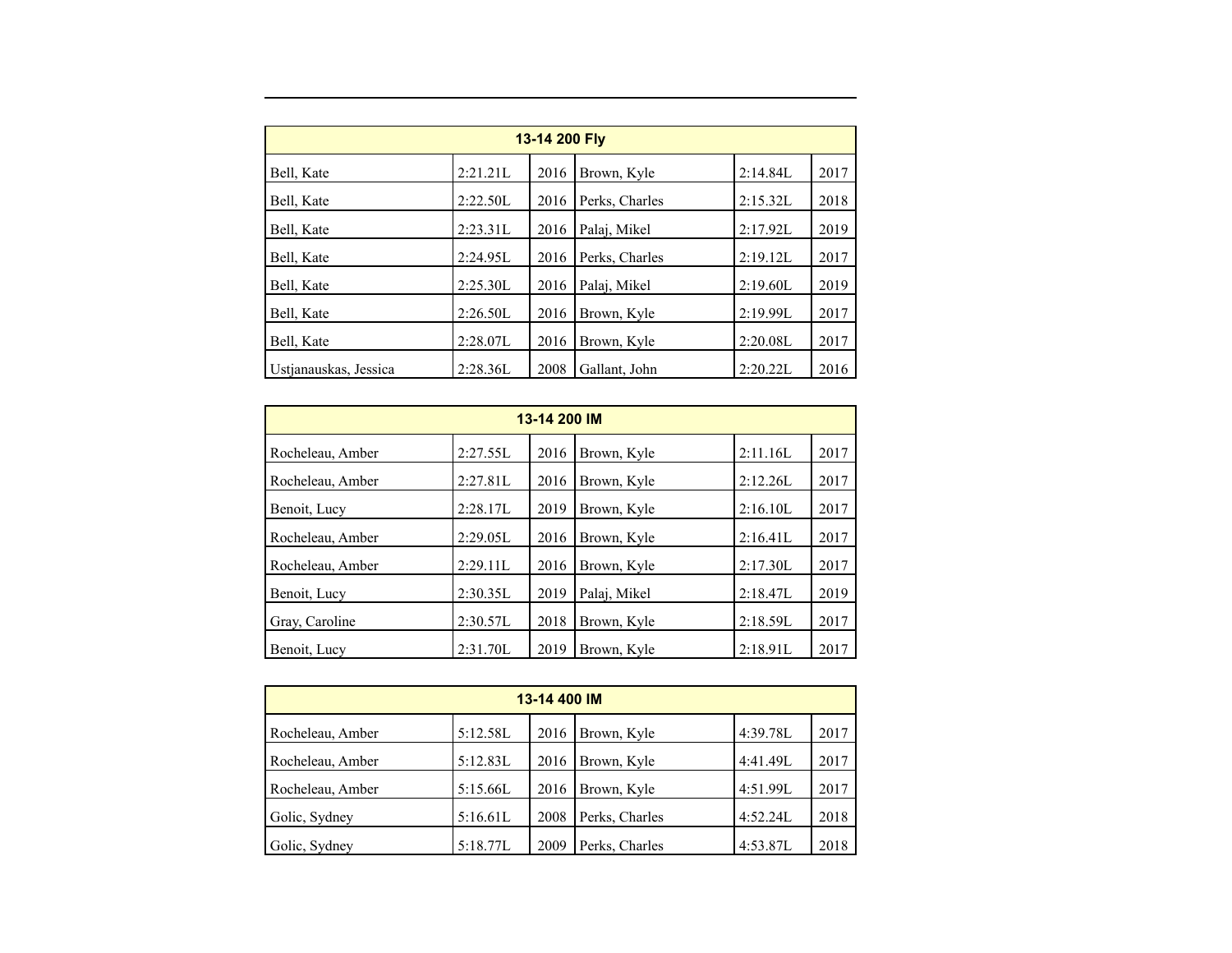| Rocheleau, Amber | 5:18.89L | 2016   Brown, Kyle   | 4:53.88L | 2017 |
|------------------|----------|----------------------|----------|------|
| Gray, Caroline   | 5:19.60L | 2018 Gallant, John   | 4:57.45  | 2016 |
| Rocheleau, Amber | 5:19.68L | $2016$ Gallant, John | 5:01.52L | 2016 |

| <b>15-16 50 Free</b>  |        |      |                    |            |      |  |  |  |  |
|-----------------------|--------|------|--------------------|------------|------|--|--|--|--|
| Capone, Clara         | 27.82L | 2013 | Palaj, Mikel       | 24.94L     | 2021 |  |  |  |  |
| Rocheleau, Danielle   | 27.84L | 2014 | Brown, Kyle        | 25.25LL    | 2019 |  |  |  |  |
| Ustianauskas, Jessica | 28.00L | 2010 | Larock, Max        | 25.25L     | 2021 |  |  |  |  |
| Ustjanauskas, Jessica | 28.01L | 2010 | Brown, Kyle        | $25.26$ LL | 2019 |  |  |  |  |
| Capone, Clara         | 28.07L | 2014 | Menendez, Nicholas | 25.46L     | 2019 |  |  |  |  |
| Rocheleau, Danielle   | 28.07L | 2014 | Palai, Mikel       | 25.50L     | 2021 |  |  |  |  |
| Rocheleau, Danielle   | 28.32L | 2014 | Larock, Max        | 25.53L     | 2019 |  |  |  |  |
| Hylan, Kimberly       | 28.35L | 2015 | Brown, Kyle        | 25.64L     | 2019 |  |  |  |  |
| Maciag, Eliza         | 28.44L | 2011 | Palaj, Mikel       | 25.76L     | 2021 |  |  |  |  |
| Rocheleau, Danielle   | 28.44L | 2014 |                    |            |      |  |  |  |  |

| 15-16 100 Free        |          |      |                    |         |      |  |  |  |  |
|-----------------------|----------|------|--------------------|---------|------|--|--|--|--|
| Ustianauskas, Jessica | 59.54L   | 2010 | Brown, Kyle        | 54.68L  | 2018 |  |  |  |  |
| Ustianauskas, Jessica | 1:00.28L | 2010 | Menendez, Nicholas | 54.74L  | 2019 |  |  |  |  |
| Ustjanauskas, Jessica | 1:00.44L | 2010 | Brown, Kyle        | 54.95LL | 2018 |  |  |  |  |
| Capone, Clara         | 1:00.46L | 2013 | Menendez, Nicholas | 54.95L  | 2019 |  |  |  |  |
| Ustjanauskas, Jessica | 1:00.97L | 2010 | Larock, Max        | 55.49L  | 2021 |  |  |  |  |
| Ustjanauskas, Jessica | 1:01.00L | 2010 | Larock, Max        | 55.72L  | 2019 |  |  |  |  |
| Rocheleau, Danielle   | 1:01.04L | 2014 | Gallant, John      | 55.86L  | 2018 |  |  |  |  |
| Ustianauskas, Jessica | 1:01.21L | 2010 | Gallant, John      | 56.04L  | 2018 |  |  |  |  |
|                       |          |      | Larock, Max        | 56.06L  | 2019 |  |  |  |  |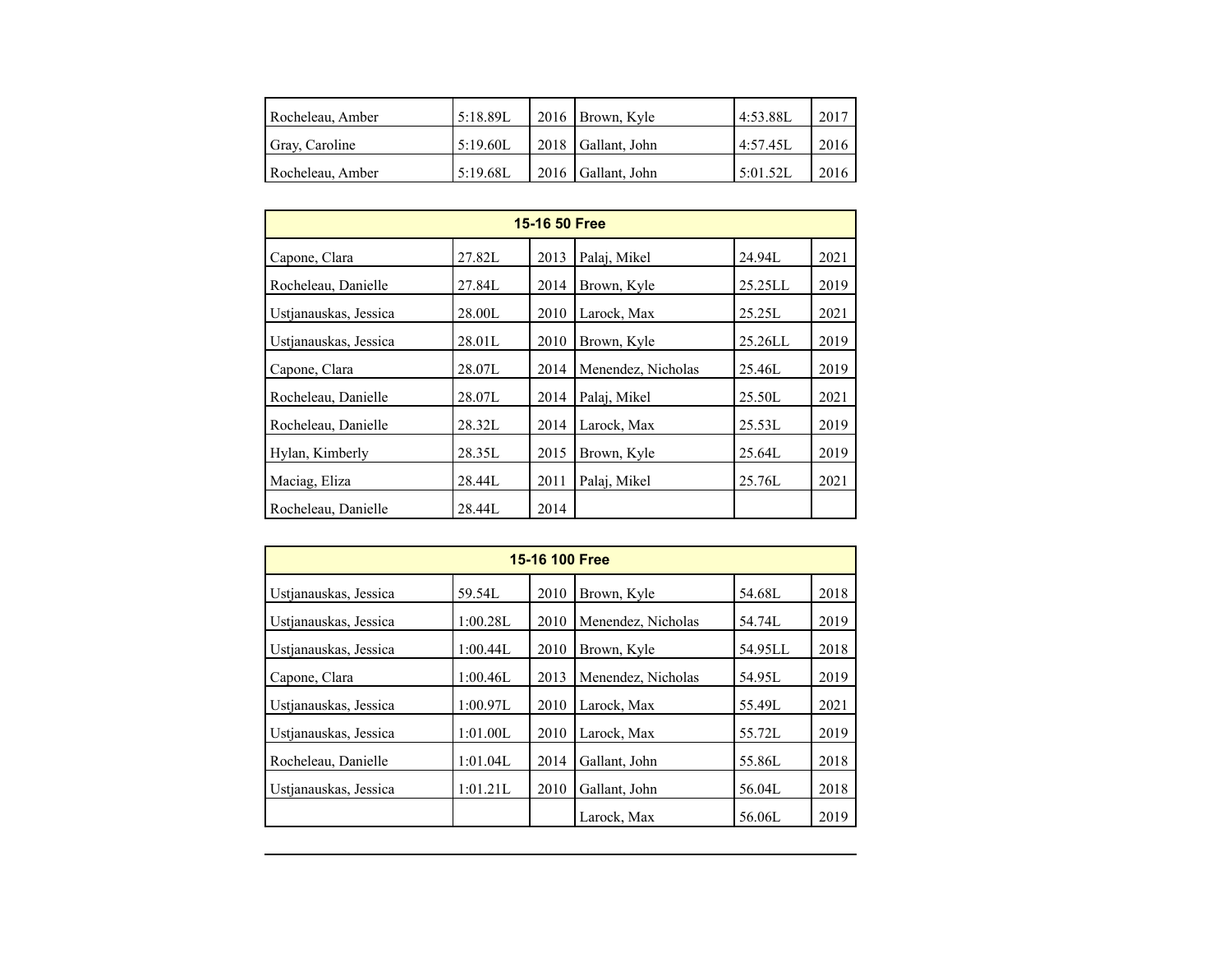| 15-16 200 Free        |          |      |                |          |      |  |  |  |  |
|-----------------------|----------|------|----------------|----------|------|--|--|--|--|
| Ustjanauskas, Jessica | 2:09.52L | 2010 | Brown, Kyle    | 1:55.46L | 2019 |  |  |  |  |
| Gray, Caroline        | 2:10.29L | 2020 | Brown, Kyle    | 1:55.83L | 2019 |  |  |  |  |
| Ustianauskas, Jessica | 2:10.34L | 2010 | Brown, Kyle    | 1:56.98L | 2018 |  |  |  |  |
| Thrall, Abigail       | 2:11.75L | 2017 | Brown, Kyle    | 1:57.59L | 2018 |  |  |  |  |
| Thrall, Abigail       | 2:12.04L | 2017 | Gallant, John  | 1:58.03L | 2018 |  |  |  |  |
| Ustjanauskas, Jessica | 2:12.17L | 2010 | Perks, Charles | 1:58.27L | 2019 |  |  |  |  |
| Rocheleau, Danielle   | 2:12.86L | 2014 | Brown, Kyle    | 1:58.63L | 2018 |  |  |  |  |
| Hylan, Kimberly       | 2:13.36L | 2015 | Gallant, John  | 1:58.86L | 2018 |  |  |  |  |

| 15-16 400 Free   |          |      |                |          |      |  |  |  |  |
|------------------|----------|------|----------------|----------|------|--|--|--|--|
| Gray, Caroline   | 4:32.94L | 2020 | Brown, Kyle    | 4:04.69L | 2019 |  |  |  |  |
| Hapkiewicz, Emma | 4:37.65L | 2019 | Gallant, John  | 4:04.84L | 2018 |  |  |  |  |
| Thrall, Abigail  | 4:38.44L | 2017 | Brown, Kyle    | 4:05.03L | 2019 |  |  |  |  |
| Thrall, Abigail  | 4:38.48L | 2017 | Brown, Kyle    | 4:06.61L | 2018 |  |  |  |  |
| Hylan, Kimberly  | 4:38.62L | 2015 | Brown, Kyle    | 4:06.73L | 2018 |  |  |  |  |
| Hapkiewicz, Emma | 4:38.71L | 2019 | Brown, Kyle    | 4:07.12L | 2019 |  |  |  |  |
| Gray, Caroline   | 4:38.82L | 2019 | Gallant, John  | 4:08.25L | 2017 |  |  |  |  |
| Youel, Miriam    | 4:39.25  | 2022 | Perks, Charles | 4:08.45L | 2019 |  |  |  |  |

| 15-16 800 Free   |          |      |                |          |      |  |  |  |  |
|------------------|----------|------|----------------|----------|------|--|--|--|--|
| Bell, Kate       | 9:26.04L | 2017 | Perks, Charles | 8:39.09L | 2019 |  |  |  |  |
| Gray, Caroline   | 9:27.15L | 2019 | Brown, Kyle    | 8:42.52L | 2018 |  |  |  |  |
| Hapkiewicz, Emma | 9:28.28L | 2019 | Gallant, John  | 8:42.64L | 2018 |  |  |  |  |
| Hapkiewicz, Emma | 9:31.52L | 2019 | Perks, Charles | 8:47.90L | 2019 |  |  |  |  |
| Bell, Kate       | 9:38.73L | 2018 | Brown, Kyle    | 8:51.39L | 2019 |  |  |  |  |
| Bell, Kate       | 9:45.25L | 2018 | Brown, Ethan   | 8:52.65L | 2019 |  |  |  |  |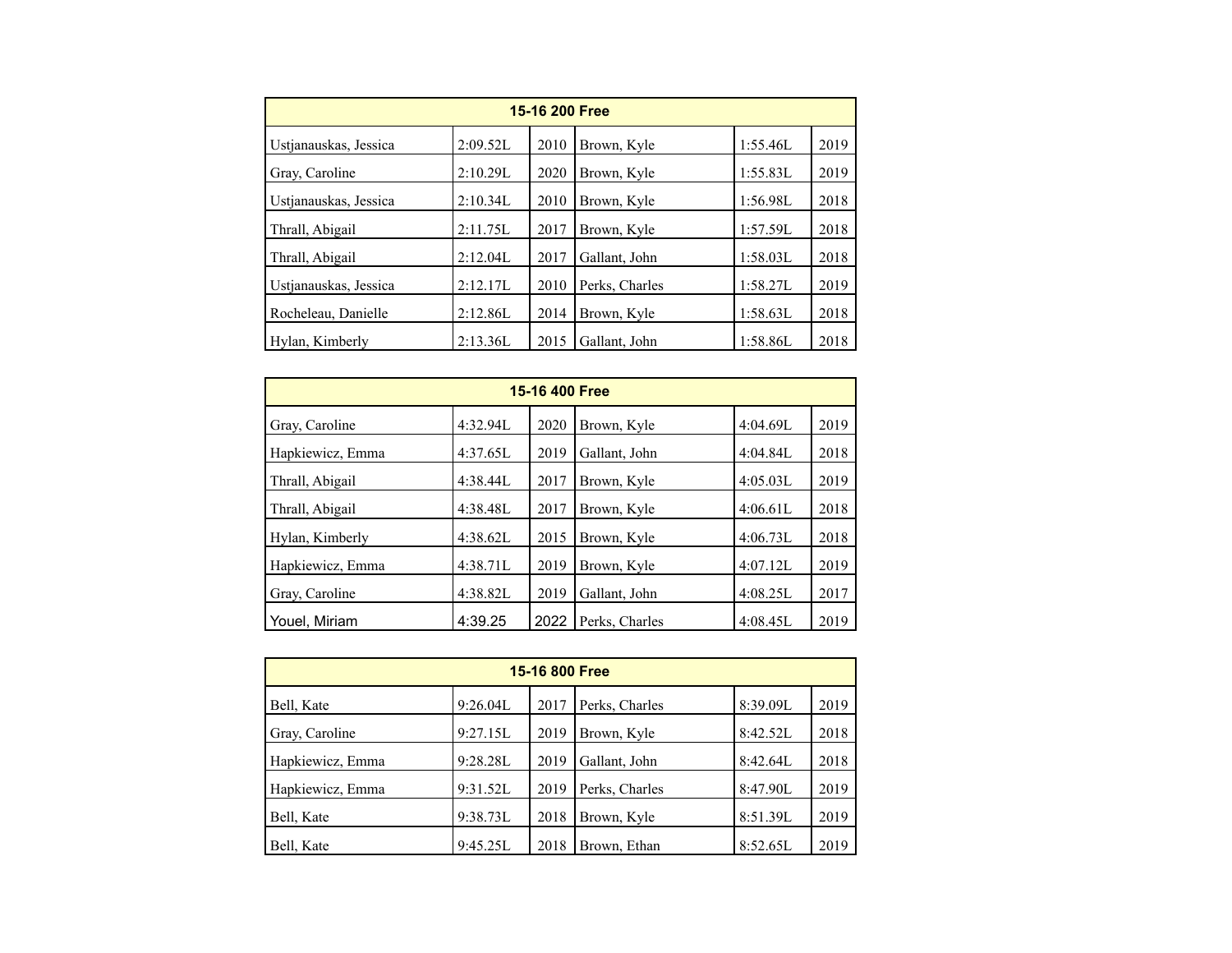| Nordquist, Emma  | 9:48.15L | 2019 Gallant, John | 8:53.28L | 2017 |
|------------------|----------|--------------------|----------|------|
| Hapkiewicz, Emma | 9:51.67L | 2019   Brown, Kyle | 8:59.46L | 2018 |

| 15-16 1500 Free  |           |      |                |           |      |  |  |  |  |  |
|------------------|-----------|------|----------------|-----------|------|--|--|--|--|--|
| Hapkiewicz, Emma | 18:03.84L | 2019 | Gallant, John  | 16:17.75L | 2018 |  |  |  |  |  |
| Hapkiewicz, Emma | 18:14.12L | 2019 | Perks, Charles | 16:30.01L | 2019 |  |  |  |  |  |
| Hapkiewicz, Emma | 18:44.89L | 2019 | Gallant, John  | 16:48.24L | 2018 |  |  |  |  |  |
| Youel, Miriam    | 18:84.33  | 2022 | Perks, Charles | 16:50.36L | 2019 |  |  |  |  |  |
| Bell, Kate       | 19:17.41L | 2014 | Brown, Ethan   | 16:55.96L | 2018 |  |  |  |  |  |
| Tiernan, Tara    | 19:19.83L | 2018 | Gallant, John  | 16:58.62L | 2017 |  |  |  |  |  |
| Nordquist, Emma  | 19:34.14L | 2014 | Gallant, John  | 17:03.41L | 2017 |  |  |  |  |  |
| Nordquist, Molly | 19:28.90  | 2022 | Gallant, John  | 17:11.97L | 2016 |  |  |  |  |  |

| 15-16 2000 Free- Open Water |           |      |                     |           |      |  |  |  |  |
|-----------------------------|-----------|------|---------------------|-----------|------|--|--|--|--|
| Nordquist, Emma             | 28:06.48L |      | 2018   Brown, Ethan | 24:54.40L | 2018 |  |  |  |  |
| Pillion, Katharine          | 29:42.85L |      | $2018$ Layden, Will | 27:01.77L | 2018 |  |  |  |  |
| Nguyen, Erika               | 29:47.37L | 2018 |                     |           |      |  |  |  |  |

| 15-16 5000 Free- Open Water |  |  |               |          |  |  |
|-----------------------------|--|--|---------------|----------|--|--|
|                             |  |  | Gallant, John | 2:09.00L |  |  |

| 15-16 50 Back    |        |      |              |        |      |  |  |  |  |
|------------------|--------|------|--------------|--------|------|--|--|--|--|
| Benoit, Lucy     | 30.56L | 2021 | Layden, Will | 28.82L | 2018 |  |  |  |  |
| Surian, Allison  | 30.78L | 2014 | Layden, Will | 28.95L | 2018 |  |  |  |  |
| Benoit, Lucy     | 30.97L | 2021 | Brown, Ethan | 30.38L | 2018 |  |  |  |  |
| Layden, Victoria | 31.83L | 2021 | Brown, Ethan | 30.39L | 2018 |  |  |  |  |
| Layden, Victoria | 32.13L | 2021 | Layden, Will | 30.50L | 2017 |  |  |  |  |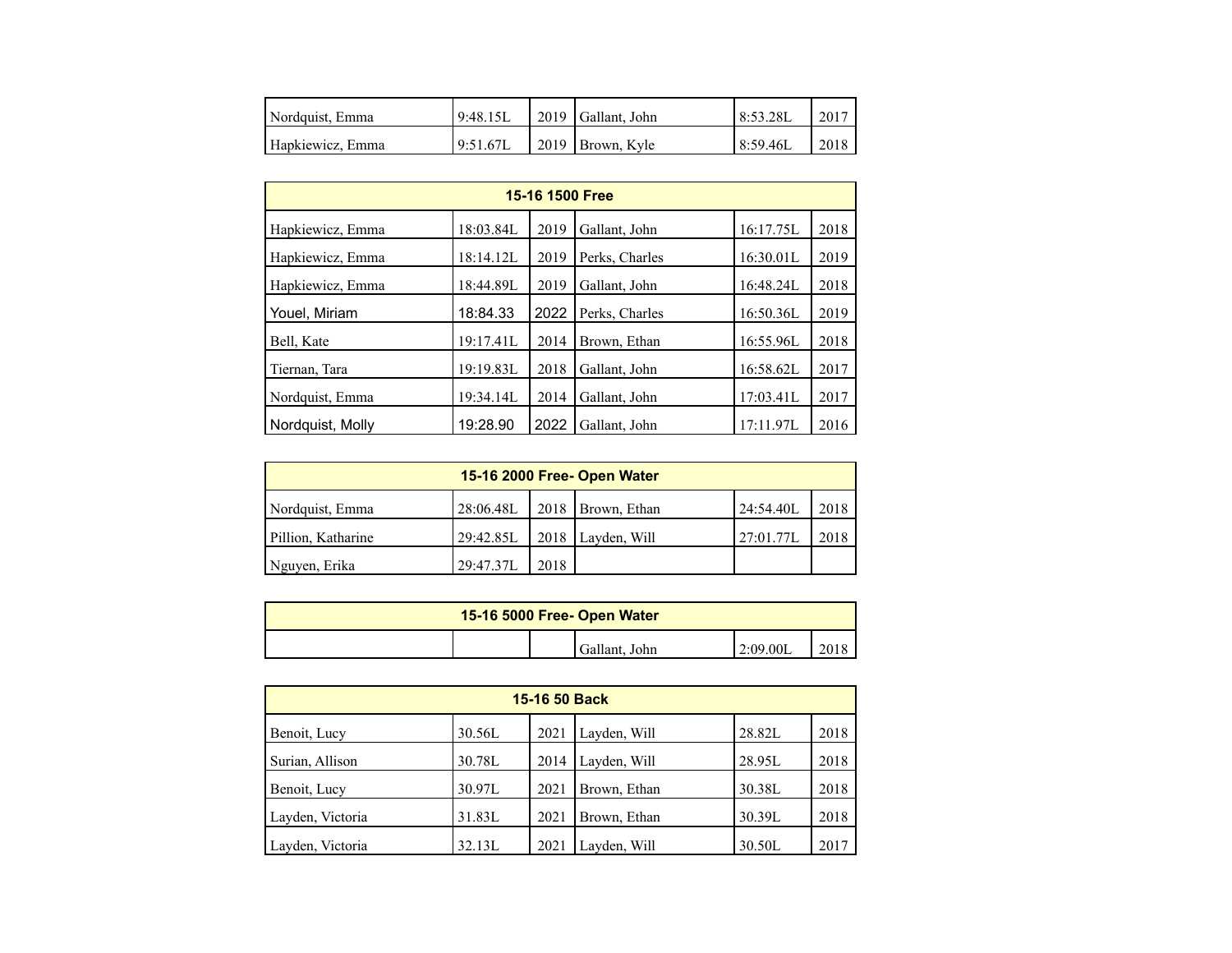| Brown, Kayla | 32.63L  | 2018 Layden, Will   | 30.61L | 2017 |
|--------------|---------|---------------------|--------|------|
| Brown, Kayla | 32.90LL | 2018   Nelson, Jake | 30.89L | 2018 |
| Brown, Kayla | 33.06L  | 2018 Gallant, John  | 31.03L | 2016 |

| 15-16 100 Back      |          |      |               |           |      |  |  |  |  |
|---------------------|----------|------|---------------|-----------|------|--|--|--|--|
| Benoit, Lucy        | 1:06.72L | 2021 | Brown, Kyle   | 1:01.79L  | 2018 |  |  |  |  |
| Benoit, Lucy        | 1:06.85L | 2021 | Brown, Kyle   | 1:02.46L  | 2018 |  |  |  |  |
| Benoit, Lucy        | 1:07.27L | 2021 | Brown, Kyle   | 1:02.55L  | 2019 |  |  |  |  |
| Golic, Sydney       | 1:07.68L | 2010 | Layden, Will  | 1:02.59L  | 2018 |  |  |  |  |
| Layden, Victoria    | 1:07.71L | 2021 | Brown, Ethan  | 1:02.67L  | 2019 |  |  |  |  |
| Golic, Sydney       | 1:07.75L | 2010 | Layden, Will  | 1:02.70LL | 2018 |  |  |  |  |
| Golic, Sydney       | 1:07.89L | 2010 | Larock, Max   | 1:02.95L  | 2019 |  |  |  |  |
| Rocheleau, Danielle | 1:07.91L | 2014 | Layden, Will  | 1:02.95L  | 2018 |  |  |  |  |
|                     |          |      | Gallant, John | 1:03.22L  | 2017 |  |  |  |  |

| 15-16 200 Back |          |      |               |          |      |  |  |  |  |
|----------------|----------|------|---------------|----------|------|--|--|--|--|
| Benoit, Lucy   | 2:21.93L | 2021 | Gallant, John | 2:11.98L | 2018 |  |  |  |  |
| Benoit, Lucy   | 2:22.80L | 2021 | Gallant, John | 2:12.68L | 2018 |  |  |  |  |
| Golic, Sydney  | 2:23.86L | 2011 | Brown, Ethan  | 2:12.75L | 2019 |  |  |  |  |
| Golic, Sydney  | 2:24.43L | 2011 | Gallant, John | 2:13.21L | 2017 |  |  |  |  |
| Golic, Sydney  | 2:24.85L | 2010 | Gallant, John | 2:13.25L | 2017 |  |  |  |  |
| Golic, Sydney  | 2:25.72L | 2010 | Brown, Ethan  | 2:13.94L | 2018 |  |  |  |  |
| Benoit, Lucy   | 2:26.05L | 2021 | Brown, Kyle   | 2:14.66L | 2018 |  |  |  |  |
| Golic, Sydney  | 2:26.61L | 2010 | Layden, Will  | 2:15.05L | 2018 |  |  |  |  |

| <b>15-16 50 Breast</b> |        |      |                    |        |      |  |  |
|------------------------|--------|------|--------------------|--------|------|--|--|
| Chow, Marissa          | 33.95L | 2018 | Litwinczyk, Colton | 32.58L | 2019 |  |  |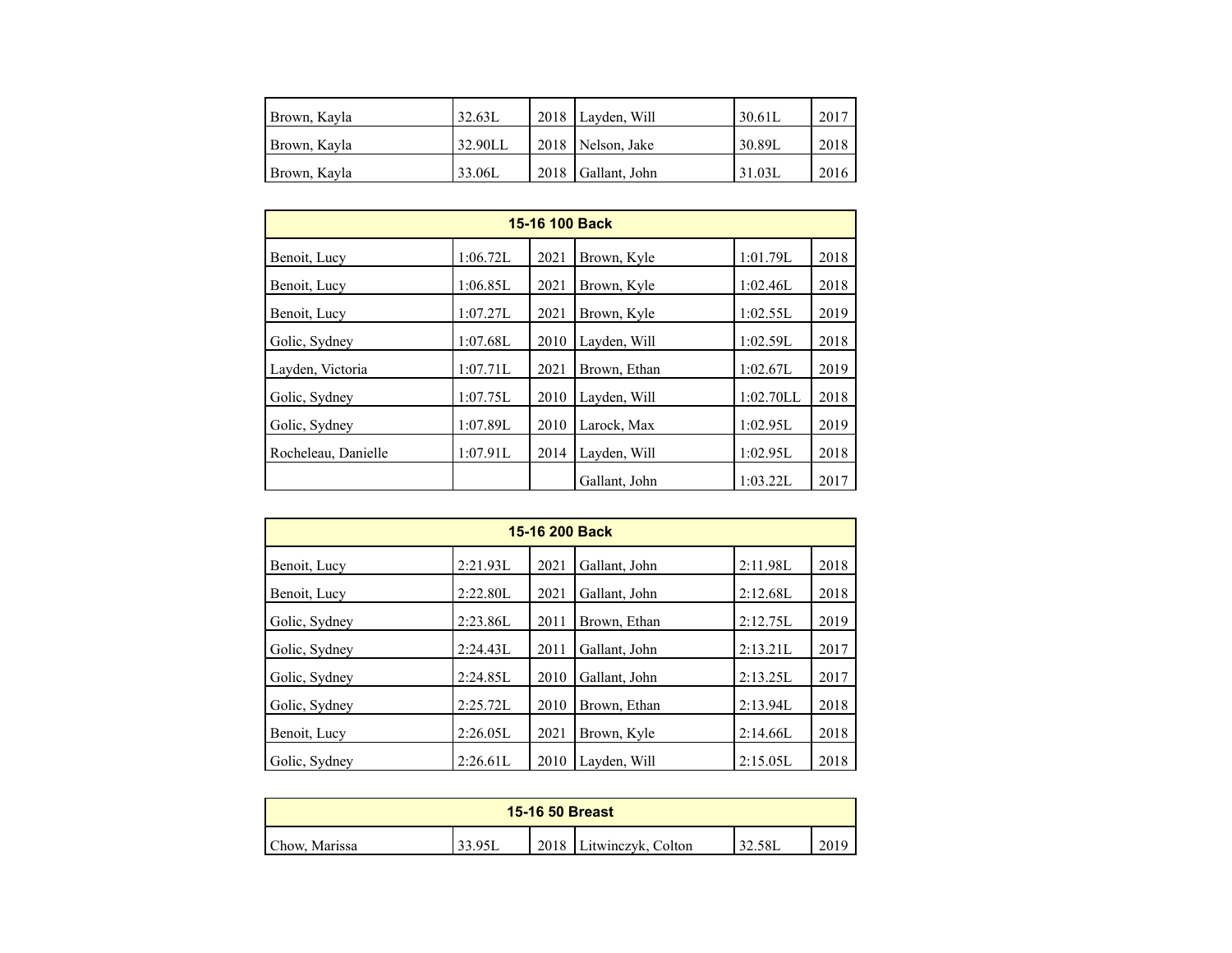| Chow, Marissa         | 34.50L | 2019 | Litwinczyk, Colton | 33.42L | 2019 |
|-----------------------|--------|------|--------------------|--------|------|
| Chow, Marissa         | 34.61L | 2018 | Peters, Samuel     | 33.46L | 2021 |
| Chow, Marissa         | 35.22L | 2019 | Litwinczyk, Colton | 33.48L | 2019 |
| Chow, Marissa         | 36.92L | 2019 | Litwinczyk, Colton | 33.74L | 2018 |
| Lowe-Choa-Lee, Cassie | 37.21L | 2018 | Litwinczyk, Colton | 33.99L | 2018 |
| Pillion, Katharine    | 37.22L | 2018 | Tully, Jackson     | 53.18L | 2014 |
| Lowe-Choa-Lee, Cassie | 37.41L | 2018 |                    |        |      |

| 15-16 100 Breast |          |      |                      |          |      |  |  |  |  |  |
|------------------|----------|------|----------------------|----------|------|--|--|--|--|--|
| Golic, Sydney    | 1:14.57L | 2010 | Litwinczyk, Colton   | 1:11.25L | 2019 |  |  |  |  |  |
| Chow, Marissa    | 1:14.62L | 2018 | Litwinczyk, Colton   | 1:11.39L | 2019 |  |  |  |  |  |
| Golic, Sydney    | 1:15.07L | 2010 | Litwinczyk, Colton   | 1:11.42L | 2019 |  |  |  |  |  |
| Chow, Marissa    | 1:15.15L | 2018 | Litwinczyk, Colton   | 1:11.71L | 2020 |  |  |  |  |  |
| Golic, Sydney    | 1:15.16L | 2010 | Litwinczyk, Colton   | 1:12.35L | 2018 |  |  |  |  |  |
| Chow, Marissa    | 1:15.44L | 2019 | Litwinczyk, Colton   | 1:12.45L | 2018 |  |  |  |  |  |
| Chow, Marissa    | 1:15.66L | 2018 | Saperstein, Harrison | 1:12.85L | 2015 |  |  |  |  |  |
| Chow, Marissa    | 1:15.71L | 2019 | Rinald. John         | 1:12.91L | 2013 |  |  |  |  |  |

| <b>15-16 200 Breast</b> |             |      |                    |          |      |  |  |  |  |
|-------------------------|-------------|------|--------------------|----------|------|--|--|--|--|
| Golic, Sydney           | 2:42.27L    | 2010 | Litwinczyk, Colton | 2:33.44L | 2019 |  |  |  |  |
| Golic, Sydney           | 2:42.51L    | 2010 | Litwinczyk, Colton | 2:34.09L | 2019 |  |  |  |  |
| Chow, Marissa           | 2:43.05L    | 2019 | Litwinczyk, Colton | 2:35.82L | 2019 |  |  |  |  |
| Golic, Sydney           | 2:43.15L    | 2010 | Litwinczyk, Colton | 2:37.06L | 2020 |  |  |  |  |
| Golic, Sydney           | 2:43.37L    | 2010 | Litwinczyk, Colton | 2:37.76L | 2019 |  |  |  |  |
| Chow, Marissa           | 2:44.11L    | 2019 | Litwinczyk, Colton | 2:40.47L | 2018 |  |  |  |  |
| Chow, Marissa           | $2:44.24$ L | 2018 | Litwinczyk, Colton | 2:40.66L | 2018 |  |  |  |  |
| Golic, Sydney           | 2:44.70L    | 2011 | Peters, Samuel     | 2:41.19L | 2021 |  |  |  |  |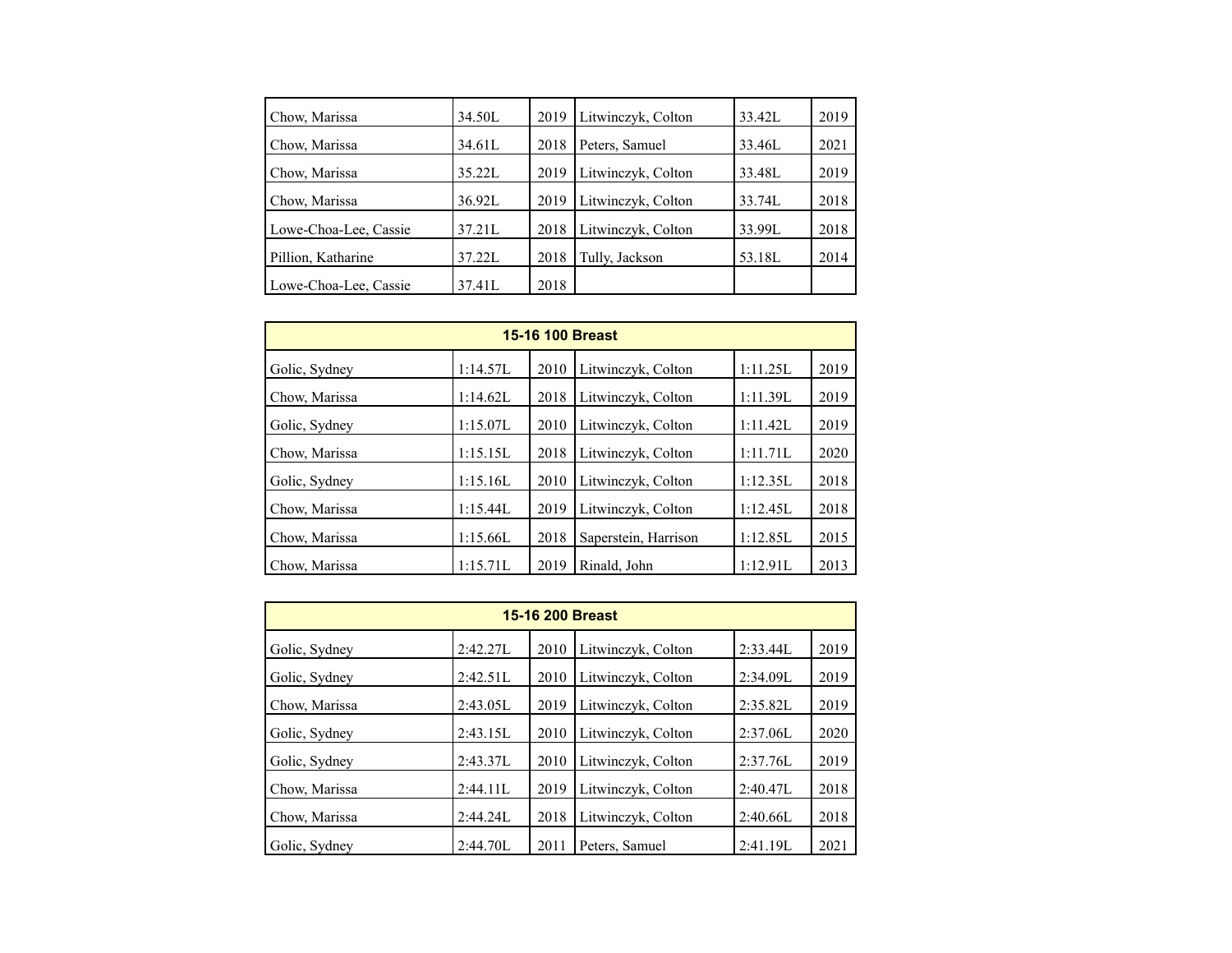| 15-16 50 Fly          |        |      |                      |        |      |  |  |  |  |
|-----------------------|--------|------|----------------------|--------|------|--|--|--|--|
| Ustjanauskas, Jessica | 29.63L | 2009 | Brown, Kyle          | 27.13L | 2018 |  |  |  |  |
| Brown, Kayla          | 29.82L | 2018 | Brown, Kyle          | 27.58L | 2018 |  |  |  |  |
| Ustjanauskas, Jessica | 29.89L | 2009 | Perks, Charles       | 27.71L | 2019 |  |  |  |  |
| Brown, Kayla          | 30.01L | 2018 | Perks, Charles       | 27.74L | 2019 |  |  |  |  |
| Rodner, Sophie        | 30.10L | 2019 | Menendez, Nicholas   | 28.11L | 2019 |  |  |  |  |
| Rodner, Sophie        | 30.26L | 2019 | Menendez, Nicholas   | 28.13L | 2019 |  |  |  |  |
| Brown, Kayla          | 30.42L | 2017 | Jaremko, Maksymilian | 29.28L | 2018 |  |  |  |  |
| Brown, Kayla          | 30.81L | 2017 | Brown, Ethan         | 29.40L | 2018 |  |  |  |  |

| 15-16 100 Fly         |          |      |                    |          |      |  |  |  |  |
|-----------------------|----------|------|--------------------|----------|------|--|--|--|--|
| Ustianauskas, Jessica | 1:03.92L | 2010 | Palaj, Mikel       | 59.35L   | 2021 |  |  |  |  |
| Ustjanauskas, Jessica | 1:04.02L | 2010 | Palai, Mikel       | 59.89L   | 2021 |  |  |  |  |
| Ustianauskas, Jessica | 1:04.88L | 2010 | Gwozdecke, Matthew | 1:00.04L | 2014 |  |  |  |  |
| Ustjanauskas, Jessica | 1:05.05L | 2010 | Gwozdecke, Matthew | 1:00.15L | 2014 |  |  |  |  |
| Benoit, Lucy          | 1:05.13L | 2021 | Brown, Kyle        | 1:00.25L | 2019 |  |  |  |  |
| Ustjanauskas, Jessica | 1:05.20L | 2010 | Perks, Charles     | 1:00.26L | 2019 |  |  |  |  |
| Ustianauskas, Jessica | 1:05.42L | 2010 | Brown, Kyle        | 1:00.35L | 2019 |  |  |  |  |
| Ustianauskas, Jessica | 1:05.59L | 2010 | Perks. Charles     | 1:00.37L | 2020 |  |  |  |  |

| 15-16 200 Fly         |          |      |               |          |      |  |  |  |  |
|-----------------------|----------|------|---------------|----------|------|--|--|--|--|
| Ustjanauskas, Jessica | 2:22.12L | 2010 | Brown, Kyle   | 2:09.08L | 2019 |  |  |  |  |
| Bell, Kate            | 2:23.93L | 2018 | Gallant, John | 2:10.31L | 2018 |  |  |  |  |
| Ustjanauskas, Jessica | 2:24.10L | 2010 | Gallant, John | 2:11.54L | 2017 |  |  |  |  |
| Thrall, Abigail       | 2:24.25L | 2017 | Brown, Kyle   | 2:12.71L | 2019 |  |  |  |  |
| Ustjanauskas, Jessica | 2:24.43L | 2009 | Brown, Kyle   | 2:13.19L | 2019 |  |  |  |  |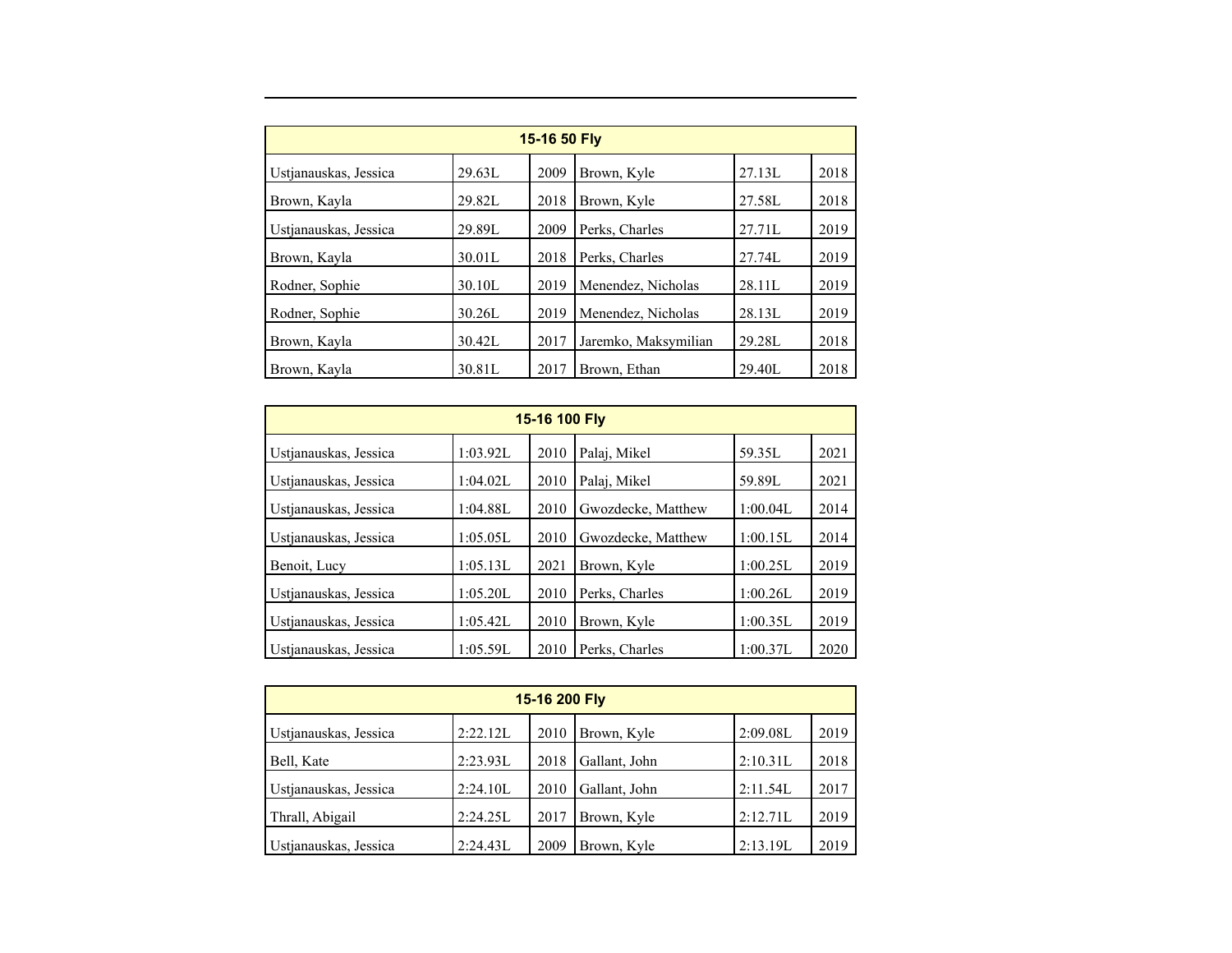| Ustianauskas, Jessica | 2:24.78L  | 2010 Gallant, John  | 2:13.26  | 2018 |
|-----------------------|-----------|---------------------|----------|------|
| Ustianauskas, Jessica | 2:24.86L  | 2009   Palaj, Mikel | 2:13.55L | 2021 |
| Brown, Kayla          | 12:25.60L | 2018   Brown, Kyle  | 2:13.65L | 2018 |

| 15-16 200 IM  |          |      |               |          |      |  |  |  |  |
|---------------|----------|------|---------------|----------|------|--|--|--|--|
| Golic, Sydney | 2:24.37L | 2010 | Brown, Kyle   | 2:09.87L | 2019 |  |  |  |  |
| Benoit, Lucy  | 2:24.48L | 2021 | Brown, Kyle   | 2:11.21L | 2018 |  |  |  |  |
| Benoit, Lucy  | 2:24.94L | 2021 | Brown, Kyle   | 2:12.23L | 2019 |  |  |  |  |
| Golic, Sydney | 2:25.99L | 2011 | Brown, Kyle   | 2:12.80L | 2018 |  |  |  |  |
| Golic, Sydney | 2:26.27L | 2010 | Palai, Mikel  | 2:13.42L | 2021 |  |  |  |  |
| Golic, Sydney | 2:26.76L | 2010 | Palai, Mikel  | 2:14.15L | 2021 |  |  |  |  |
| Golic, Sydney | 2:27.43L | 2010 | Gallant, John | 2:14.49L | 2018 |  |  |  |  |
| Golic, Sydney | 2:27.49L | 2010 | Brown, Ethan  | 2:14.50L | 2019 |  |  |  |  |

| 15-16 400 IM    |          |      |               |          |      |  |  |  |  |
|-----------------|----------|------|---------------|----------|------|--|--|--|--|
| Golic, Sydney   | 5:07.99L | 2010 | Gallant, John | 4:42.23L | 2018 |  |  |  |  |
| Golic, Sydney   | 5:09.09L | 2010 | Brown, Kyle   | 4:43.22L | 2018 |  |  |  |  |
| Golic, Sydney   | 5:10.34L | 2010 | Gallant, John | 4:43.91L | 2017 |  |  |  |  |
| Gray, Caroline  | 5:11.06L | 2019 | Gallant, John | 4:44.30L | 2017 |  |  |  |  |
| Benoit, Lucy    | 5:11.11L | 2021 | Brown, Ethan  | 4:44.68L | 2019 |  |  |  |  |
| Gray, Caroline  | 5:11.20L | 2019 | Brown, Kyle   | 4:47.72L | 2019 |  |  |  |  |
| Benoit, Lucy    | 5:12.52L | 2021 | Gallant, John | 4:50.96L | 2017 |  |  |  |  |
| Thrall, Abigail | 5:12.73L | 2017 | Brown, Ethan  | 4:51.02L | 2018 |  |  |  |  |

| 17-18 50 Free       |         |  |                         |        |      |  |  |  |
|---------------------|---------|--|-------------------------|--------|------|--|--|--|
| Capone, Clara       | '27.39L |  | 2016 Larock, Max        | 24.72L | 2021 |  |  |  |
| Rocheleau, Danielle | 27.52L  |  | 2015   Baldini, Michael | 24.84L | 2018 |  |  |  |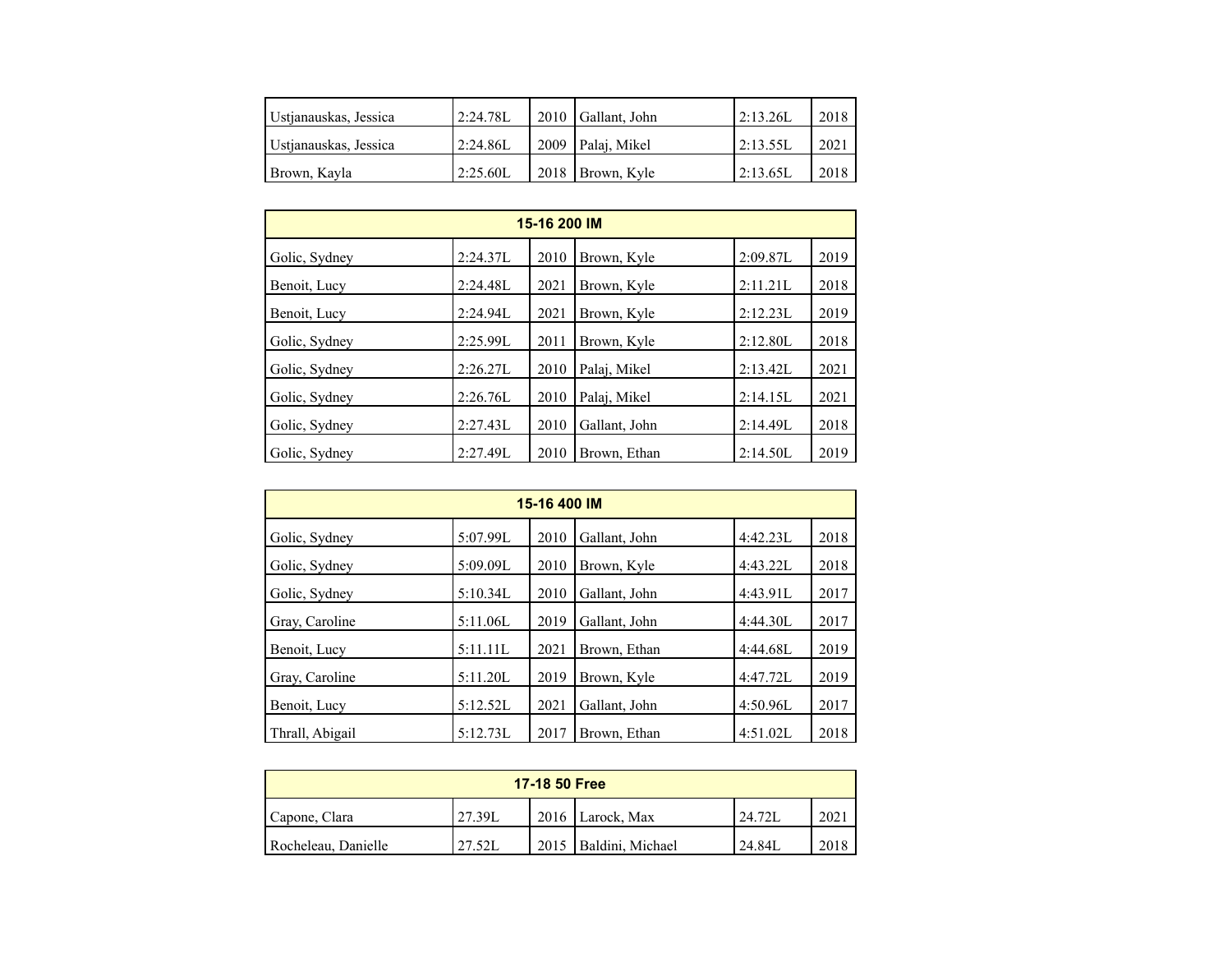| Ustjanauskas, Jessica | 27.83L  | 2011 | Baldini, Michael   | 24.90L  | 2018 |
|-----------------------|---------|------|--------------------|---------|------|
| Capone, Clara         | 28.00L  | 2015 | Baldini, Michael   | 24.93L  | 2019 |
| Ustjanauskas, Jessica | 28.08L  | 2011 | Larock, Max        | 24.96L  | 2021 |
| Capone, Clara         | 28.14L  | 2016 | Baldini, Michael   | 24.97L  | 2019 |
| Rocheleau, Danielle   | 28.14L  | 2015 | Baldini, Michael   | 24.99LL | 2018 |
| Isakoff, Katelin      | 28.18LL | 2019 | Gwozdecke, Matthew | 25.15L  | 2015 |
| Maciag, Eliza         | 28.35L  | 2012 |                    |         |      |
|                       | 28.35L  | 2011 |                    |         |      |
| Ustianauskas, Jessica |         |      |                    |         |      |

| 17-18 100 Free        |          |      |                  |         |      |  |  |  |  |
|-----------------------|----------|------|------------------|---------|------|--|--|--|--|
| Thrall, Abigail       | 1:00.33L | 2018 | Larock, Max      | 53.64L  | 2021 |  |  |  |  |
| Rocheleau, Danielle   | 1:00.49L | 2015 | Larock, Max      | 53.69L  | 2021 |  |  |  |  |
| Thrall, Abigail       | 1:00.64L | 2018 | Baldini, Michael | 54.68L  | 2019 |  |  |  |  |
| Ustjanauskas, Jessica | 1:00.73L | 2011 | Baldini, Michael | 54.81L  | 2018 |  |  |  |  |
| Hylan, Kimberly       | 1:00.76L | 2016 | Gallant, John    | 55.07L  | 2019 |  |  |  |  |
| Rocheleau, Danielle   | 1:00.81L | 2015 | Gallant, John    | 55.15LL | 2018 |  |  |  |  |
| Ustjanauskas, Jessica | 1:00.90L | 2011 | Baldini, Michael | 55.35L  | 2018 |  |  |  |  |
| Hylan, Kimberly       | 1:00.99L | 2016 | Layden, Will     | 55.53L  | 2019 |  |  |  |  |

| 17-18 200 Free      |          |      |                |           |      |  |  |  |  |
|---------------------|----------|------|----------------|-----------|------|--|--|--|--|
| Thrall, Abigail     | 2:09.46L | 2018 | Gallant, John  | 1:54.56LL | 2019 |  |  |  |  |
| Isakoff, Katelin    | 2:09.47L | 2019 | Perks, Charles | 1:54.85L  | 2021 |  |  |  |  |
| Hylan, Kimberly     | 2:09.90L | 2016 | Gallant, John  | 1:55.94L  | 2019 |  |  |  |  |
| Thrall, Abigail     | 2:09.94L | 2018 | Perks, Charles | 1:56.25L  | 2021 |  |  |  |  |
| Rocheleau, Danielle | 2:10.42L | 2015 | Gallant, John  | 1:56.44L  | 2018 |  |  |  |  |
| Rocheleau, Danielle | 2:10.55L | 2015 | Gallant, John  | 1:57.33L  | 2018 |  |  |  |  |
| Isakoff, Katelin    | 2:10.73L | 2019 | Larock, Max    | 1:58.28L  | 2021 |  |  |  |  |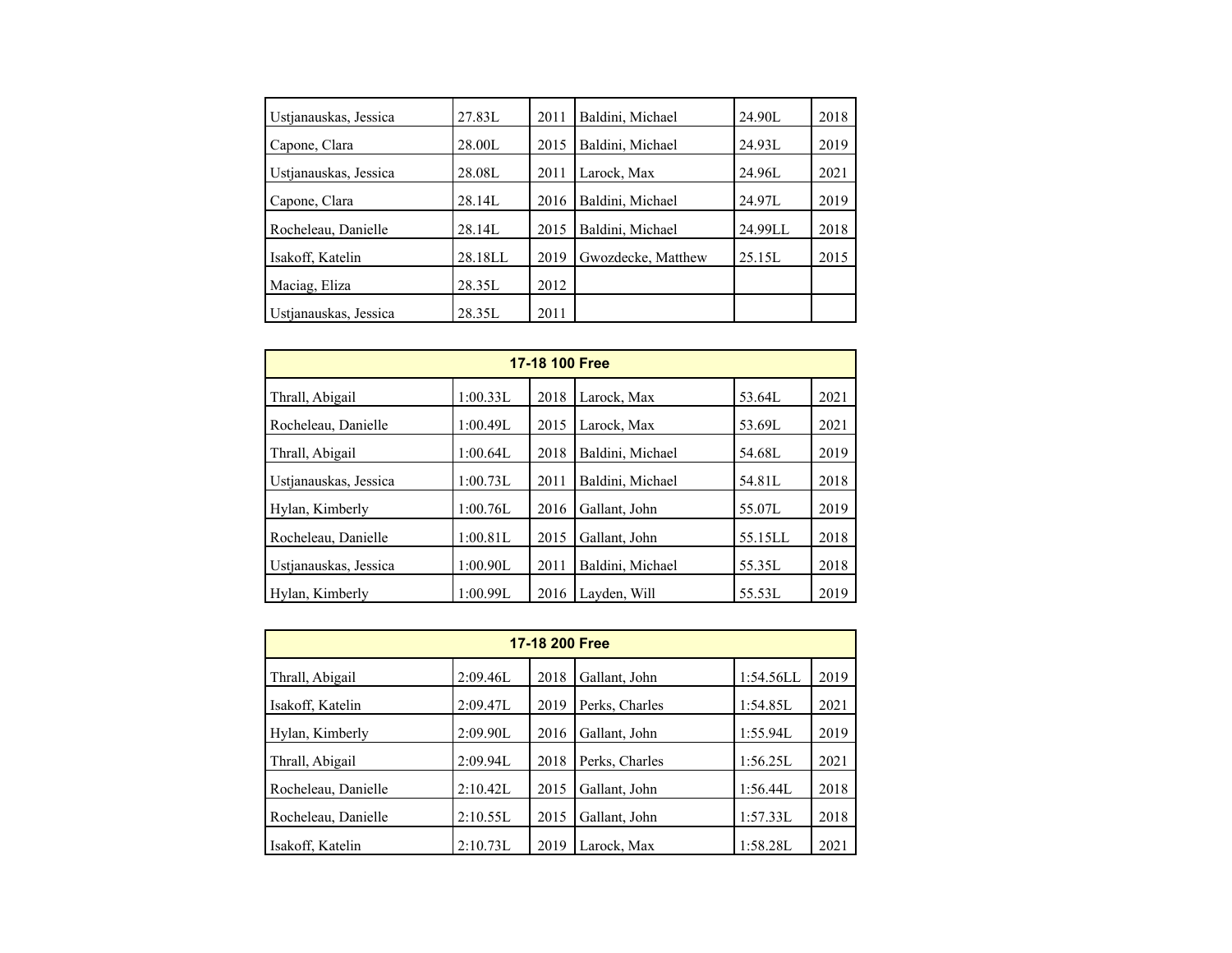| Hylan.<br>Kimberly | 12:10.99L | 2016 | Gallant, John | 1:59.16L | 2019 |
|--------------------|-----------|------|---------------|----------|------|
|--------------------|-----------|------|---------------|----------|------|

| 17-18 400 Free      |          |      |                |          |      |  |  |  |  |
|---------------------|----------|------|----------------|----------|------|--|--|--|--|
| Thrall, Abigail     | 4:30.72L | 2018 | Gallant, John  | 3:57.77L | 2019 |  |  |  |  |
| Thrall, Abigail     | 4:34.11L | 2019 | Gallant, John  | 3:59.90L | 2018 |  |  |  |  |
| Rocheleau, Danielle | 4:35.16L | 2015 | Perks, Charles | 4:01.98L | 2021 |  |  |  |  |
| Isakoff, Katelin    | 4:37.31L | 2019 | Perks, Charles | 4:02.16L | 2021 |  |  |  |  |
| Thrall, Abigail     | 4:37.89L | 2019 | Gallant, John  | 4:02.66L | 2018 |  |  |  |  |
| Thrall, Abigail     | 4:38.28L | 2018 | Gallant, John  | 4:02.96L | 2019 |  |  |  |  |
| Perks, Sydney       | 4:39.03L | 2018 | Gallant, John  | 4:06.13L | 2019 |  |  |  |  |
| Perks, Sydney       | 4:39.15L | 2018 | Brown, Kyle    | 4:08.83L | 2020 |  |  |  |  |

| 17-18 800 Free     |           |      |                      |           |      |  |  |  |  |
|--------------------|-----------|------|----------------------|-----------|------|--|--|--|--|
| Perks, Sydney      | 9:25.84L  | 2019 | Gallant, John        | 8:10.63L  | 2019 |  |  |  |  |
| Perks, Sydney      | 9:28.01L  | 2018 | Gallant, John        | 8:15.56L  | 2018 |  |  |  |  |
| Bell, Kate         | 9:37.70L  | 2019 | Perks, Charles       | 8:22.21L  | 2021 |  |  |  |  |
| Chernysh, Natalie  | 9:45.13L  | 2019 | Brown, Ethan         | 9:02.05L  | 2019 |  |  |  |  |
| Thrall, Abigail    | 9:45.36L  | 2018 | Jaremko, Maksymilian | 9:02.76L  | 2019 |  |  |  |  |
| Maciag, Eliza      | 9:54.96L  | 2012 | Jaremko, Maksymilian | 9:07.20L  | 2019 |  |  |  |  |
| Guertin, Christina | 10:02.11L | 2016 | Jaremko, Maksymilian | 9:27.75L  | 2019 |  |  |  |  |
| Guertin, Christina | 10:03.16L | 2015 | Cannone, Nicholas    | 10:12.28L | 2011 |  |  |  |  |

| 17-18 1500 Free   |           |      |                      |           |      |  |  |  |
|-------------------|-----------|------|----------------------|-----------|------|--|--|--|
| Bell, Kate        | 18:37.29L | 2019 | Gallant, John        | 15:39.74L | 2019 |  |  |  |
| Maciag, Eliza     | 18:40.57L |      | 2012 Gallant, John   | 15:49.18L | 2018 |  |  |  |
| Maciag, Eliza     | 18:40.92L |      | 2012 Perks, Charles  | 15:58.95L | 2021 |  |  |  |
| Chernysh, Natalie | 18:48.52L | 2019 | Jaremko, Maksymilian | 17:08.47L | 2019 |  |  |  |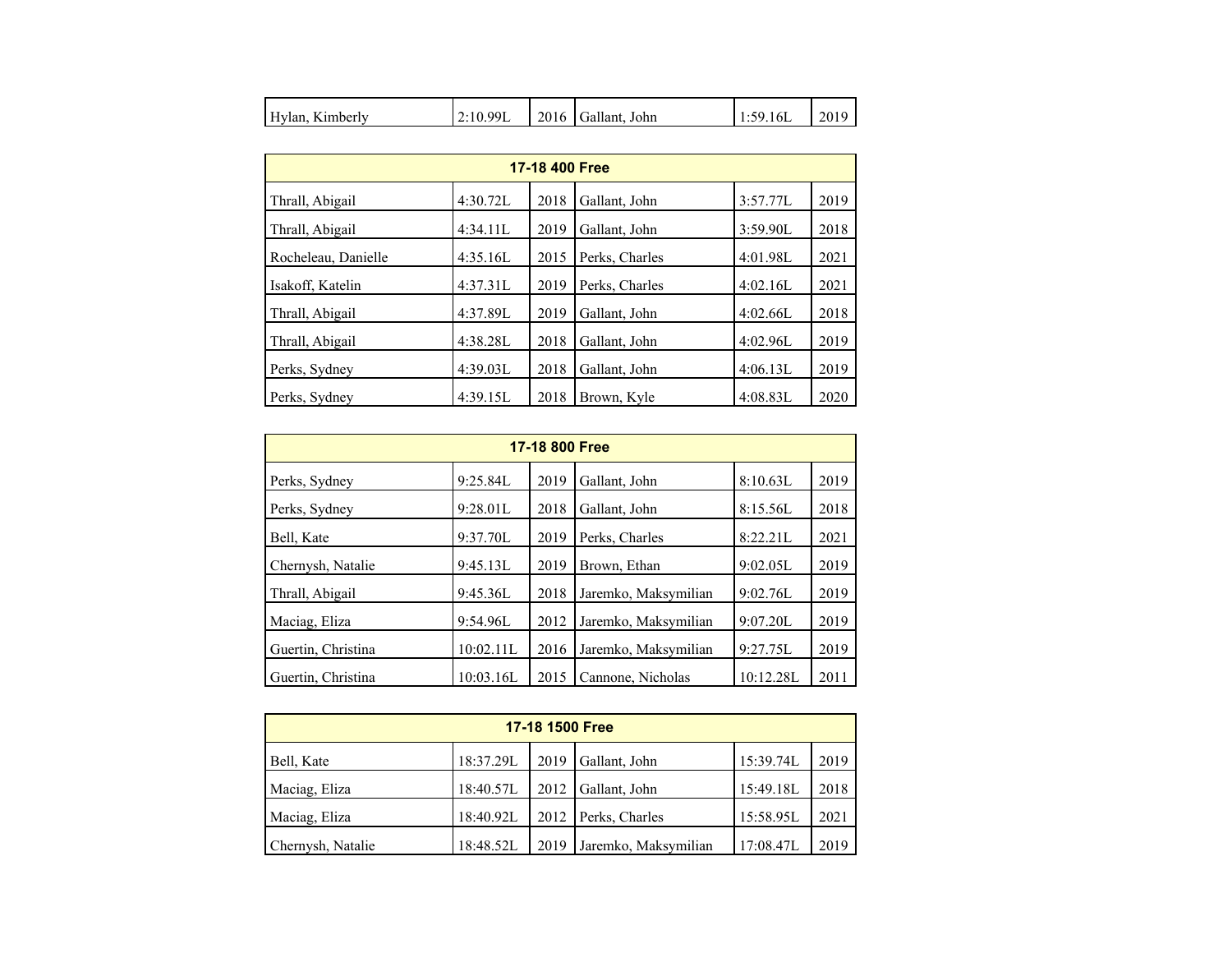| Rocheleau, Danielle   | 18:54.68L | 2015   Perks, Charles     | 17:09.18L | 2021 |
|-----------------------|-----------|---------------------------|-----------|------|
| Maciag, Eliza         | 19:04.57L | 2012 Jaremko, Maksymilian | 17:30.44L | 2019 |
| Ustjanauskas, Jessica | 19:11.83L | 2011   Akers, Oliver      | 18:37.93L | 2021 |
| Guertin, Christina    | 19:15.78L | 2015 Perks, Joseph        | 18:43.61L | 2015 |

| 17-18 2000 Free- Open Water |           |      |  |  |  |  |  |
|-----------------------------|-----------|------|--|--|--|--|--|
| Thrall, Abigail             | 28:06.82L | 2018 |  |  |  |  |  |
| Isakoff, Katelin            | 28:17.08L | 2018 |  |  |  |  |  |

| 17-18 50 Back       |         |      |               |         |      |  |  |  |
|---------------------|---------|------|---------------|---------|------|--|--|--|
| Hagberg, Madison    | 31.45L  | 2021 | Layden, Will  | 28.35LL | 2019 |  |  |  |
| Perks, Sydney       | 31.78LL | 2019 | Layden, Will  | 28.36L  | 2019 |  |  |  |
| Rocheleau, Danielle | 31.85LL | 2015 | Larock, Max   | 28.37L  | 2021 |  |  |  |
| Hagberg, Madison    | 32.08L  | 2021 | Larock, Max   | 28.42L  | 2021 |  |  |  |
| Maciag, Eliza       | 32.58L  | 2012 | Layden, Will  | 28.47L  | 2019 |  |  |  |
| Hylan, Kimberly     | 32.65LL | 2016 | Layden, Will  | 28.48LL | 2019 |  |  |  |
| Brown, Kayla        | 32.87L  | 2019 | Layden, Will  | 29.02L  | 2019 |  |  |  |
| Salopek, Celeste    | 33.02L  | 2015 | Perks, Joseph | 29.55L  | 2016 |  |  |  |

| 17-18 100 Back      |           |      |              |           |      |  |  |  |
|---------------------|-----------|------|--------------|-----------|------|--|--|--|
| Hagberg, Madison    | 1:06.97L  | 2021 | Larock, Max  | 1:01.27L  | 2021 |  |  |  |
| Rocheleau, Danielle | 1:07.51L  | 2015 | Brown, Ethan | 1:01.32L  | 2019 |  |  |  |
| Hagberg, Madison    | 1:07.80L  | 2021 | Layden, Will | 1:01.34LL | 2019 |  |  |  |
| Rocheleau, Danielle | 1:07.92L  | 2015 | Brown, Ethan | 1:01.53L  | 2019 |  |  |  |
| Rocheleau, Danielle | 1:08.29LL | 2015 | Larock, Max  | 1:01.81L  | 2021 |  |  |  |
| Maciag, Eliza       | 1:08.30L  | 2012 | Layden, Will | 1:01.82L  | 2019 |  |  |  |
| Perks, Sydney       | 1:08.35L  | 2019 | Layden, Will | 1:01.86L  | 2019 |  |  |  |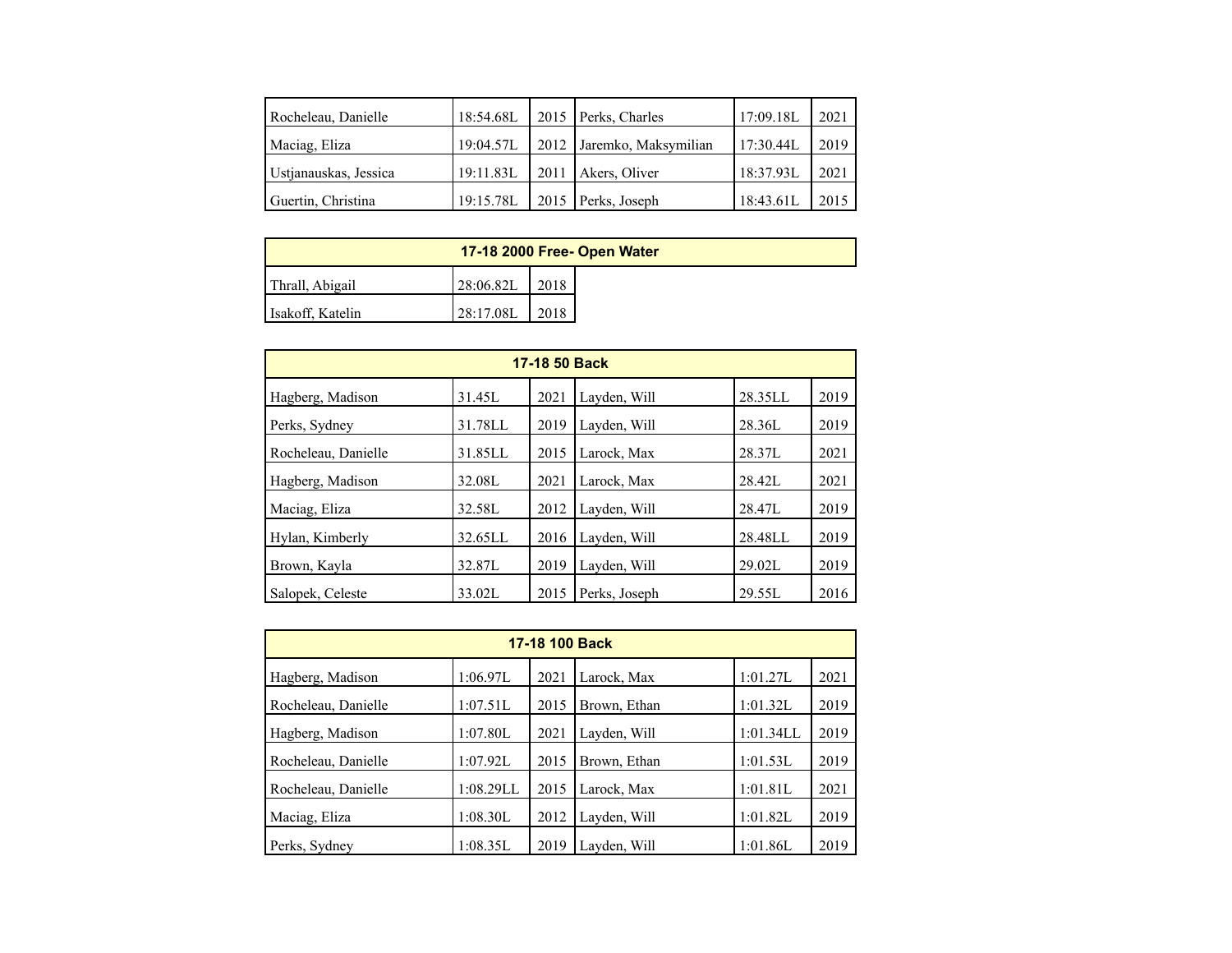| Hylan,<br>Kimberly | 1:08.52LL |  | 2016 Brown, Ethan | 1:02.01L | 2019 |
|--------------------|-----------|--|-------------------|----------|------|
|--------------------|-----------|--|-------------------|----------|------|

| 17-18 200 Back      |          |      |               |          |      |  |  |  |
|---------------------|----------|------|---------------|----------|------|--|--|--|
| Hagberg, Madison    | 2:22.15L | 2021 | Gallant, John | 2:09.06L | 2019 |  |  |  |
| King, Nicole        | 2:24.44L | 2018 | Brown, Ethan  | 2:09.31L | 2019 |  |  |  |
| Rocheleau, Danielle | 2:25.39L | 2015 | Gallant, John | 2:10.61L | 2018 |  |  |  |
| King, Nicole        | 2:25.83L | 2018 | Brown, Ethan  | 2:11.61L | 2019 |  |  |  |
| Hylan, Kimberly     | 2:25.84L | 2016 | Layden, Will  | 2:11.62L | 2019 |  |  |  |
| Benoit, Lucy        | 2:26.26L | 2022 | Gallant, John | 2:11.88L | 2018 |  |  |  |
| Rocheleau, Danielle | 2:26.27L | 2015 | Gallant, John | 2:12.15L | 2019 |  |  |  |
| Hagberg, Madison    | 2:26.39L | 2021 | Gallant, John | 2:12.29L | 2019 |  |  |  |

| <b>17-18 50 Breast</b> |        |      |                     |        |      |  |  |
|------------------------|--------|------|---------------------|--------|------|--|--|
| Thrall, Abigail        | 36.38L | 2018 | Baldini, Michael    | 30.85L | 2019 |  |  |
| Thrall, Abigail        | 36.49L | 2018 | Baldini, Michael    | 31.00L | 2018 |  |  |
| Thrall, Abigail        | 37.25L | 2019 | Baldini, Michael    | 31.73L | 2018 |  |  |
| Thrall, Abigail        | 37.94L | 2019 | Rinald, John        | 32.12L | 2016 |  |  |
|                        |        |      | Rinald, John        | 32.20L | 2016 |  |  |
|                        |        |      | Litwinczyk, William | 33.30L | 2015 |  |  |
|                        |        |      | Rinald, John        | 33.64L | 2015 |  |  |
|                        |        |      | Amell, James        | 35.45L | 2019 |  |  |

| <b>17-18 100 Breast</b> |          |      |                         |          |      |  |  |  |
|-------------------------|----------|------|-------------------------|----------|------|--|--|--|
| Golic, Sydney           | 1:19.57L |      | 2012   Baldini, Michael | 1:08.03L | 2019 |  |  |  |
| Chow, Marissa           | 1:19.76L | 2020 | Baldini, Michael        | 1:09.57L | 2018 |  |  |  |
| Golic, Sydney           | 1:20.36L | 2012 | Rinald, John            | 1:11.22L | 2016 |  |  |  |
| Golic, Sydney           | 1:20.87L | 2012 | Baldini, Michael        | 1:11.51L | 2018 |  |  |  |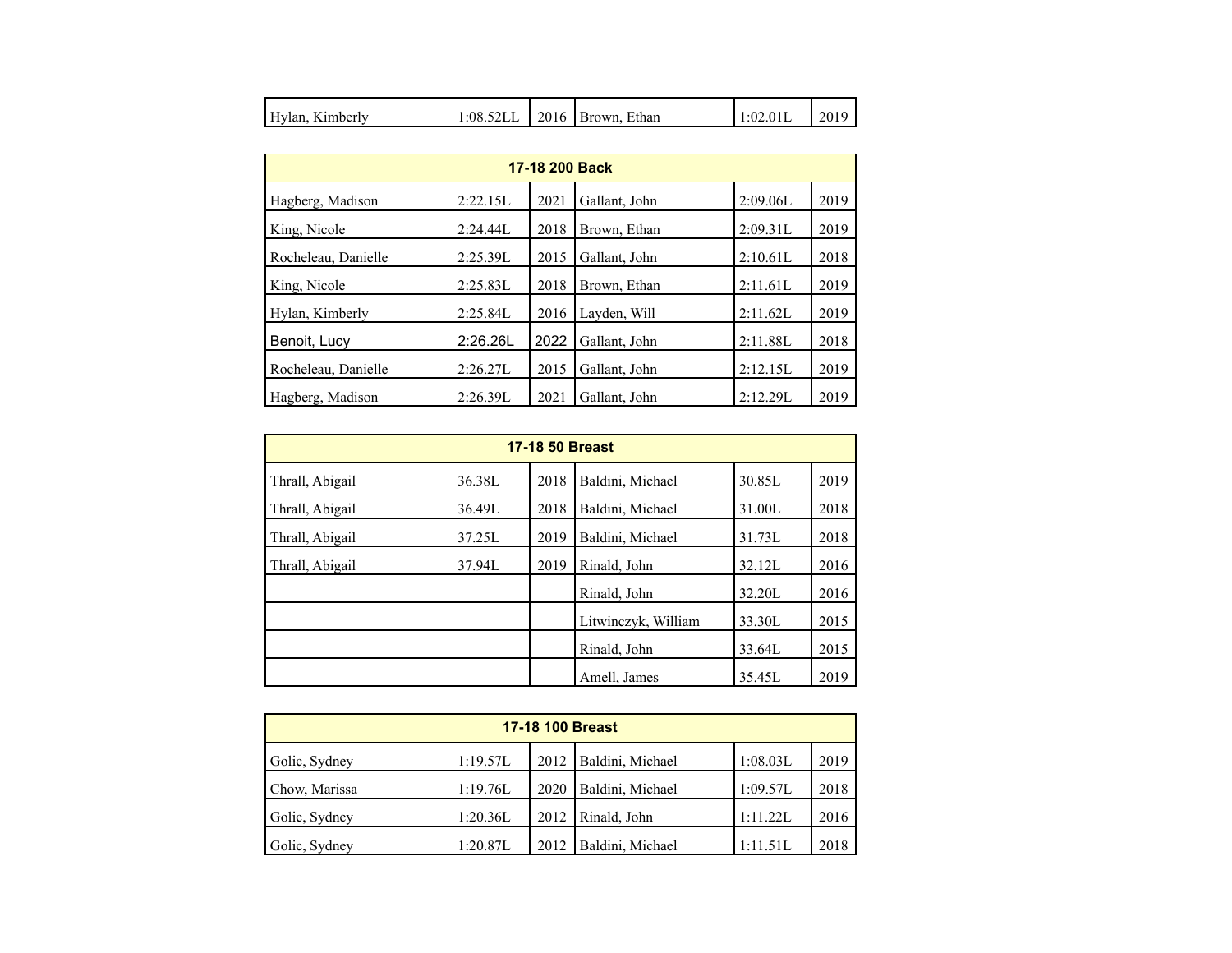| Benoit, Lucy    | 1:20.95  | 2022   Baldini, Michael    | 1:11.66L | 2019 |
|-----------------|----------|----------------------------|----------|------|
| Thrall, Abigail | 1:21.24L | 2018   Baldini, Michael    | 1:12.15L | 2018 |
| Thrall, Abigail | 1:21.87L | 2018   Litwinczyk, William | 1:12.53L | 2015 |
| Thrall, Abigail | 1:22.06L | 2019   Litwinczyk, William | 1:12.85L | 2015 |

| <b>17-18 200 Breast</b> |          |      |                   |          |      |  |  |  |
|-------------------------|----------|------|-------------------|----------|------|--|--|--|
| Thrall, Abigail         | 2:47.99L | 2018 | Gallant, John     | 2:34.78L | 2019 |  |  |  |
| Thrall, Abigail         | 2:49.03L | 2018 | Rinald, John      | 2:36.07L | 2016 |  |  |  |
| Golic, Sydney           | 2:51.49L | 2012 | Rinald, John      | 2:37.06L | 2016 |  |  |  |
| Chow, Marissa           | 2:51.52L | 2020 | Gallant, John     | 2:38.31L | 2019 |  |  |  |
| Thrall, Abigail         | 2:51.81L | 2019 | Rinald, John      | 2:41.03L | 2015 |  |  |  |
| Benoit, Lucy            | 2:51.93L | 2022 | Rinald, John      | 2:42.51L | 2015 |  |  |  |
| Thrall, Abigail         | 2:52.88L | 2019 | Baldini, Michael  | 2:42.93L | 2019 |  |  |  |
| Thrall, Abigail         | 2:53.75L | 2018 | McLaughlin, Colin | 2:43.11L | 2009 |  |  |  |

| 17-18 50 Fly      |        |      |                  |        |      |  |  |  |
|-------------------|--------|------|------------------|--------|------|--|--|--|
| Mitchell, Aislinn | 28.18L | 2019 | Baldini, Michael | 26.45L | 2019 |  |  |  |
| Mitchell, Aislinn | 28.92L | 2019 | Perks, Charles   | 26.60L | 2021 |  |  |  |
| Mitchell, Aislinn | 29.99L | 2019 | Baldini, Michael | 26.88L | 2018 |  |  |  |
| Isakoff, Katelin  | 30.07L | 2019 | Baldini, Michael | 27.05L | 2018 |  |  |  |
| Isakoff, Katelin  | 30.10L | 2019 | Perks, Charles   | 27.13L | 2021 |  |  |  |
| Isakoff, Katelin  | 30.28L | 2019 | Villani, Chris   | 27.41L | 2021 |  |  |  |
| Isakoff, Katelin  | 30.45L | 2018 | Perks, Joseph    | 27.98L | 2016 |  |  |  |
| Isakoff, Katelin  | 30.48L | 2018 | Scheirey, Scott  | 28.23L | 2012 |  |  |  |

| 17-18 100 Fly     |           |  |                         |  |      |  |  |  |
|-------------------|-----------|--|-------------------------|--|------|--|--|--|
| Mitchell, Aislinn | '1:04.10L |  | 2019   Baldini, Michael |  | 2019 |  |  |  |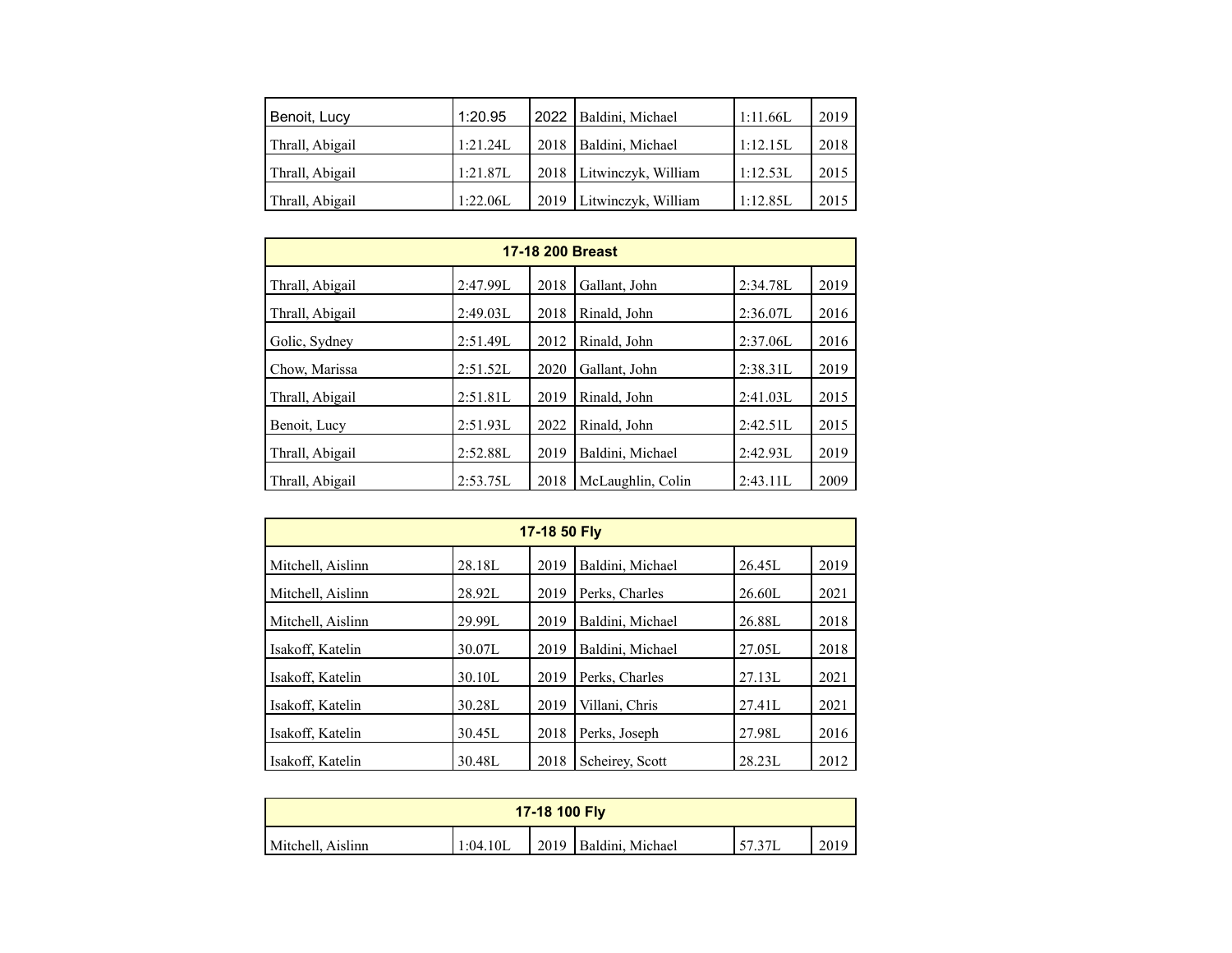| Mitchell, Aislinn     | 1:04.22L | 2019 | Baldini, Michael | 57.88L | 2019 |
|-----------------------|----------|------|------------------|--------|------|
| Mitchell, Aislinn     | 1:04.70L | 2019 | Perks, Charles   | 58.22L | 2021 |
| Ustjanauskas, Jessica | 1:05.33L | 2011 | Perks, Charles   | 58.25L | 2021 |
| Ustjanauskas, Jessica | 1:05.35L | 2011 | Baldini, Michael | 58.32L | 2018 |
| Mitchell, Aislinn     | 1:05.36L | 2019 | Baldini, Michael | 58.72L | 2018 |
| Ustianauskas, Jessica | 1:06.01L | 2012 | Brown, Ethan     | 59.01L | 2019 |
| Isakoff, Katelin      | 1:06.02L | 2019 | Brown, Ethan     | 59.33L | 2019 |

| 17-18 200 Fly         |          |      |                  |          |      |  |  |  |  |  |
|-----------------------|----------|------|------------------|----------|------|--|--|--|--|--|
| Isakoff, Katelin      | 2:22.19L | 2019 | Gallant, John    | 2:08.93L | 2018 |  |  |  |  |  |
| Ustianauskas, Jessica | 2:23.43L | 2012 | Gallant, John    | 2:10.62L | 2018 |  |  |  |  |  |
| Ustjanauskas, Jessica | 2:24.01L | 2011 | Brown, Kyle      | 2:14.79L | 2020 |  |  |  |  |  |
| Mitchell, Aislinn     | 2:24.34L | 2019 | Brown, Ethan     | 2:16.04L | 2020 |  |  |  |  |  |
| Mitchell, Aislinn     | 2:25.20L | 2019 | Perks, Charles   | 2:17.74L | 2021 |  |  |  |  |  |
| Isakoff, Katelin      | 2:25.23L | 2018 | McClure, Brendan | 2:19.16L | 2013 |  |  |  |  |  |
| Ustianauskas, Jessica | 2:26.31L | 2012 | McClure, Brendan | 2:21.32L | 2013 |  |  |  |  |  |
| Ustianauskas, Jessica | 2:26.32L | 2011 | McClure, Brendan | 2:25.73L | 2013 |  |  |  |  |  |

| 17-18 200 IM      |          |      |                  |          |      |  |  |  |  |  |
|-------------------|----------|------|------------------|----------|------|--|--|--|--|--|
| Thrall, Abigail   | 2:26.38L | 2018 | Baldini, Michael | 2:10.39L | 2019 |  |  |  |  |  |
| Mitchell, Aislinn | 2:27.06L | 2019 | Gallant, John    | 2:10.76L | 2019 |  |  |  |  |  |
| Mitchell, Aislinn | 2:27.97L | 2019 | Baldini, Michael | 2:11.98L | 2018 |  |  |  |  |  |
| Thrall, Abigail   | 2:28.10L | 2018 | Baldini, Michael | 2:12.97L | 2019 |  |  |  |  |  |
| Mitchell, Aislinn | 2:28.36L | 2019 | Brown, Kyle      | 2:13.36L | 2020 |  |  |  |  |  |
| Thrall, Abigail   | 2:29.13L | 2019 | Brown, Ethan     | 2:14.31L | 2019 |  |  |  |  |  |
| Thrall, Abigail   | 2:29.21L | 2019 | Baldini, Michael | 2:15.15L | 2018 |  |  |  |  |  |
| Benoit, Lucy      | 2:29.47L | 2022 | Brown, Ethan     | 2:15.93L | 2019 |  |  |  |  |  |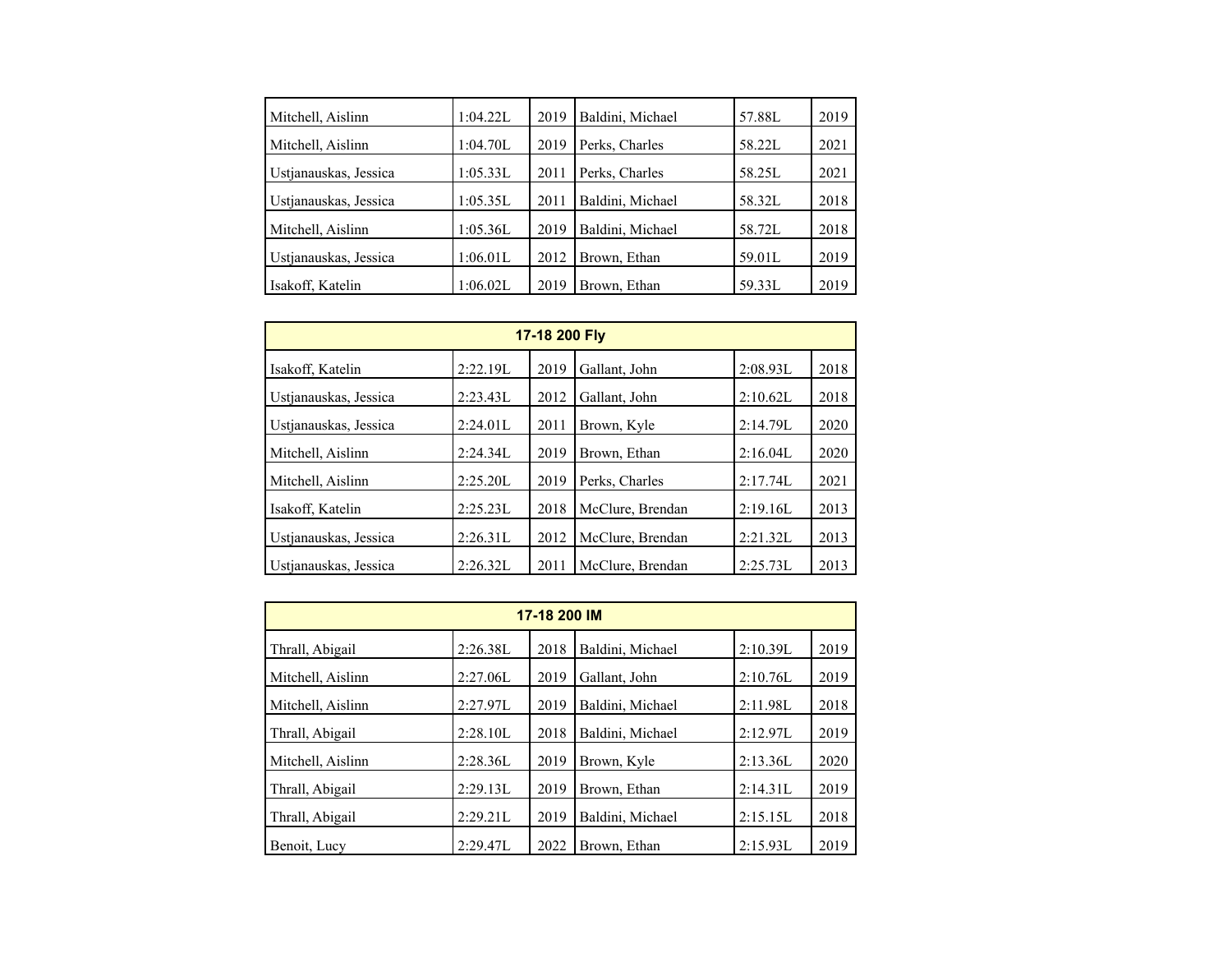| 17-18 400 IM     |          |      |               |          |      |  |  |  |  |  |
|------------------|----------|------|---------------|----------|------|--|--|--|--|--|
| Thrall, Abigail  | 5:08.85L | 2018 | Gallant, John | 4:30.65L | 2019 |  |  |  |  |  |
| Thrall, Abigail  | 5:11.50L | 2018 | Gallant, John | 4:32.73L | 2018 |  |  |  |  |  |
| Hagberg, Madison | 5:13.47L | 2021 | Gallant, John | 4:35.37L | 2018 |  |  |  |  |  |
| Hagberg, Madison | 5:14.77L | 2021 | Brown, Ethan  | 4:47.65L | 2019 |  |  |  |  |  |
| Thrall, Abigail  | 5:14.89L | 2019 | Brown, Ethan  | 4:49.28L | 2019 |  |  |  |  |  |
| Thrall, Abigail  | 5:15.97L | 2018 | Brown, Ethan  | 4:55.27L | 2019 |  |  |  |  |  |
| Thrall, Abigail  | 5:16.06L | 2019 | Harker, Ian   | 5:05.50L | 2019 |  |  |  |  |  |
| Thrall, Abigail  | 5:17.23L | 2019 | Palaj, Mikel  | 5:11.83L | 2022 |  |  |  |  |  |

| Open 50 Free          |        |      |                  |         |      |  |  |  |  |
|-----------------------|--------|------|------------------|---------|------|--|--|--|--|
| Capone, Clara         | 27.39L | 2016 | Larock, Max      | 24.72L  | 2021 |  |  |  |  |
| Rocheleau, Danielle   | 27.52L | 2015 | Baldini, Michael | 24.84L  | 2018 |  |  |  |  |
| Capone, Clara         | 27.82L | 2013 | Baldini, Michael | 24.90L  | 2018 |  |  |  |  |
| Ustjanauskas, Jessica | 27.83L | 2011 | Baldini, Michael | 24.93L  | 2019 |  |  |  |  |
| Rocheleau, Danielle   | 27.84L | 2014 | Palaj, Mikel     | 24.94L  | 2021 |  |  |  |  |
| Rocheleau, Danielle   | 27.88L | 2012 | Larock, Max      | 24.96L  | 2021 |  |  |  |  |
| Rocheleau, Danielle   | 27.93L | 2012 | Baldini, Michael | 24.97L  | 2019 |  |  |  |  |
| Capone, Clara         | 28.00L | 2015 | Layden, Will     | 24.97L  | 2021 |  |  |  |  |
| Ustianauskas, Jessica | 28.00L | 2010 | Baldini, Michael | 24.99LL | 2018 |  |  |  |  |

| Open 100 Free         |          |      |                  |         |      |  |  |  |  |
|-----------------------|----------|------|------------------|---------|------|--|--|--|--|
| Ustianauskas, Jessica | 59.54L   | 2010 | Larock, Max      | 53.64L  | 2021 |  |  |  |  |
| Tiernan, Tara         | 59.87L   | 2013 | Larock, Max      | 53.69L  | 2021 |  |  |  |  |
| Ustianauskas, Jessica | 1:00.28L | 2010 | Brown, Kyle      | 54.26LL | 2017 |  |  |  |  |
| Thrall, Abigail       | 1:00.33L | 2018 | Baldini, Michael | 54.68L  | 2019 |  |  |  |  |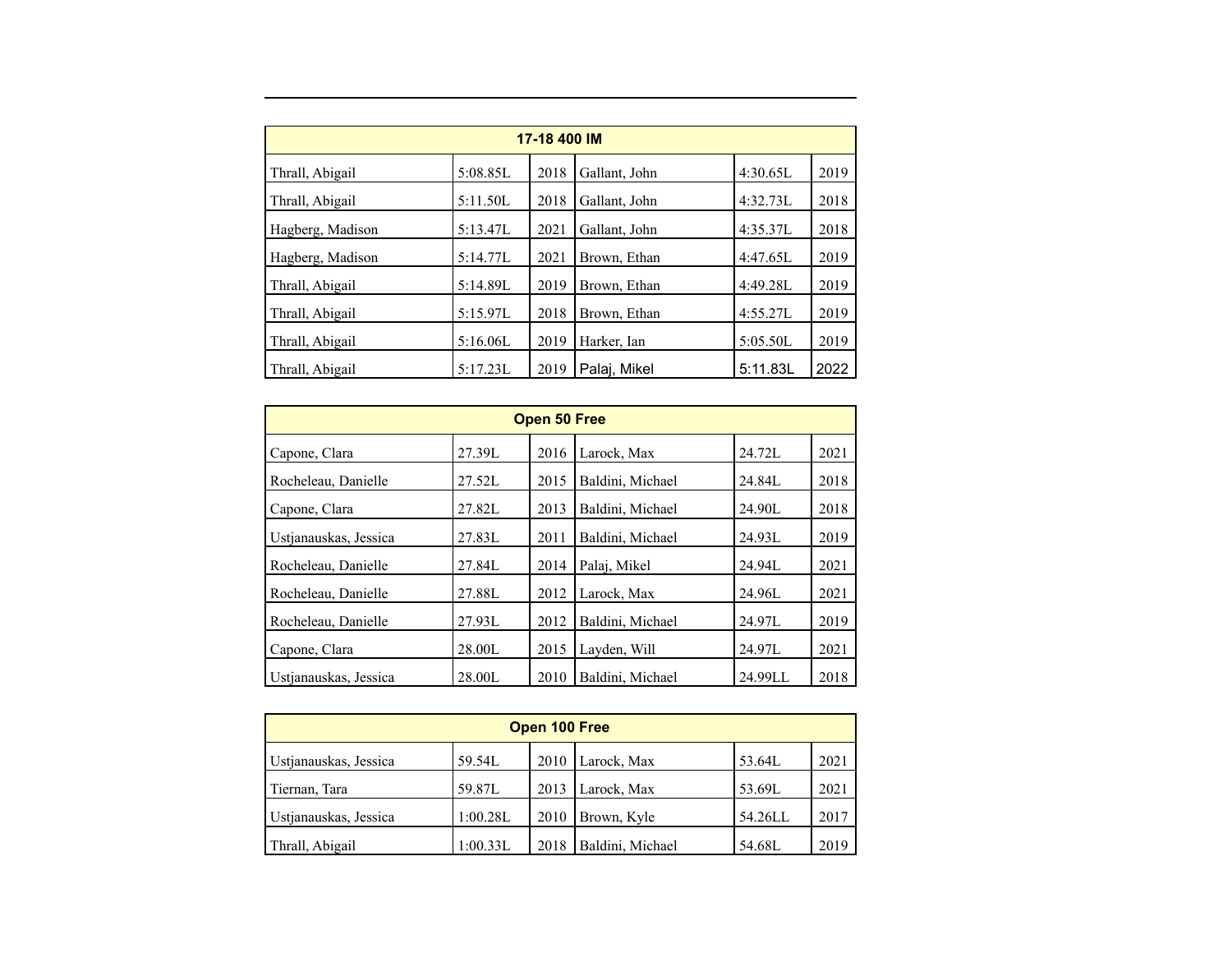| Ustjanauskas, Jessica | 1:00.44L | 2010 | Brown, Kyle        | 54.68L  | 2018 |
|-----------------------|----------|------|--------------------|---------|------|
| Capone, Clara         | 1:00.46L | 2013 | Menendez, Nicholas | 54.74L  | 2019 |
| Rocheleau, Danielle   | 1:00.49L | 2015 | Baldini, Michael   | 54.81L  | 2018 |
| Tiernan, Tara         | 1:00.62L | 2013 | Brown, Kyle        | 54.95LL | 2018 |
|                       |          |      | Menendez, Nicholas | 54.95L  | 2019 |
|                       |          |      | Gallant, John      | 55.07L  | 2019 |

| Open 200 Free         |           |      |                |           |      |  |  |  |  |  |
|-----------------------|-----------|------|----------------|-----------|------|--|--|--|--|--|
| Tiernan, Tara         | 2:09.27L  | 2013 | Gallant, John  | 1:54.56LL | 2019 |  |  |  |  |  |
| Tiernan, Tara         | 2:09.29LL | 2013 | Perks, Charles | 1:54.85L  | 2021 |  |  |  |  |  |
| Thrall, Abigail       | 2:09.46L  | 2018 | Brown, Kyle    | 1:55.46L  | 2019 |  |  |  |  |  |
| Isakoff, Katelin      | 2:09.47L  | 2019 | Brown, Kyle    | 1:55.83L  | 2019 |  |  |  |  |  |
| Ustjanauskas, Jessica | 2:09.52L  | 2010 | Gallant, John  | 1:55.94L  | 2019 |  |  |  |  |  |
| Hylan, Kimberly       | 2:09.90L  | 2016 | Perks, Charles | 1:56.25L  | 2021 |  |  |  |  |  |
| Thrall, Abigail       | 2:09.94L  | 2018 | Gallant, John  | 1:56.44L  | 2018 |  |  |  |  |  |
| Tiernan, Tara         | 2:09.94L  | 2013 | Brown, Kyle    | 1:56.98L  | 2018 |  |  |  |  |  |
| Gray, Caroline        | 2:10.29L  | 2020 |                |           |      |  |  |  |  |  |

| Open 400 Free       |          |      |                |          |      |  |  |  |  |
|---------------------|----------|------|----------------|----------|------|--|--|--|--|
| Thrall, Abigail     | 4:30.72L | 2018 | Perks, Charles | 4.42L    | 2016 |  |  |  |  |
| Gray, Caroline      | 4:32.94L | 2020 | Gallant, John  | 3:57.77L | 2019 |  |  |  |  |
| Bell, Kate          | 4:33.63L | 2016 | Gallant, John  | 3:59.90L | 2018 |  |  |  |  |
| Thrall, Abigail     | 4:34.11L | 2019 | Perks, Charles | 4:01.98L | 2021 |  |  |  |  |
| Tiernan, Tara       | 4:35.08L | 2013 | Perks, Charles | 4:02.16L | 2021 |  |  |  |  |
| Rocheleau, Danielle | 4:35.16L | 2015 | Gallant, John  | 4:02.66L | 2018 |  |  |  |  |
| Rocheleau, Danielle | 4:37.28L | 2012 | Gallant, John  | 4:02.96L | 2019 |  |  |  |  |
| Hagberg, Samantha   | 4:37.30L | 2021 | Brown, Kyle    | 4:04.69L | 2019 |  |  |  |  |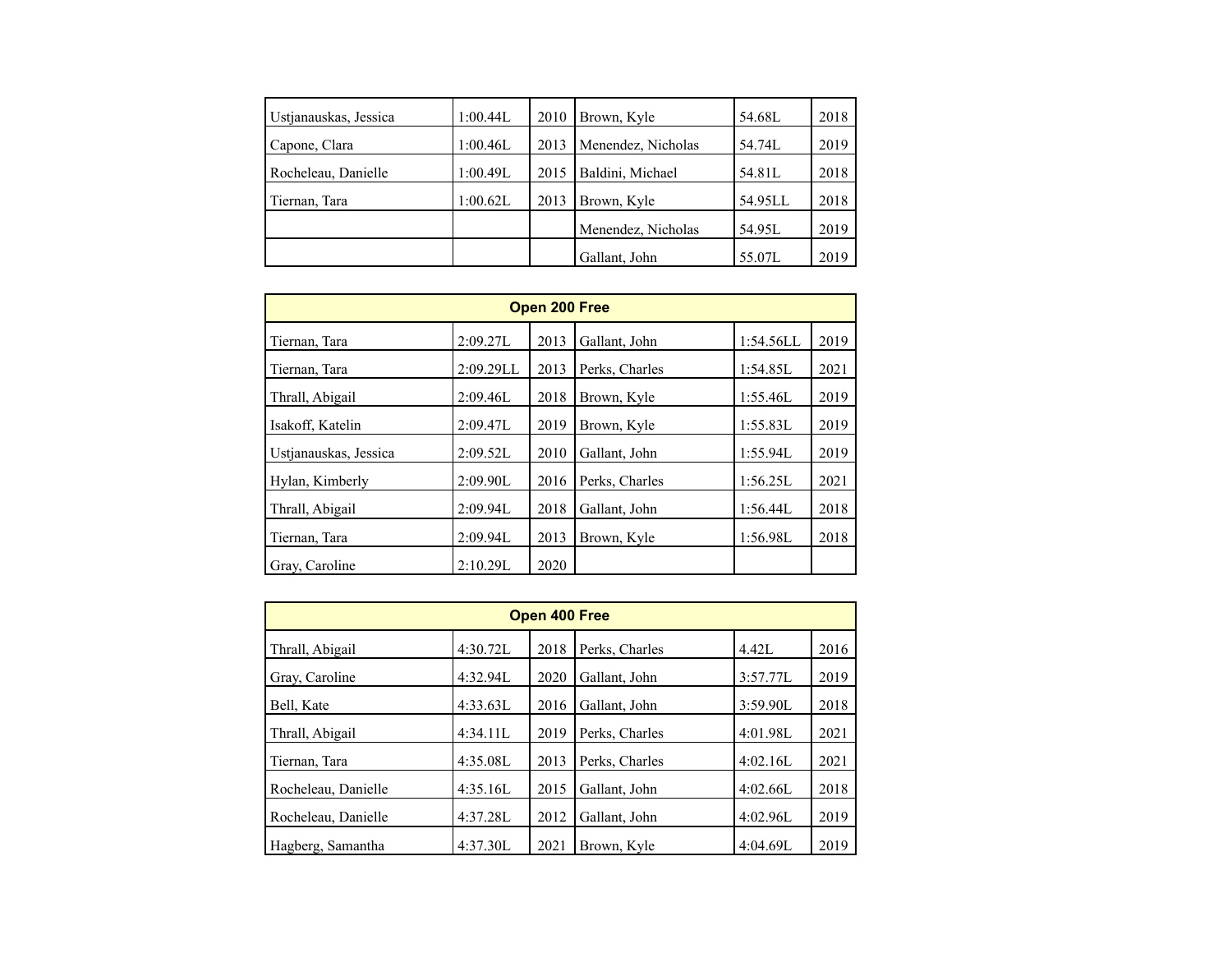| Open 800 Free       |          |      |                |          |      |  |  |  |  |
|---------------------|----------|------|----------------|----------|------|--|--|--|--|
| Perks, Sydney       | 9:25.84L | 2019 | Gallant, John  | 8:10.63L | 2019 |  |  |  |  |
| Bell, Kate          | 9:26.04L | 2017 | Gallant, John  | 8:15.56L | 2018 |  |  |  |  |
| Gray, Caroline      | 9:27.15L | 2019 | Perks, Charles | 8:22.21L | 2021 |  |  |  |  |
| Perks, Sydney       | 9:28.01L | 2018 | Brown, Kyle    | 8:38.44L | 2017 |  |  |  |  |
| Rocheleau, Danielle | 9:28.09L | 2012 | Perks, Charles | 8:39.09L | 2019 |  |  |  |  |
| Hapkiewicz, Emma    | 9:28.28L | 2019 | Brown, Kyle    | 8:42.52L | 2018 |  |  |  |  |
| Bell, Kate          | 9:29.52L | 2016 | Gallant, John  | 8:42.64L | 2018 |  |  |  |  |
| Hapkiewicz, Emma    | 9:31.52L | 2019 | Perks, Charles | 8:47.90L | 2019 |  |  |  |  |

| <b>Open 750 Free-Mini Mile</b> |  |  |             |          |     |  |
|--------------------------------|--|--|-------------|----------|-----|--|
|                                |  |  | Dwyer, John | 9:32.00L | 201 |  |

| Open 1500 Free   |           |      |                |           |      |  |  |  |  |
|------------------|-----------|------|----------------|-----------|------|--|--|--|--|
| Bell, Kate       | 18:02.43L | 2016 | Gallant, John  | 15:39.74L | 2019 |  |  |  |  |
| Hapkiewicz, Emma | 18:03.84L | 2019 | Gallant, John  | 15:49.18L | 2018 |  |  |  |  |
| Hapkiewicz, Emma | 18:14.12L | 2019 | Perks, Charles | 15:58.95L | 2021 |  |  |  |  |
| Bell, Kate       | 18:30.00L | 2016 | Gallant, John  | 16:17.75L | 2018 |  |  |  |  |
| Bell, Kate       | 18:37.29L | 2019 | Perks, Charles | 16:30.01L | 2019 |  |  |  |  |
| Maciag, Eliza    | 18:40.57L | 2012 | Gallant, John  | 16:48.24L | 2018 |  |  |  |  |
| Maciag, Eliza    | 18:40.92L | 2012 | Perks, Charles | 16:50.36L | 2019 |  |  |  |  |
| Hapkiewicz, Emma | 18:44.89L | 2019 | Perks, Charles | 16:54.98L | 2018 |  |  |  |  |

| Open 2000 Free- Open Water |           |  |                           |           |      |  |  |  |
|----------------------------|-----------|--|---------------------------|-----------|------|--|--|--|
| Nordquist, Emma            | 28:06.48L |  | 2018   Brown, Ethan       | 24:54.401 | 2018 |  |  |  |
| Thrall, Abigail            | 28:06.82L |  | $\vert$ 2018 Layden, Will | 27:01.77L | 2018 |  |  |  |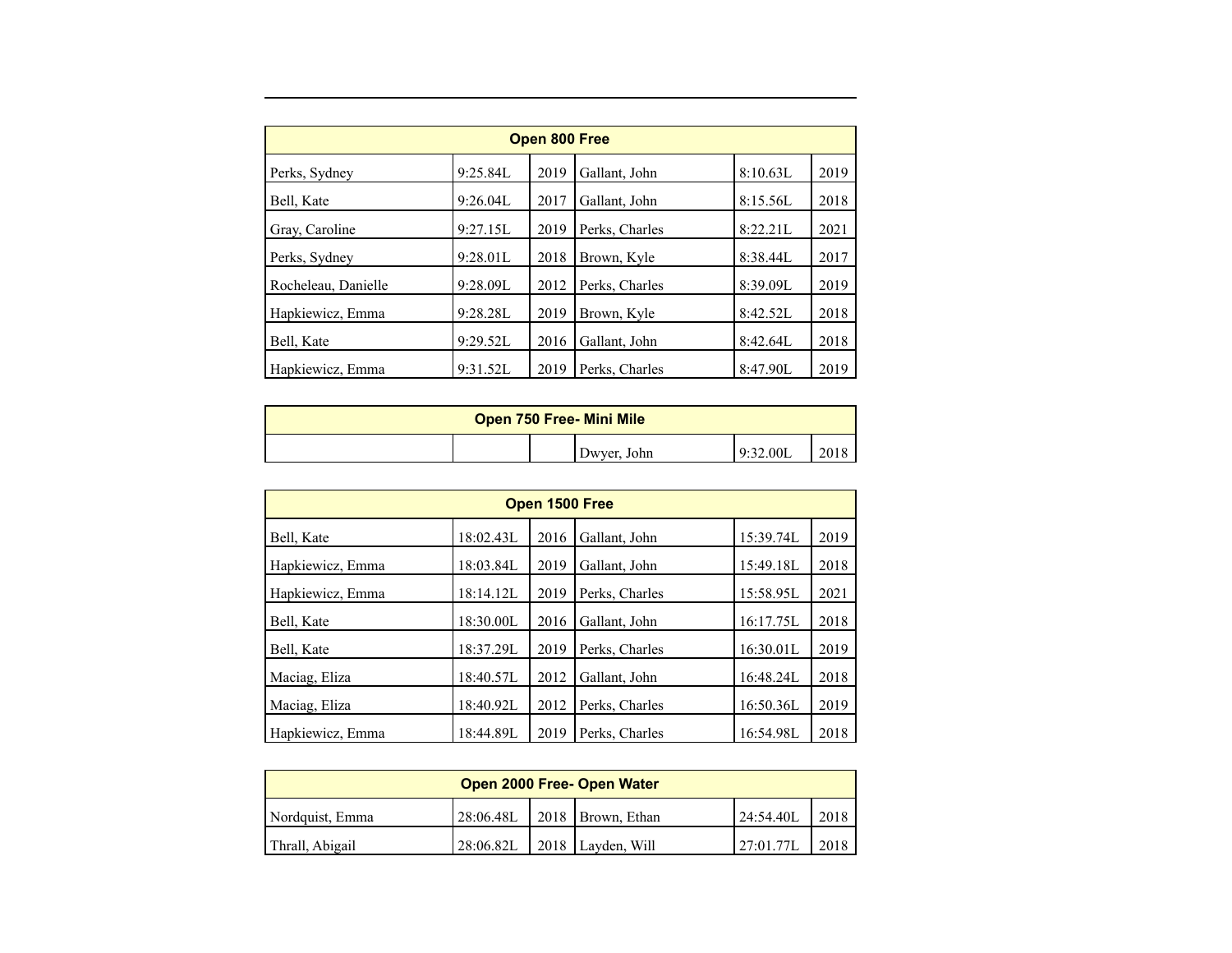| Isakoff, Katelin   |  | $ 28:17.08L $ 2018   Akers, Oliver | 28:45.82L | 2018 |
|--------------------|--|------------------------------------|-----------|------|
| Pillion, Katharine |  | 29:42.85L 2018   Brown, Owen       | 29:22.19L | 2018 |
| Nguyen, Erika      |  | 29:47.37L 2018   Bathula, Ved      | 29:56.32L | 2018 |

| Open 5000 Free- Open Water |  |                |          |      |  |  |  |
|----------------------------|--|----------------|----------|------|--|--|--|
|                            |  | Gallant, John  | 2:09.00L | 2018 |  |  |  |
|                            |  | Perks, Charles | 5:15.00L | 2018 |  |  |  |

| Open 50 Back        |         |      |              |         |      |  |  |  |  |
|---------------------|---------|------|--------------|---------|------|--|--|--|--|
| Benoit, Lucy        | 30.56L  | 2021 | Layden, Will | 28.35LL | 2019 |  |  |  |  |
| Surian, Allison     | 30.78L  | 2014 | Layden, Will | 28.36L  | 2019 |  |  |  |  |
| Benoit, Lucy        | 30.97L  | 2021 | Larock, Max  | 28.37L  | 2021 |  |  |  |  |
| Hagberg, Madison    | 31.45L  | 2021 | Larock, Max  | 28.42L  | 2021 |  |  |  |  |
| Perks, Sydney       | 31.78LL | 2019 | Layden, Will | 28.47L  | 2019 |  |  |  |  |
| Layden, Victoria    | 31.83L  | 2021 | Layden, Will | 28.48LL | 2019 |  |  |  |  |
| Rocheleau, Danielle | 31.85LL | 2015 | Layden, Will | 28.82L  | 2018 |  |  |  |  |
| Hagberg, Madison    | 32.08L  | 2021 | Layden, Will | 28.95L  | 2018 |  |  |  |  |

| Open 100 Back       |          |      |              |           |      |  |  |  |
|---------------------|----------|------|--------------|-----------|------|--|--|--|
| Benoit, Lucy        | 1:06.72L | 2021 | Larock, Max  | 1:01.27L  | 2021 |  |  |  |
| Benoit, Lucy        | 1:06.85L | 2021 | Brown, Ethan | 1:01.32L  | 2019 |  |  |  |
| Hagberg, Madison    | 1:06.97L | 2021 | Layden, Will | 1:01.34LL | 2019 |  |  |  |
| Benoit, Lucy        | 1:07.27L | 2021 | Brown, Ethan | 1:01.53L  | 2019 |  |  |  |
| Rocheleau, Danielle | 1:07.51L | 2015 | Brown, Kyle  | 1:01.79L  | 2018 |  |  |  |
| Golic, Sydney       | 1:07.68L | 2010 | Larock, Max  | 1:01.81L  | 2021 |  |  |  |
| Layden, Victoria    | 1:07.71L | 2021 | Layden, Will | 1:01.82L  | 2019 |  |  |  |
| Golic, Sydney       | 1:07.75L | 2010 | Layden, Will | 1:01.86L  | 2019 |  |  |  |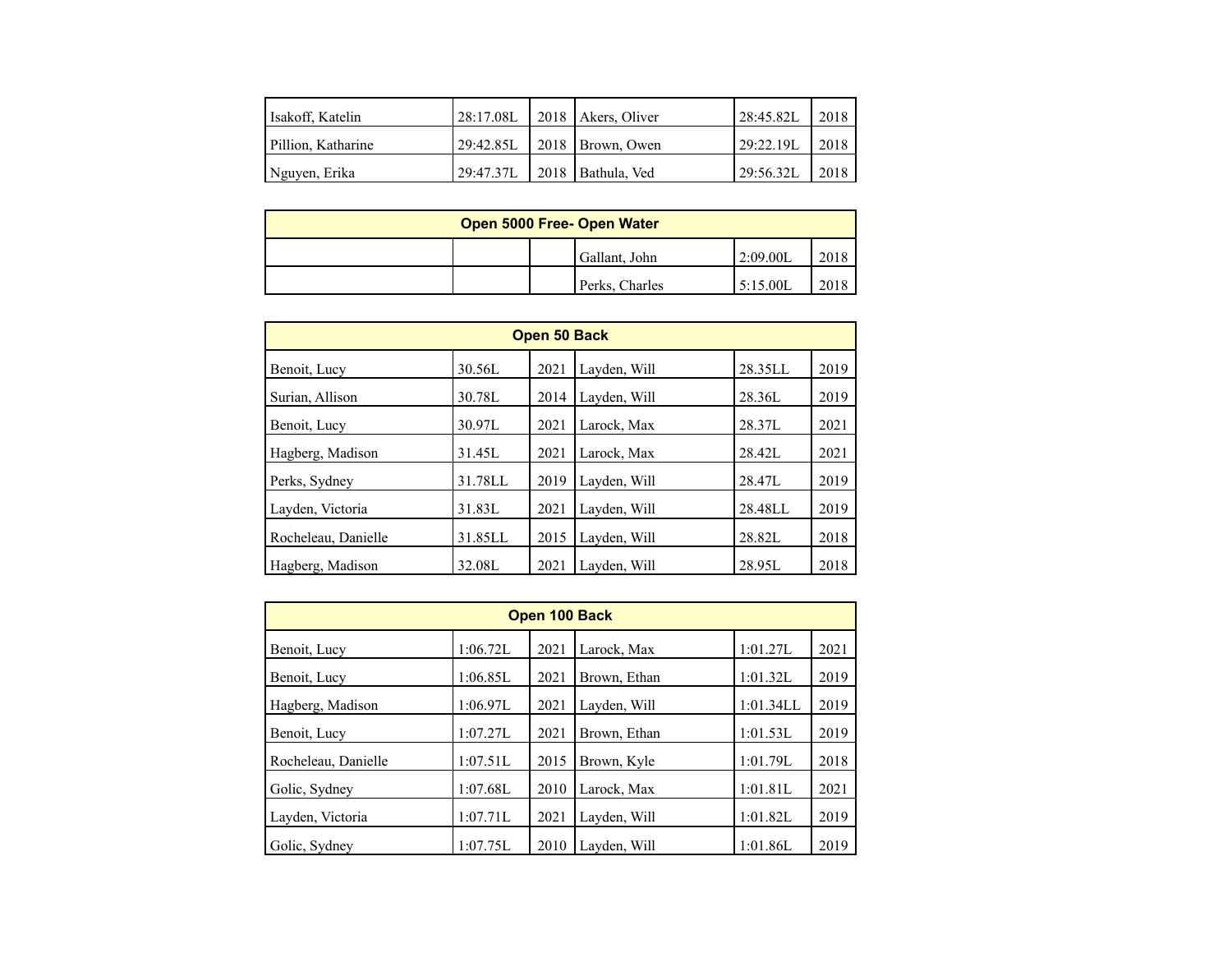| Open 200 Back       |          |      |               |          |      |  |  |  |  |
|---------------------|----------|------|---------------|----------|------|--|--|--|--|
| Benoit, Lucy        | 2:21.93L | 2021 | Gallant, John | 2:09.06L | 2019 |  |  |  |  |
| Hagberg, Madison    | 2:22.15L | 2021 | Brown, Ethan  | 2:09.31L | 2019 |  |  |  |  |
| Benoit, Lucy        | 2:22.80L | 2021 | Gallant, John | 2:10.61L | 2018 |  |  |  |  |
| Golic, Sydney       | 2:23.86L | 2011 | Brown, Ethan  | 2:11.61L | 2019 |  |  |  |  |
| Golic, Sydney       | 2:24.43L | 2011 | Layden, Will  | 2:11.62L | 2019 |  |  |  |  |
| King, Nicole        | 2:24.44L | 2018 | Gallant, John | 2:11.88L | 2018 |  |  |  |  |
| Rocheleau, Danielle | 2:24.66L | 2012 | Gallant, John | 2:11.98L | 2018 |  |  |  |  |
| Golic, Sydney       | 2:24.85L | 2010 | Gallant, John | 2:12.15L | 2019 |  |  |  |  |

| <b>Open 50 Breast</b> |        |      |                     |        |      |  |  |  |
|-----------------------|--------|------|---------------------|--------|------|--|--|--|
| Chow, Marissa         | 33.95L | 2018 | Baldini, Michael    | 30.85L | 2019 |  |  |  |
| Chow, Marissa         | 34.50L | 2019 | Baldini, Michael    | 31.00L | 2018 |  |  |  |
| Chow, Marissa         | 34.61L | 2018 | Baldini, Michael    | 31.73L | 2018 |  |  |  |
| Chow, Marissa         | 35.221 | 2019 | Rinald, John        | 32.12L | 2016 |  |  |  |
| Chow, Marissa         | 35.65L | 2017 | Rinald, John        | 32.20L | 2016 |  |  |  |
| Thrall, Abigail       | 36.38L | 2018 | Litwinczyk, Colton  | 32.58L | 2019 |  |  |  |
| Chow, Marissa         | 36.39L | 2017 | Litwinczyk, William | 33.17L | 2016 |  |  |  |
| Rocheleau, Amber      | 36.40L | 2016 | Litwinczyk, William | 33.30L | 2015 |  |  |  |

| <b>Open 100 Breast</b> |          |      |                    |          |      |  |  |  |  |
|------------------------|----------|------|--------------------|----------|------|--|--|--|--|
| Golic, Sydney          | 1:14.57L | 2010 | Baldini, Michael   | 1:08.03L | 2019 |  |  |  |  |
| Chow, Marissa          | 1:14.62L | 2018 | Baldini, Michael   | 1:09.57L | 2018 |  |  |  |  |
| Golic, Sydney          | 1:15.07L | 2010 | Rinald, John       | 1:11.22L | 2016 |  |  |  |  |
| Chow, Marissa          | 1:15.15L | 2018 | Litwinczyk, Colton | 1:11.25L | 2019 |  |  |  |  |
| Golic, Sydney          | 1:15.16L | 2010 | Litwinczyk, Colton | 1:11.39L | 2019 |  |  |  |  |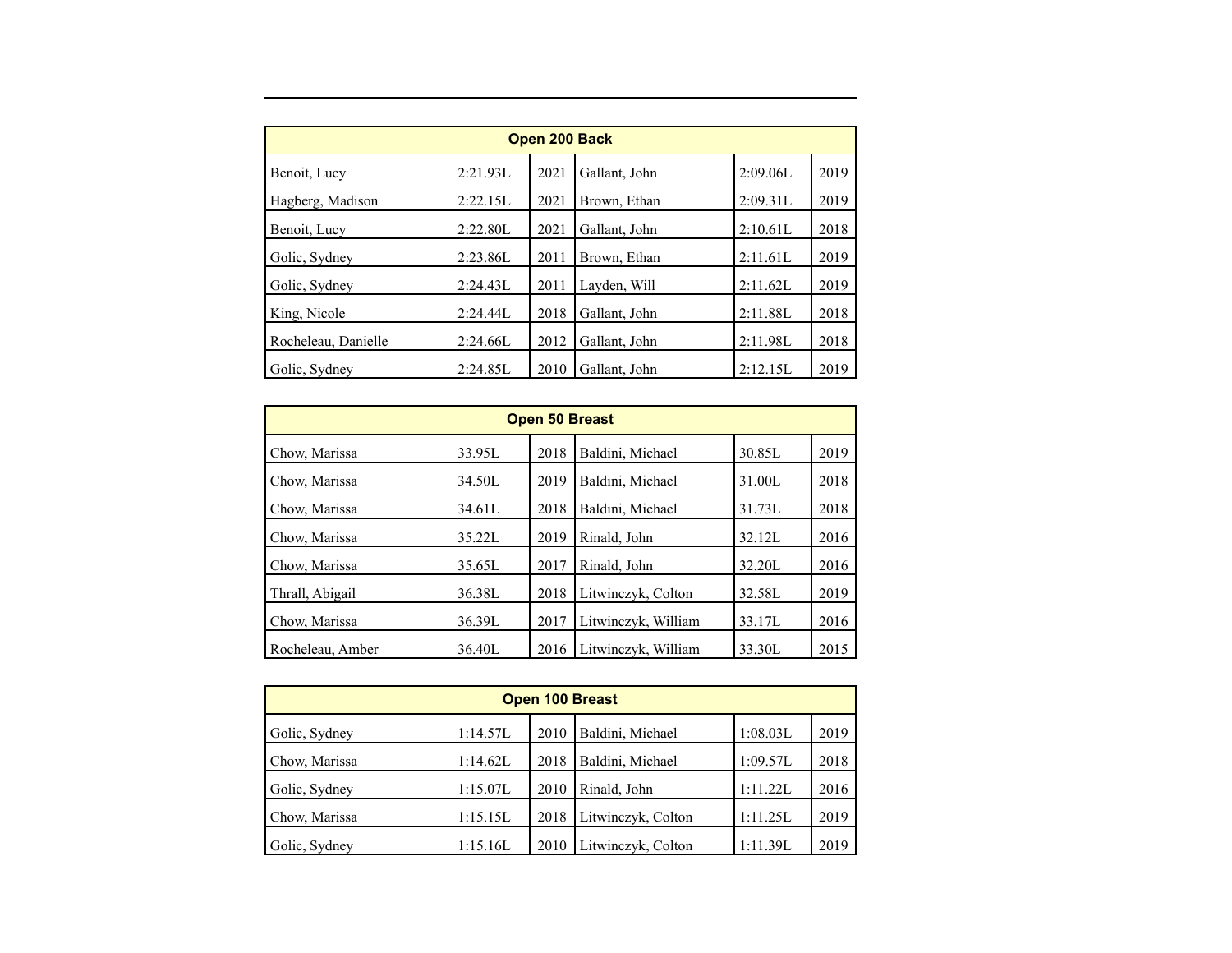| Rocheleau, Amber | '1:15.43L | 2016 Litwinczyk, Colton | $1:11.42$ I | 2019 |
|------------------|-----------|-------------------------|-------------|------|
| Chow, Marissa    | 1:15.44L  | 2019   Baldini, Michael | l 1:11.51L  | 2018 |
| Chow, Marissa    | 1:15.66L  | 2018   Baldini, Michael | 1:11.66L    | 2019 |

| <b>Open 200 Breast</b> |          |      |                    |          |      |  |  |  |  |
|------------------------|----------|------|--------------------|----------|------|--|--|--|--|
| Golic, Sydney          | 2:42.27L | 2010 | Litwinczyk, Colton | 2:33.44L | 2019 |  |  |  |  |
| Golic, Sydney          | 2:42.51L | 2010 | Litwinczyk, Colton | 2:34.09L | 2019 |  |  |  |  |
| Rocheleau, Amber       | 2:42.79L | 2016 | Gallant, John      | 2:34.78L | 2019 |  |  |  |  |
| Chow, Marissa          | 2:43.05L | 2019 | Litwinczyk, Colton | 2:35.82L | 2019 |  |  |  |  |
| Golic, Sydney          | 2:43.15L | 2010 | Rinald, John       | 2:36.07L | 2016 |  |  |  |  |
| Golic, Sydney          | 2:43.37L | 2010 | Litwinczyk, Colton | 2:37.06L | 2020 |  |  |  |  |
| Chow, Marissa          | 2:44.11L | 2019 | Rinald, John       | 2:37.06L | 2016 |  |  |  |  |
| Chow, Marissa          | 2:44.24L | 2018 | Litwinczyk, Colton | 2:37.76L | 2019 |  |  |  |  |
|                        |          |      | Gallant, John      | 2:38.31L | 2019 |  |  |  |  |

| Open 50 Fly           |        |      |                  |        |      |  |  |  |  |
|-----------------------|--------|------|------------------|--------|------|--|--|--|--|
| Mitchell, Aislinn     | 28.18L | 2019 | Baldini, Michael | 26.45L | 2019 |  |  |  |  |
| Mitchell, Aislinn     | 28.92L | 2019 | Perks, Charles   | 26.60L | 2021 |  |  |  |  |
| Ustjanauskas, Jessica | 29.63L | 2009 | Baldini, Michael | 26.88L | 2018 |  |  |  |  |
| Brown, Kayla          | 29.82L | 2018 | Baldini, Michael | 27.05L | 2018 |  |  |  |  |
| Ustianauskas, Jessica | 29.89L | 2009 | Brown, Kyle      | 27.13L | 2018 |  |  |  |  |
| Mitchell, Aislinn     | 29.99L | 2019 | Perks, Charles   | 27.13L | 2021 |  |  |  |  |
| Brown, Kayla          | 30.01L | 2018 | Villani, Chris   | 27.41L | 2021 |  |  |  |  |
| Isakoff, Katelin      | 30.07L | 2019 | Brown, Kyle      | 27.58L | 2018 |  |  |  |  |
|                       |        |      | Perks, Charles   | 27.71L | 2019 |  |  |  |  |

| Open 100 Fly |  |  |  |  |  |  |
|--------------|--|--|--|--|--|--|
|              |  |  |  |  |  |  |
|              |  |  |  |  |  |  |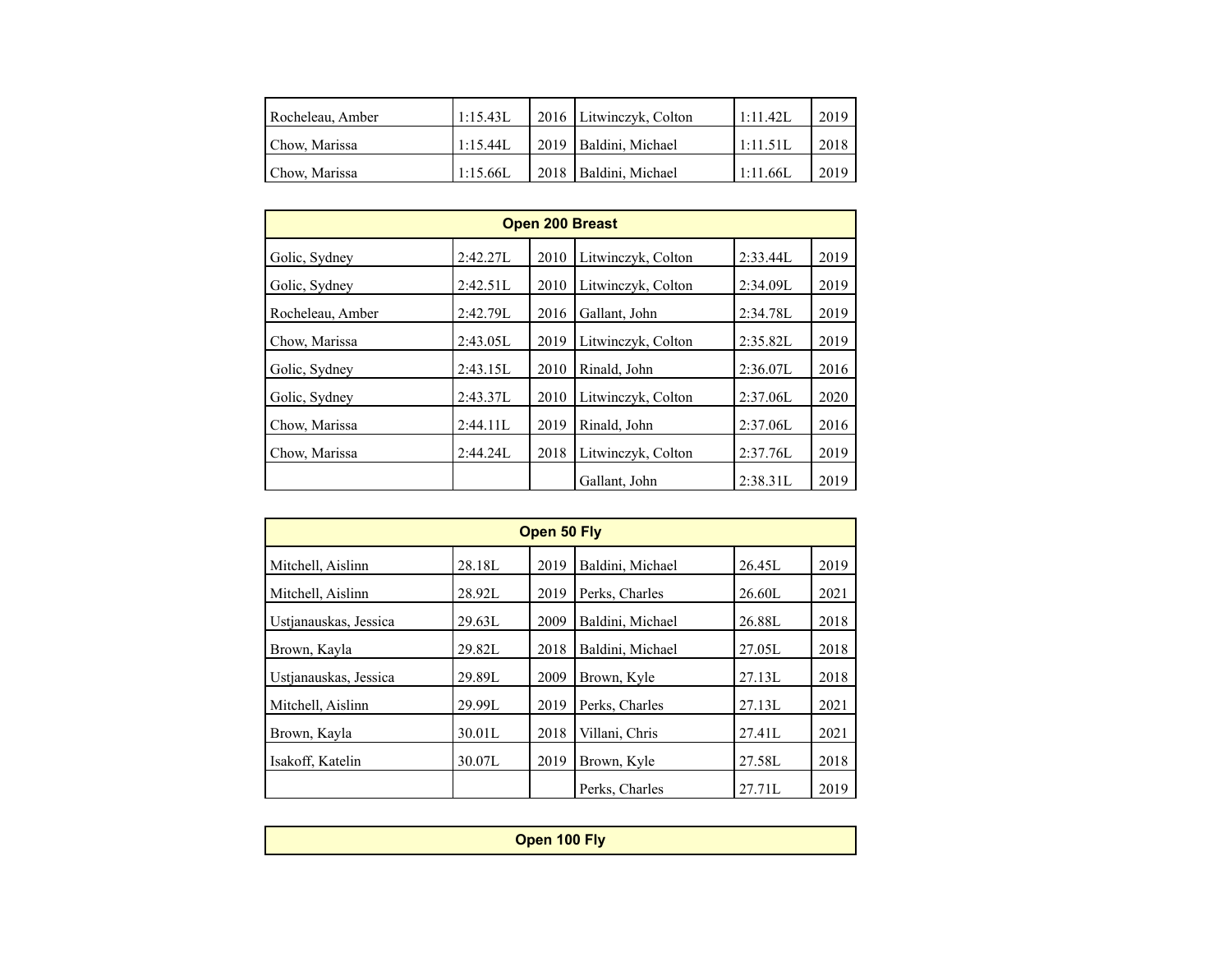| 1:03.92L | 2010                             | Baldini, Michael     | 57.37L                                                               | 2019                       |
|----------|----------------------------------|----------------------|----------------------------------------------------------------------|----------------------------|
| 1:04.02L | 2010                             | Baldini, Michael     | 57.88L                                                               | 2019                       |
| 1:04.10L | 2019                             | Perks, Charles       | 58.22L                                                               | 2021                       |
| 1:04.22L | 2019                             | Perks, Charles       | 58.25L                                                               | 2021                       |
| 1:04.70L | 2019                             |                      | 58.32L                                                               | 2018                       |
|          |                                  |                      |                                                                      | 2018                       |
|          |                                  |                      |                                                                      | 2019                       |
|          |                                  |                      |                                                                      | 2019                       |
|          | 1:04.88L<br>1:04.95L<br>1:05.05L | 2010<br>2016<br>2010 | Baldini, Michael<br>Baldini, Michael<br>Brown, Ethan<br>Brown, Ethan | 58.72L<br>59.01L<br>59.33L |

| Open 200 Fly          |          |      |               |          |      |  |
|-----------------------|----------|------|---------------|----------|------|--|
| Bell, Kate            | 2:21.21L | 2016 | Gallant, John | 2:08.93L | 2018 |  |
| Ustjanauskas, Jessica | 2:22.12L | 2010 | Brown, Kyle   | 2:09.08L | 2019 |  |
| Hagberg, Samantha     | 2:22.13L | 2021 | Gallant, John | 2:10.31L | 2018 |  |
| Isakoff, Katelin      | 2:22.19L | 2019 | Gallant, John | 2:10.62L | 2018 |  |
| Bell, Kate            | 2:22.50L | 2016 | Gallant, John | 2:11.54L | 2017 |  |
| Bell, Kate            | 2:23.31L | 2016 | Brown, Kyle   | 2:12.71L | 2019 |  |
| Ustjanauskas, Jessica | 2:23.43L | 2012 | Brown, Kyle   | 2:13.19L | 2019 |  |
| Bell, Kate            | 2:23.93L | 2018 | Gallant, John | 2:13.26L | 2018 |  |

| Open 200 IM     |          |      |                  |          |      |  |
|-----------------|----------|------|------------------|----------|------|--|
| Golic, Sydney   | 2:24.37L | 2010 | Brown, Kyle      | 2:09.87L | 2019 |  |
| Benoit, Lucy    | 2:24.48L | 2021 | Baldini, Michael | 2:10.39L | 2019 |  |
| Benoit, Lucy    | 2:24.94L | 2021 | Gallant, John    | 2:10.76L | 2019 |  |
| Golic, Sydney   | 2:25.99L | 2011 | Brown, Kyle      | 2:11.16L | 2017 |  |
| Golic, Sydney   | 2:26.27L | 2010 | Brown, Kyle      | 2:11.21L | 2018 |  |
| Thrall, Abigail | 2:26.38L | 2018 | Baldini, Michael | 2:11.98L | 2018 |  |
| Golic, Sydney   | 2:26.76L | 2010 | Brown, Kyle      | 2:12.23L | 2019 |  |